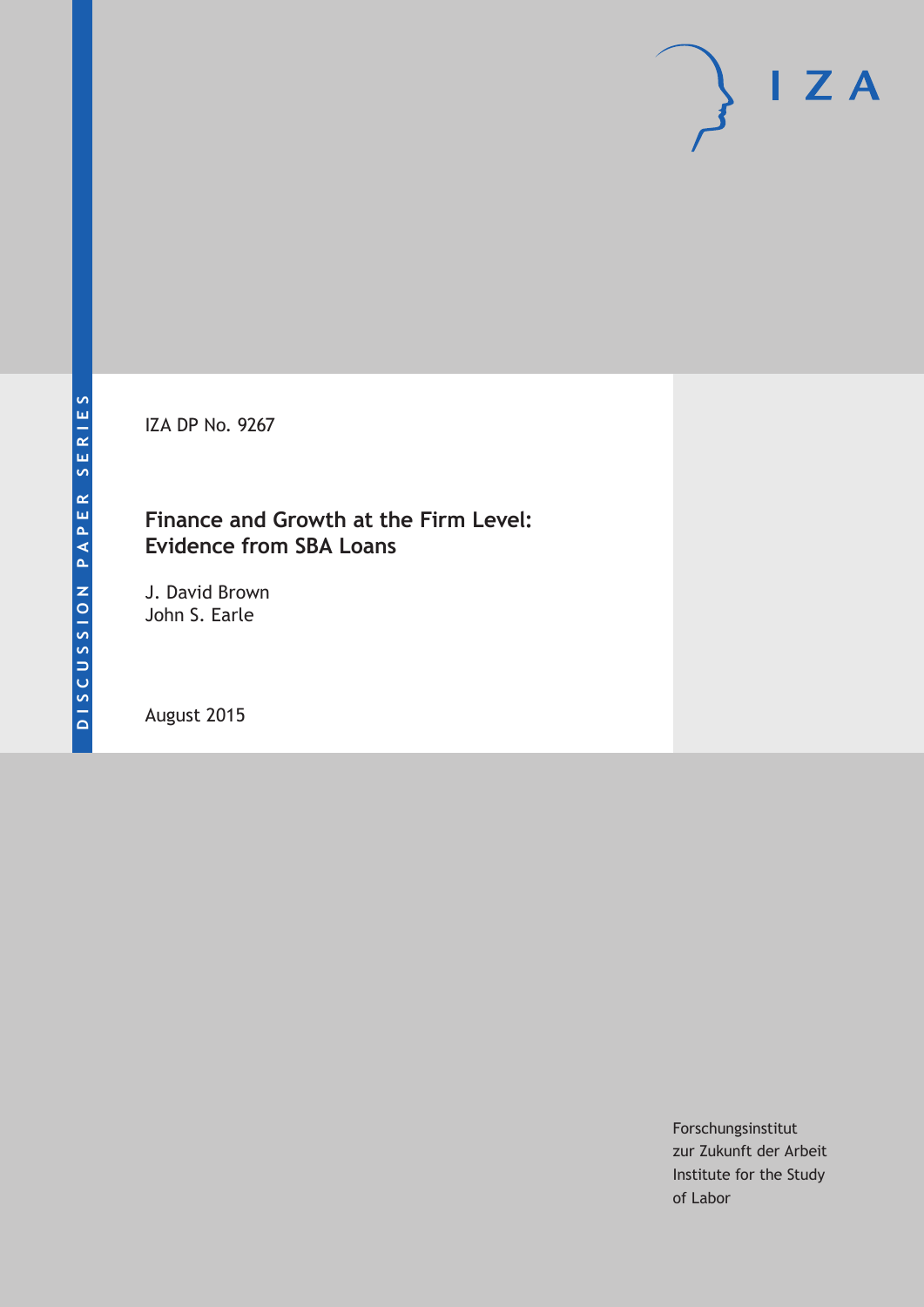# **Finance and Growth at the Firm Level: Evidence from SBA Loans**

### **J. David Brown**

*U.S. Census Bureau and IZA* 

### **John S. Earle**

*George Mason University, Central European University and IZA* 

Discussion Paper No. 9267 August 2015

IZA

P.O. Box 7240 53072 Bonn Germany

Phone: +49-228-3894-0 Fax: +49-228-3894-180 E-mail: iza@iza.org

Any opinions expressed here are those of the author(s) and not those of IZA. Research published in this series may include views on policy, but the institute itself takes no institutional policy positions. The IZA research network is committed to the IZA Guiding Principles of Research Integrity.

The Institute for the Study of Labor (IZA) in Bonn is a local and virtual international research center and a place of communication between science, politics and business. IZA is an independent nonprofit organization supported by Deutsche Post Foundation. The center is associated with the University of Bonn and offers a stimulating research environment through its international network, workshops and conferences, data service, project support, research visits and doctoral program. IZA engages in (i) original and internationally competitive research in all fields of labor economics, (ii) development of policy concepts, and (iii) dissemination of research results and concepts to the interested public.

IZA Discussion Papers often represent preliminary work and are circulated to encourage discussion. Citation of such a paper should account for its provisional character. A revised version may be available directly from the author.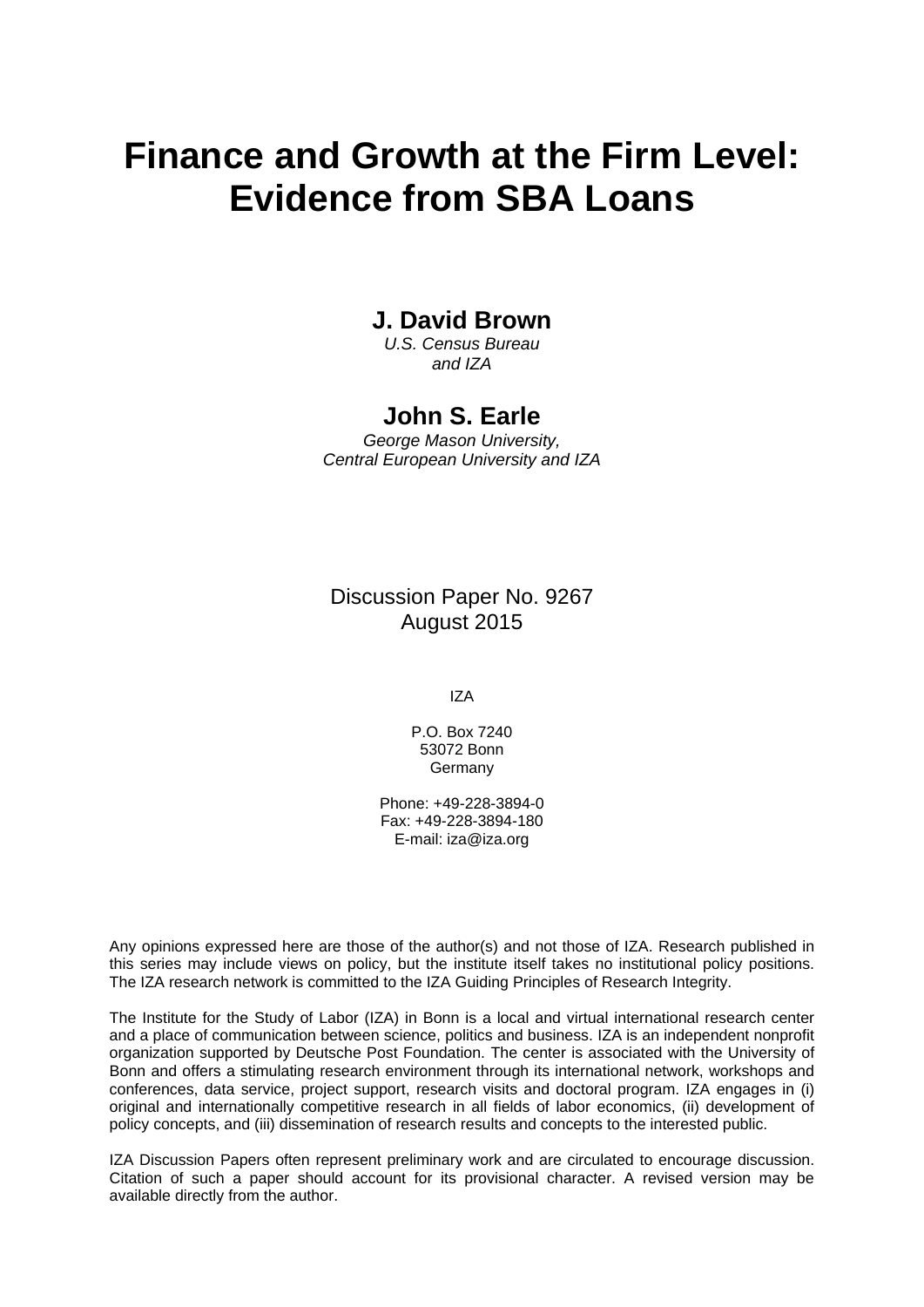IZA Discussion Paper No. 9267 August 2015

# **ABSTRACT**

# **Finance and Growth at the Firm Level: Evidence from SBA Loans\***

We analyze linked databases on all Small Business Administration (SBA) loans, on all SBA lenders, and on all U.S. employers to estimate the effects of financial access on employment growth. Our methods combine regressions with matching on firm age, size, industry, year, and employment history, and with instrumental variables capturing ease of access to SBA lenders. The estimation results imply an increase of 3-4 jobs for each million dollars of loans, suggesting that credit constraints impede small business growth prior to loan receipt. We also investigate the variation in estimated employment effects for the SBA 504 versus 7(a) programs, and with respect to the business cycle, local credit conditions, and within-county versus non-SBA county-industry control firms. Finally, for loans issued over the 1992-2007 period, we estimate total job creation of 1.0-2.1 million and the government's cost per job of \$8,200-\$18,000 measured five years after the loan year.

JEL Classification: D04, G21, G28, H32, H81, J23, L53

Keywords: finance, financial access, loans, employment, growth, small business administration, small business finance

Corresponding author:

John S. Earle School of Public Policy George Mason University 3351 Fairfax Drive, MS 3B1 Arlington, VA 22201 USA E-mail: earle@gmu.edu

 $\overline{a}$ 

<sup>\*</sup> We thank the National Science Foundation for support (Grant 1262269 to George Mason University) and participants in presentations at the Southern Economic Association Annual Meetings, the Comparative Analysis of Enterprise Data Conference in Nuremberg, George Mason University, Central European University, the Census Bureau, the Hungarian National Bank, the Small Business Administration, the Kauffman-Brandeis Entrepreneurial Finance and Innovation Conference, Wesleyan University, the Consumer Financial Protection Bureau, Emek Basker, and Javier Miranda for helpful comments on preliminary results. We thank Mee Jung Kim and Yana Morgulis for excellent research assistance. We also thank the SBA for providing the list of loans we use in the analysis. Any opinions and conclusions expressed herein are those of the authors and do not necessarily reflect the views of the U.S. Census Bureau. All results have been reviewed to ensure that no confidential information on individual firms is disclosed.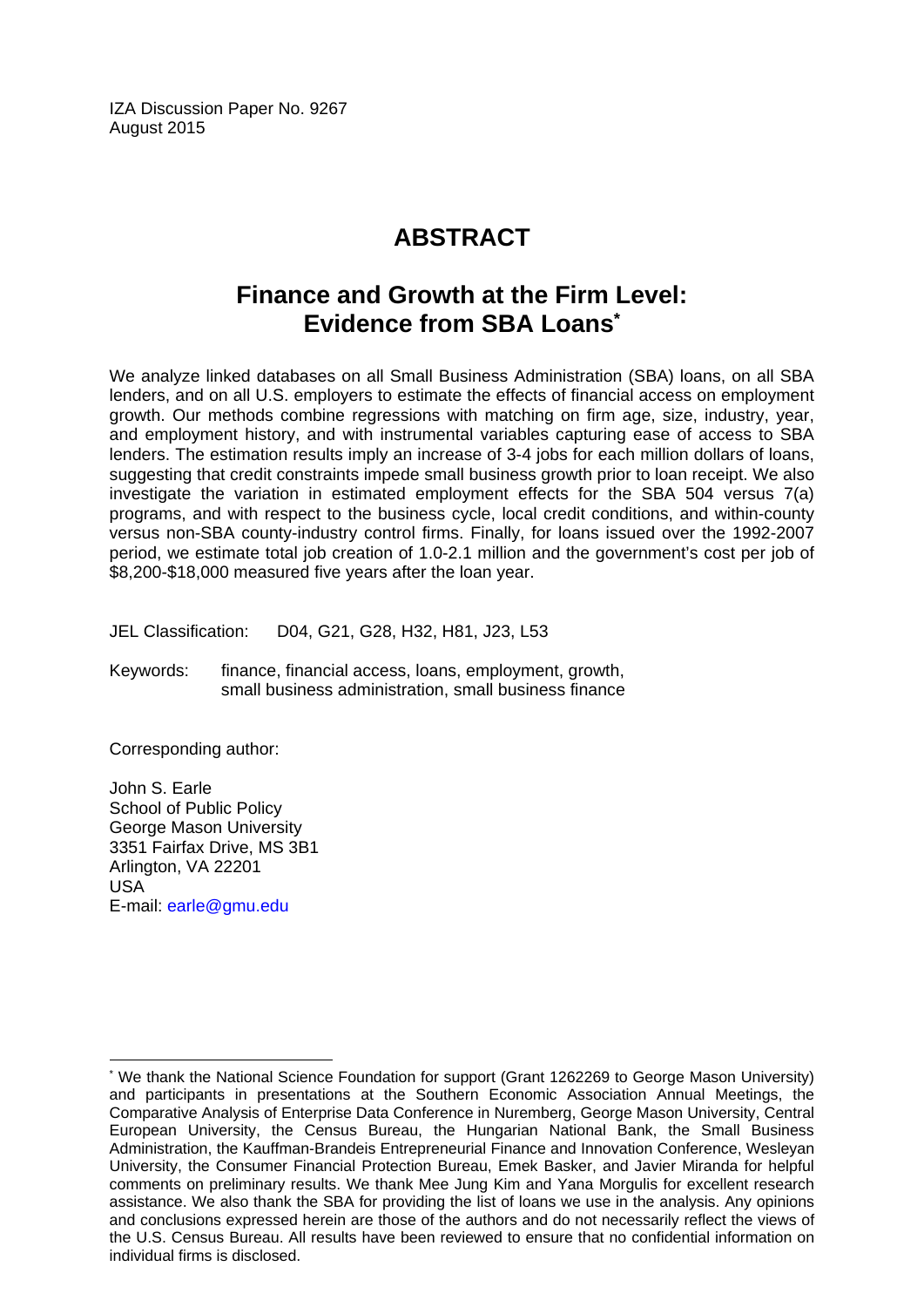"Considering the practical difficulties of increasing investment incentives through tax reduction, particularly in a period of heavy defense expenditures, or of moderating the investment preference of individuals, some institutional solution to the problem of providing small business with long-term capital must be sought. In view of the special requirements of small business financial aid and the problems encountered in financing small business, it is doubtful if any of our existing financial institutions are equipped to perform this service."

Schmidt (*Journal of Finance*, 1951)

#### **1. Introduction**

 $\overline{\phantom{a}}$ 

The "special requirements and problems in financing small business" have been recognized since at least the early 1950s, when the Small Business Administration (SBA) was founded. SBA loan programs have since then become one of the most significant government interventions affecting firm-level access to finance in the U.S. and have recently reached "alltime records in the Agency's history, with over \$30 billion in lending support to 60,000 small businesses in its top two lending programs — 7(a) and 504" during fiscal year 2011.<sup>1</sup> Yet little is known about the outcomes of these programs.

In this paper, we estimate the firm-level impact of access to SBA loans on employment growth, which the SBA describes as its number one "strategic goal."<sup>2</sup> Theoretically, the employment effects of SBA loans are ambiguous. On the one hand, easier access to capital may enable expansion, a scale effect. But it may also induce capital-labor substitution, and it would reduce employment if capital and labor are gross substitutes. Moreover, even if the scale effect dominates, so that the factors are gross complements, the employment rise may be attenuated if the program crowds out other sources of capital, and the aggregate effect may be reduced if there are general equilibrium displacement effects (negative spillovers onto competing firms).<sup>3</sup> Empirically analyzing the programs is also difficult for several reasons: many factors influence employment and growth, loan receipt may be subject to selection bias (positive or negative), and appropriate firm-level micro-data have usually been unavailable.

Perhaps as a result of these problems – and despite the prominence of SBA programs and the high hopes in their power to stimulate business growth – there have been few attempts to measure their impacts using appropriate data and econometric methods. Unlike evaluations of job training programs, for example, research on SBA loan effects has had to rely on small samples, short time series, or aggregated data that do not permit the use of recent developments in econometrics (e.g., Imbens and Wooldridge, 2009). Most studies consist of simple comparisons before and after the interventions, with little use of comparison groups of nonrecipients. The most common unit of observation in SBA studies is a geographic area such as the county or metropolitan statistical area, with outcomes measured as overall employment or

<sup>&</sup>lt;sup>1</sup> SBA programs have received strong support both from congress and all recent presidential administrations, and small businesses are frequently cited as "…the places where most new jobs begin" (e.g., Whitehouse.gov, President's Weekly Address, February 6, 2010). For the budget figures, see [SBA](http://www.sba.gov/sites/default/%20files/files/1-508%20Compliant%25%2020FY%202013%20CBJ%20FY%202011%20APR%281%29.pdf) (2011, p. 1).

 $2^2$  See SBA (2012, p. 7). The first goal is "growing businesses and creating jobs," while the other two (which would be still more difficult to investigate) are "building an SBA that meets the needs of today's and tomorrow's small businesses" and "serving as the voice for small business."

 $3$  Hurst and Pugsley (2011) have recently criticized SBA programs on the basis that typical (median) small firms neither grow nor report wanting to grow, and thus that the emphasis on small businesses is misplaced. Our paper does not analyze the full range of assistance for small businesses, but we do show that recipients of SBA loans differ from the median in tending to grow prior to loan receipt, which is also an important issue for our identification strategy.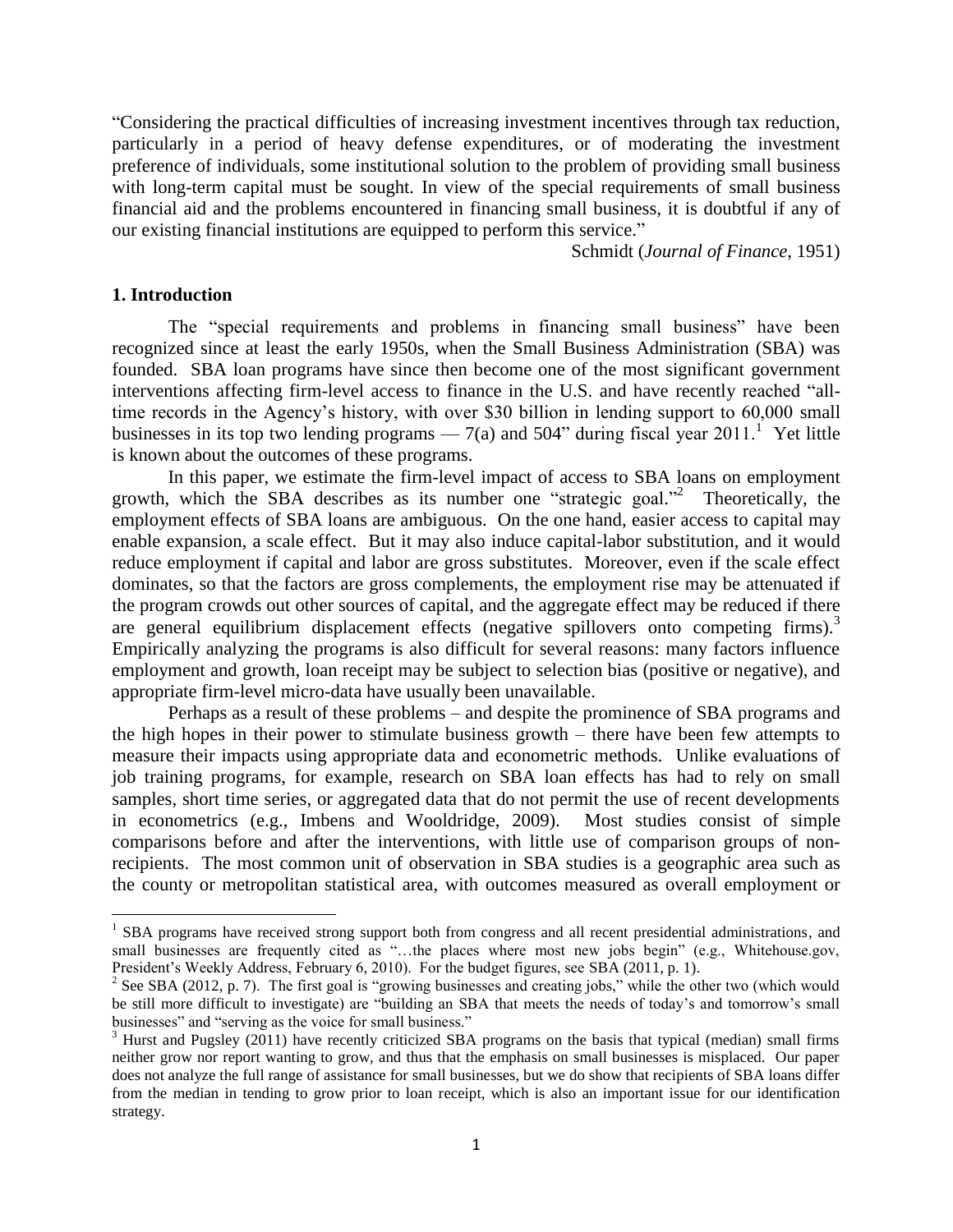per-capita income in the local area; Craig et al. (2009) review these studies. Many factors affect county-level employment and income, of course, which makes it difficult to disentangle the effects of a program that is small relative to the local economy. The SBA itself reports a "performance indicator" – the number of "jobs supported," reported in recent years at over 0.5 million, based on summing up borrowers' estimates on their loan applications of the number of jobs they anticipate creating or retaining as a result of the loan.<sup>4</sup>

Our research aims to contribute to estimating these effects by using much better data than were heretofore available and by applying econometric methods developed for estimating causal effects with such data. We link administrative data on every SBA 7(a) and 504 program loan to long-panel data on the universe of employers in the U.S. economy, and we use the linked data to implement a longitudinal matching estimator (e.g., Heckman et al., 1997, 1998). The annual panels in our data run from 1987 to 2012 and permit us to select control firms based on age, industry, year, and several years of employment history, to control for fixed effects for time and treatment-control groups, and to measure the evolution of employment before and after the loans were awarded.

To account for unobservables in the selection process by which firms become SBA loan recipients, we also develop an instrumental variables strategy based on some institutional features of the SBA program as well as empirical regularities about small business credit markets. The SBA program works through partial (50-85 percent) loan guarantees provided to private lenders, some of which have a special status that reduces their administrative costs (preferred lender (PLP) status in the Preferred Lenders Program). 5 As we show, these PLPs account for a large share of all SBA loans, particularly the larger loans, implying that participation in SBA loan provision is to some extent a function of corporate bank (firm-level) policy, such that some banks participate a great deal in SBA lending, while others do little or none. Even within the PLPs, the average size of SBA loans varies substantially, which may also reflect differences in corporate lending policy. Furthermore, the PLP banks are unevenly dispersed across the U.S. and have changed over time.

These are key facts for SBA loan provision, as they imply variation in the ease and likelihood of obtaining an SBA loan, especially when combined with previous observations on the continuing importance of the local credit market for small business lending (e.g., Brevoort and Hannan 2006). Indeed, we find that only 3.2 percent of SBA loans are in counties where there was no presence of branches of PLP lenders within the previous year, implying that SBA borrowers also tend to rely on local lenders. At the same time, SBA loans are a tiny share of the total banking business, accounting for only about one percent of all small business loans which themselves are only a fraction of all banking business, suggesting that locational decisions of banks are unlikely to be based on SBA business.

Based on this reasoning, we construct instrumental variables that reflect the local presence of a branch of a PLP bank weighted by the importance of SBA lending for the parent bank, measured outside the local lending market. In alternative specifications, "presence" is sometimes measured as a dummy variable for any PLP branch, sometimes as the number of PLP banks with local branches, and sometimes as the local share of bank branches affiliated with PLP

 $\overline{a}$ 

<sup>&</sup>lt;sup>4</sup> The figure is 583,737 for Fiscal Year 2010 [\(SBA](http://www.sba.gov/sites/default/%20files/files/1-508%20Compliant%25%2020FY%202013%20CBJ%20FY%202011%20APR%281%29.pdf) 2011, p. 4). This number includes jobs supported not only by the

 $7(a)$  and 504 loan programs, but also the much smaller microloan and surety bond guarantee (SBG) programs.<br><sup>5</sup> Strictly speaking, PLP is the term used in the 7(a) loan program. The analogous preferred lender status for 50 loans is called the Preferred Certified Lenders Program (PCLP). Hereafter we use the term PLP to refer to both PLP and PCLP status.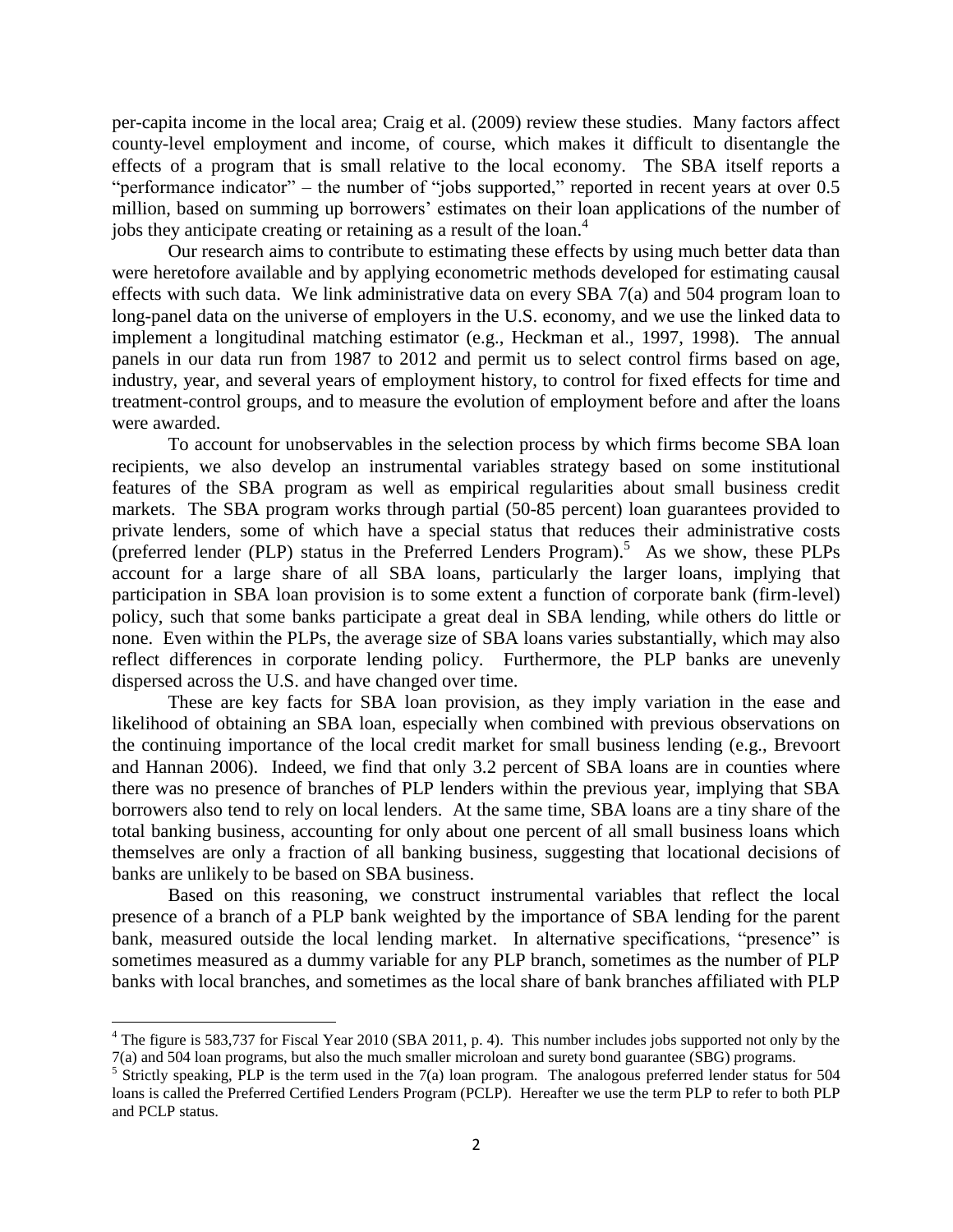lenders. The "importance" of the SBA lending to a bank is measured alternatively by the degree of consistency of PLP loan provision across a bank's counties and by the average size of SBA loans offered by the parent outside the local area. Our identifying assumption for the instrumental variables is that banks do not enter new geographic (county) markets based on the potential for SBA loan business. When the instrument is defined in terms of the share of local branches which are part of PLP banks, rather than the presence or number of PLP banks, the identifying assumption is weaker, only requiring that PLP banks not choose their locations disproportionately in order to pursue SBA business. We also add controls for the local volume of small business lending and for the growth in the loan recipient's county-industry cell during the same period for which we estimate an employment growth effect. The estimates imply an increase of 3-4 jobs in the first three years after loan receipt for each million dollars of loans. Provided our identification assumptions are valid, this suggests that SBA loan recipients did not simply replace conventional loans with SBA loans, but that they were genuinely credit constrained prior to receiving the SBA loans, and they used the loans to grow.

Finally, we examine several extensions to these basic results. We compare estimated effects for the two largest SBA programs, the 7(a) and 504 programs and find similar effects. We estimate the degree to which the estimated effects vary over the business and credit cycles, finding smaller effects when credit is more plentiful. We provide some assessment of the degree to which displacement of non-treated firms may be a concern, possibly an important factor underlying the estimates, distinguishing the non-tradables industries and comparing local controls with controls from other counties in which no SBA loans were given in the same industry. The results suggest there may be modest displacement effects, though they are imprecisely estimated. We also provide some robustness analysis concerning firm exit, and for the loans we study that were issued between 1992-2007 we calculate estimates of total job creation  $(1.0 - 2.1$  million) and the cost per job (\$8,200 - \$18,000) measured five years after the loan year. As we discuss, this estimated cost per job is substantially lower than that for many other government job creation programs.

The paper builds on previous research on small business, finance, and government programs in several ways. It is important to clarify that much of the recent small business controversy in the U.S. has not concerned government interventions directly, but rather the empirical relationship between business size and employment growth. Such a description of empirical regularities underlies Birch's (1987) claim that small businesses are responsible for most job creation and has been widely cited as the basis for government programs supporting this sector, although the underlying methods have been questioned by Davis, Haltiwanger, and Schuh (1996).<sup>6</sup> But the best way to measure the size-growth relationship is a different issue from the impact of government programs on small business growth and performance, which is the question relevant for decisionmakers and the one we address in this paper.

The research in this paper is relevant to the broader theoretical and empirical literature on finance and growth (Levine 2005; Clementi and Hopenhayn 2006). As emphasized in Beck's (2009) review of the econometric research, a standard identification problem is determining the direction of causality between growth and finance, and despite a long list of empirical studies, the degree to which financial development promotes economic growth remains controversial. Many studies use aggregate country-level data (e.g., King and Levine 1993 and Demetriades and Hussein 1996). Those using firm-level data frequently employ country-level measures of

<sup>&</sup>lt;sup>6</sup> See also Neumark, Wall, and Zhang (2011), Hurst and Pugsley (2011), and Haltiwanger, Jarmin, and Miranda (2013).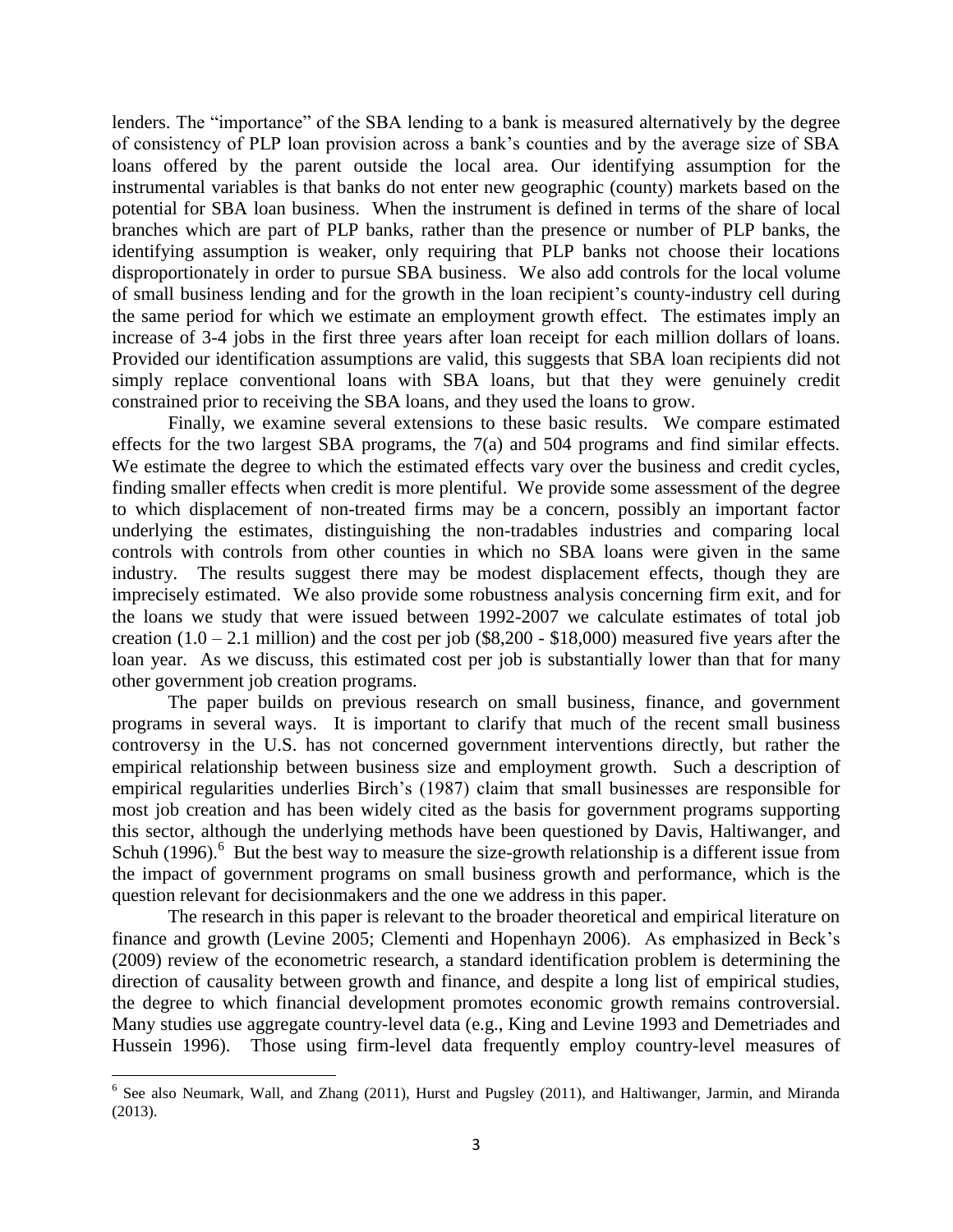financial development, because of the difficulty of measuring financial constraints at the firm level; see the controversy over the approach of analyzing the relationship between investment and cash flow (Hubbard 1998).

Most closely related to our paper are some recent studies that have advanced this literature by employing firm-level data and innovative identification strategies. Banerjee and Duflo (2014) use changes in firm size eligibility for directed credit in India to identify the effects on firm growth, which they estimate to be strongly positive. Two French studies, Lelarge, Sraer, and Thesmar (2010) and Bach (2014), take advantage of changes in industry sector eligibility for a French loan guarantee program to measure the impact of the program on debt, employment, capital growth, financial expenses, and bankruptcy. The former paper finds that the program is associated with positive growth effects, but also a higher probability of bankruptcy; the latter finds that the program has positive effects on credit growth with no evidence of substitution between subsidized and unsubsidized finance, and no increase in default risk. Our paper also studies firm-level data and financial access through a government program, but rather than using eligibility rules for the identification strategy, we exploit geographic variation in access to the program, that is, in the geographic distribution of branches of PLP lenders.<sup>7</sup>

It is important to bear in mind a number of caveats to our estimates. As will be discussed further below, incompleteness in linking the databases imply measurement error in the treatment variable. We are unable to control directly for firm growth potential or for access to other sources of finance. Our instrumental variable approach assumes that banks do not choose the local markets in which they operate branches based on the local availability of projects suitable for SBA loans, and that the bank-level decision on how much to use the SBA guarantees outside a particular local market is not a function of the profitability of SBA lending within that market.

An additional caveat concerns external validity. In general, estimates of the averagetreatment-effect-on-the-treated can be extrapolated to non-treated sub-populations only under strong assumptions, but our analysis of the SBA case suggests a particular reason for caution. We find that SBA loan recipients, unlike many firms, tend to grow before they receive the loan. This represents a pre-program trend of treated relative to non-treated firms that our matching procedure addresses in order to identify control firms with similar growth (and other characteristics). Our analysis thus compares treated firms with controls that have similar growth histories, not with the many non-treated small firms that never grow. Therefore, our results should not be interpreted as implying similar responsiveness to the program among all small firms, including the many that do not grow and do not want to grow (Hurst and Pugsley 2011), but they may be relevant for the sub-group of small firms that show growth for a significant period prior to receiving an SBA loan.

Section 2 describes the SBA programs we analyze. Section 3 describes the data, including the matched control samples. Section 4 explains our identification strategy. Section 5 provides results for alternative estimators of the employment effects of \$1 million of loans, and also contains several extensions, including analyses of robustness and displacement and

l

<sup>7</sup> Whereas the Indian and French studies have implications for the effects of expanding or contracting a loan program along the firm size or sectoral dimensions, our focus on geographic variation in the ease of access is, we believe, a more relevant dimension for the SBA programs. Few SBA loan recipients are close to the SBA firm size thresholds, and nearly all legal, for-profit sectors are eligible for loans, so there is little scope for expanding the loan programs along those dimensions. In contrast, as we document in this paper, local access to PLP lenders varies widely across counties and over time.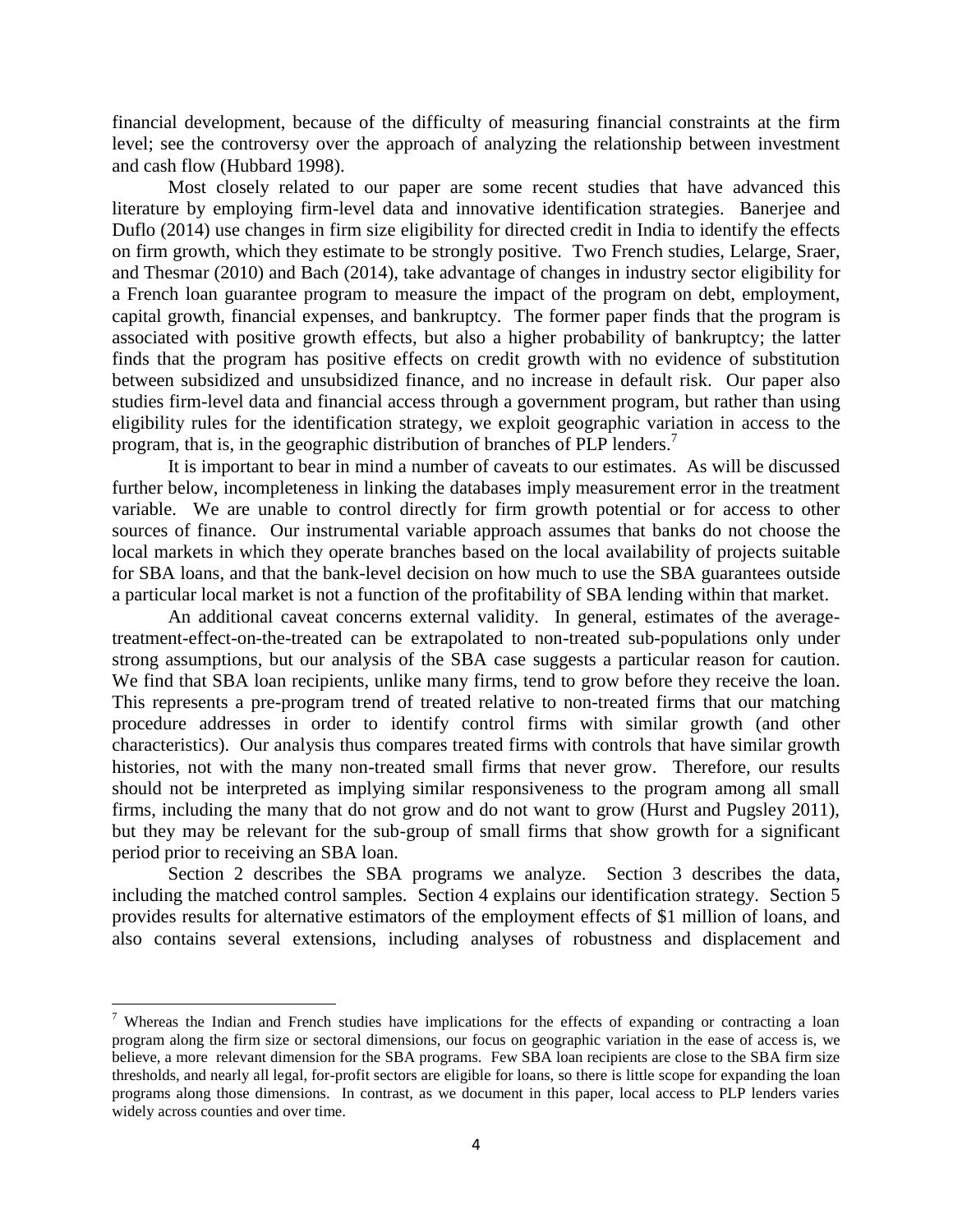estimates of the total job creation and cost per job associated with the SBA loan programs. Section 6 is a short summary.

#### **2. SBA Loan Programs**

 $\overline{a}$ 

The SBA has several small business loan guarantee programs. In this paper, we focus on the largest two categories of programs, 7(a) and 504, and this section briefly describes their current characteristics.<sup>8</sup> Most  $\frac{1}{2}$  loans (those not part of a special subprogram) have a maximum amount of \$5 million, with a maximum 85 percent SBA guarantee for loans up to \$150,000, and a 75 percent maximum guarantee for higher amounts. Usually loans for working capital and machinery (not to exceed the life of equipment) have a maturity of up to 10 years, while loans for purchase of real estate can have a term up to 25 years. The SBA sets maximum loan interest rates, which decrease with loan amount and increase with maturity. To qualify, a business must be for-profit; meet SBA size standards;<sup>9</sup> show good character, management expertise, and a feasible business plan; not have funds available from other sources; and be an eligible type of business.<sup>10</sup> The SBA itself makes the final credit decisions for most of these loans.

Some  $7(a)$  programs are more streamlined. Unlike with other  $7(a)$  loans, in the Preferred Lender Program (PLP) the SBA delegates the final credit decision and most servicing and liquidation authority to PLP lenders. The SBA's role is to check loan eligibility criteria. The SBA selects lenders for PLP status based on their past record with the SBA, including proficiency in processing and servicing SBA-guaranteed loans. In payment default cases, the PLP lender agrees to liquidate all business assets before asking the SBA to honor its guaranty. In the 7(a) Certified Lender Program (CLP), the SBA promises a loan decision within three working days on applications handled by CLP lenders. Rather than ordering an independently conducted analysis, the SBA conducts a credit review, relying on the credit knowledge of the lender's loan officers. Lenders with a good performance history may receive CLP status.

A final large category of 7(a) is the express loan program. These have a \$350,000 maximum loan amount and 50 percent maximum SBA guaranty. Interest rates can be higher than on other 7(a) loans, but the SBA promises a decision on approval within 36 hours. PLPs also have an advantage here, as they may make eligibility determinations on their own.

The 504 Loan Program offers loan guarantees up to \$5.5 million, depending on the type of business. Typically a lender covers 50 percent of the project costs without an SBA guarantee, a Certified Development Company (CDC) certified by the SBA provides up to 40 percent of the financing (100 percent guaranteed by an SBA-guaranteed debenture), and the borrower contributes at least 10 percent (the borrower is sometimes required to contribute up to 20

 $8$  SBA (2015) is the primary source for our description, and it contains further details. Glennon and Nigro (2005) and de Andrade and Lucas (2009) also describe the 7(a) program; they focus on defaults and on costs to borrowers, respectively, and they do not analyze the effects of the loans on employment or other outcomes.

<sup>&</sup>lt;sup>9</sup> The size standards vary by industry. In some industries the criterion is the average number of employees, with a cut-off ranging from 50 to 1,500. In other industries it is average annual receipts, ranging from \$750,000 to \$35.5 million. For many types of financial institutions, the cut-off is \$175 million in assets. Businesses not meeting these size standards, but which have tangible net worth of no more than \$15 million and average net income after Federal income taxes for the two full fiscal years before the date of application is not more than \$5 million. Also, size standards are increased by 25 percent when the applicant agrees to use all the financial assistance within a labor surplus area.

 $10$  This includes engaging in business in the United States; possessing reasonable owner equity to invest; and using alternative financial resources, including personal assets, before seeking financial assistance.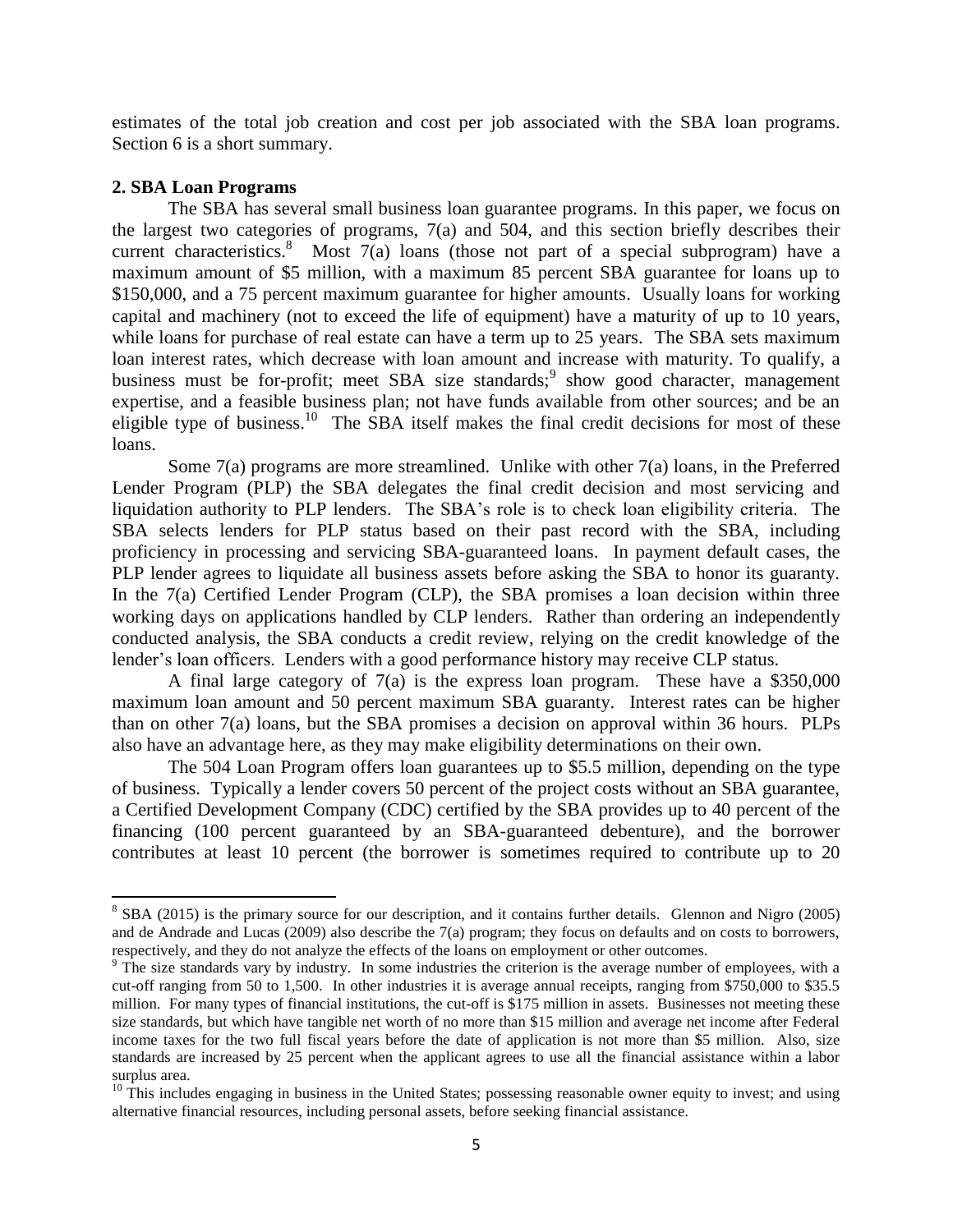percent). CDCs are nonprofit corporations promoting community economic development via disbursement of 504 loans. Proceeds may be used for fixed assets or to refinance debt in connection with an expansion of the business via new or renovated assets. Eligibility requirements for 504 loans are similar to those listed for 7(a) loans above.

For 7(a) loans, lenders must pay a guaranty fee that increases with maturity and guaranteed amount. For both programs they must sign the "Credit Elsewhere Requirement," which states "Without the participation of SBA to the extent applied for, we would not be willing to make this loan, and in our opinion the financial assistance applied for is not otherwise available on reasonable terms." This requirement, also called the "Credit Elsewhere Test," must be accompanied by a detailed explanation why the loan would be unavailable on conventional terms.<sup>11</sup> Both the fee and the requirement create costs of using SBA loan guarantees. In addition, there are administrative costs to the lender, including the specific bureaucratic formulae for loan application and the monitoring that SBA carries out on any lender participating in the program. Probably because of scale economies in these costs, SBA loans tend to be concentrated in a relatively small number of lenders.<sup>12</sup> The concentration is especially great among PLP lenders.

To illustrate our points about SBA lenders and PLP lenders relative to all banks, Table 1 contains summary statistics for our database linking the SBA lenders to firms and establishments in the Census Bureau's Longitudinal Business Database (LBD), as described in the next section. Statistics are shown for all banks (here defined as operating in the commercial banking sector or issuing an SBA loan), divided between non-SBA lenders, SBA but non-PLP lenders, and PLP lenders: there are 7,276, 1,485, and 258 of each of these, respectively. Measured as the number of branches, non-SBA lenders tend to be smaller than non-PLP SBA lenders, and both are smaller than PLP lenders; the same order is preserved in the number of counties in which each bank type is represented: 2.1, 4.2, and 36.0, on average. PLP lenders give SBA loans to borrowers in 10.4 counties of their counties with branches each year, on average, compared with only 1.2 for non-PLP SBA lenders. A PLP bank gives an average of 123.1 SBA loans each year, while the mean for non-PLPs is 6.5, and the PLP banks give larger loans. The mean PLP loan is \$460,822 while the mean SBA loan at non-PLP banks is \$286,288.

Further information on loan size is contained in Figure 1, with distributions of both all SBA and PLP loans for non-PLP and PLP lenders. Loan size varies substantially, implying that estimation should rely on this variation rather than a simple binary treatment dummy. PLP loans clearly tend to be larger, dominating all size ranges from \$150,000 on up. Access to a PLP lender therefore seems to raise both the probability and the likely size of an SBA loan.

These are interesting facts about SBA loans and lenders that have not before been documented, to our knowledge. The measures of numbers of branches and county distribution are not possible with the SBA database alone, but require linking to a database like the LBD. The concentration of SBA lending among banks suggests that there are likely to be sizable fixed costs to be involved with SBA, such that many banks do not participate in the SBA programs at all, while others do much more fully. The various dimensions of this concentration, in conjunction with other facts about small business lending, are useful in developing instrumental variables for our identification strategy below.

 $\overline{\phantom{a}}$ 

 $11$  Examples of acceptable factors are that the business needs a larger loan or longer maturity than the lender's policy permits, or the collateral does not meet the lender's policy requirements.

 $12$  de Andrade and Lucas (2009) also note that relatively few banks originate large numbers of 7(a) loans in 2006.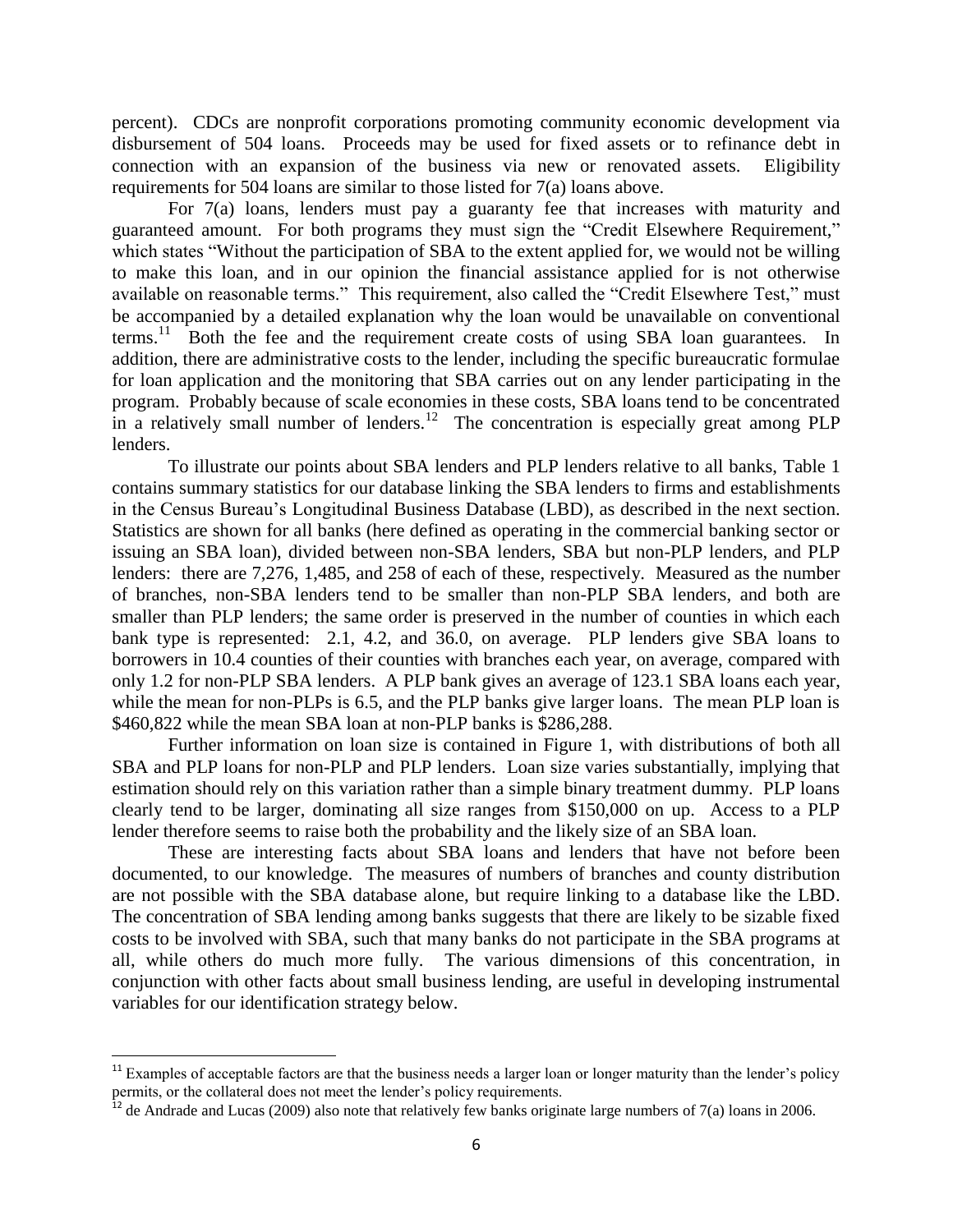#### **3. Data**

 $\overline{\phantom{a}}$ 

We use a confidential database on all 7(a) and 504 loans guaranteed by the SBA from the fourth quarter of 1990 through the third quarter of 2009 to identify loan recipients, amounts, and time of receipt. We set the loan year to be on a fiscal year basis (October of the previous calendar year through September of the current calendar year), using the date the SBA approved the loan. We convert the year from calendar year to fiscal year so that the loan year is roughly centered on the Census Bureau's Longitudinal Business Database (LBD – described below) employment measure, which is the number of employees in the pay period including March 12. As shown in Appendix Table A1, our regression samples include loans starting in fiscal year 1992, as our instrumental variables (which also use information from the confidential loan database) are lagged one year relative to the firm's loan receipt. Loans to firms in U.S. territories are excluded, because of uneven coverage of other data sources. Cancelled loans are excluded, because the cancellation may be at the initiative of the borrower. Some borrowers receive multiple SBA loans in the same year, and we aggregate those amounts for our loan amount variable.<sup>13</sup> To focus on the effects of the first treatment, we drop loans received in subsequent years.

We match the confidential SBA 7(a) and 504 data as well as publicly available 7(a), 504, and disaster loan data covering loans since the inception of these programs to the Census Bureau's employer and non-employer business registers.<sup>14</sup> Since both the confidential 7(a) and 504 data and the Census Bureau data contain Internal Revenue Service Employer Identification Numbers (EINs) and Social Security Numbers (SSNs), we first link by EIN and SSN.<sup>15</sup> For confidential 7(a) and 504 records that cannot be linked by EIN or SSN, and for the publicly available data without EINs or SSNs, we probabilistically link records by different combinations of business name, street address, and zip code. Appendix Table A1 shows that 86.9 percent of the confidential loan records are linked to a business register. Of these, 7.9 percent are linked only to a non-employer business register (i.e., they are self-employed and have no payroll employment). We exclude firms receiving a disaster loan before their first 7(a) or 504 loan, as well as firms receiving a 7(a) or 504 loan prior to 1992. Firms require an industry code, state (for those with 19 or fewer employees), and employment in the year prior to loan receipt to be included in the matching process with LBD control firms, as described in the next section. Of these, we could not find any control firms meeting our matching criteria (discussed in the next section) for 19 percent of them. About 57,000 treated firms do not have employment in each of the next three years following loan receipt, which is necessary for the dependent variable in the main regression sample. About 6,400 additional treated firms cannot be included in the main regression sample, because none of their matched controls has employment in each of the next three years after the treated firm's loan receipt.

<sup>&</sup>lt;sup>13</sup> Our loan amount variable is the amount disbursed, converted to real 2010 prices using the annual average Consumer Price Index. We use the total amount from loan financing, not just the amount guaranteed by the SBA. For 504 loans, we impute the total loan amount based on the guaranteed amount specified in the database, using the 504 program guidelines. The SBA-guaranteed portion is 40 percent, the equity share is 10 percent plus an additional 5 percent if a new business and/or an additional 5 percent if special use property, and the residual is a nonguaranteed bank loan. We are unable to observe if the project is for special use property; our imputations assume there is none. The database includes a third party loan amount, but it contains many implausibly high values.

<sup>&</sup>lt;sup>14</sup> The SBA has a separate disaster loan program, and we have names and addresses for the recipients from 1953 through March 31, 2011. We have chosen to focus the analysis on 7(a) and 504 loans in the confidential database, because the match rate to Census data is much higher due to the presence of EINs and SSNs.

<sup>&</sup>lt;sup>15</sup> About three-fourths of the linked records are linked via EIN or SSN.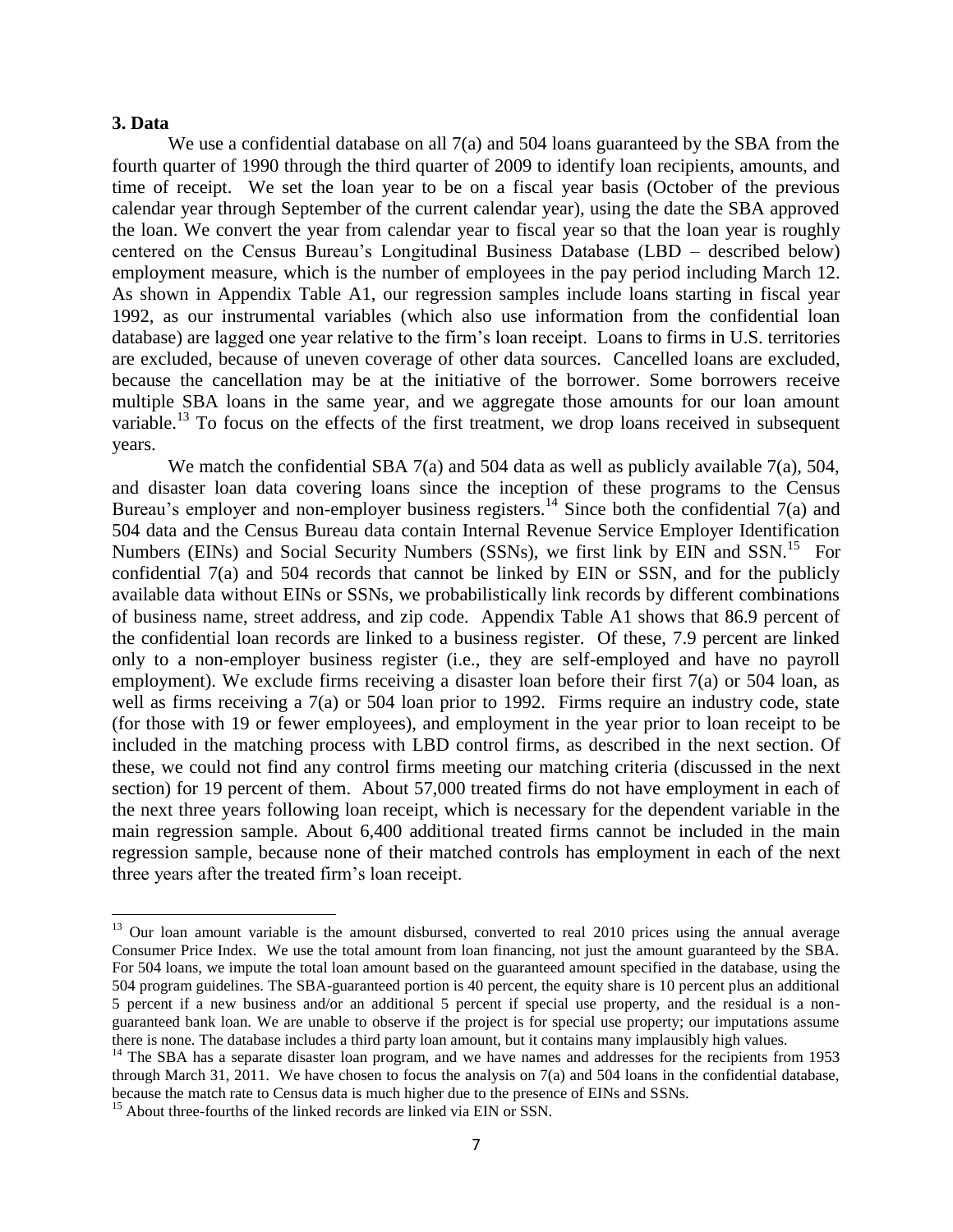To shed light on differences in the sample of SBA loan applications we study in this paper from samples we have had to exclude for various reasons, Appendix Table A2 provides the descriptive statistics for five different samples: those not linked to any business register, those in a business register but lacking one or more variables necessary for matching to control firms, those where an unsuccessful attempt to find controls is made, the regression sample where zeroes are imputed for post-exit years for firms exiting prior to three years after treatment, and the main regression sample including only those firms with positive employment in the first three years after treatment. Loan recipients not linked to any business register on average have much smaller loans and fewer employees, and a higher percentage are sole proprietorships, minorityowned, and female-owned than is the case in the other groups. Finding at least one matched control firm in the LBD for the treated firm is easiest in the service sector and hardest in manufacturing. The regression samples contain larger firms with bigger loans on average compared to any of the other groups.

The LBD consists of longitudinally linked employer business registers (Jarmin and Miranda 2002) tracking all firms and establishments with payroll employment in the U.S. nonfarm business sector on an annual basis in 1976-2012. The SBA loan match to employer business registers allows us to link the SBA data to the entire LBD. Besides employment, the LBD contains annual payroll, establishment age (calculated based on the first year the establishment appears in the dataset), state, county, zip code, industry code, and firm id. The industry code is a four-digit SIC code through the year 2001 and a six-digit NAICS code in 2002-2012.

We aggregate the LBD to the firm level, assigning each firm the location of its largest establishment by employment and its modal industry code. The firm birth year is defined as the earliest birth year among establishments belonging to the firm when it first appears in the LBD, and the firm exit year is the latest exit year among establishments belonging to the firm in the last year the firm appears in the LBD. Our firm employment measure aggregates establishment employment, adjusted to focus on organic job creation. Employment in *t-1*, the year prior to the treatment year (defined for control firms as the matched treated firm's treatment year), is the base year (unadjusted) for treated firms and their matched controls. If a merger or acquisition occurs before the base year, the employment of the acquired establishments as of the year of the merger is included in the firm's employment in all years prior to the merger, as if the establishments were always together. If a divestiture occurs before the base year, the employment of the divested establishments is not included in the firm's employment prior to divestment, as if the establishments were never together. If a merger, acquisition, or divestiture occurs after the base year, employment of divested establishments as of the year prior to divestment is included in all subsequent years, while that of the acquired establishments is not included at all.<sup>16</sup>

To construct our instrumental variables, described in the next section, we link SBA lenders, as listed in the confidential SBA loan database, to the Census Bureau business registers and the LBD via name and address matching (no lender EINs or SSNs are included).<sup>17</sup> We first

l

<sup>&</sup>lt;sup>16</sup> For acquisitions prior to the base year and divestitures after the base year, we use a single employment value applied to all pre-acquisition years and post-divestment years, respectively, to avoid including employment changes occurring under other firms' ownership.

<sup>&</sup>lt;sup>17</sup> In cases where an SBA lender was later purchased by another bank, SBA has replaced the original lender's name and address with the name and address of the acquirer. This introduces some measurement error in the instrumental variables.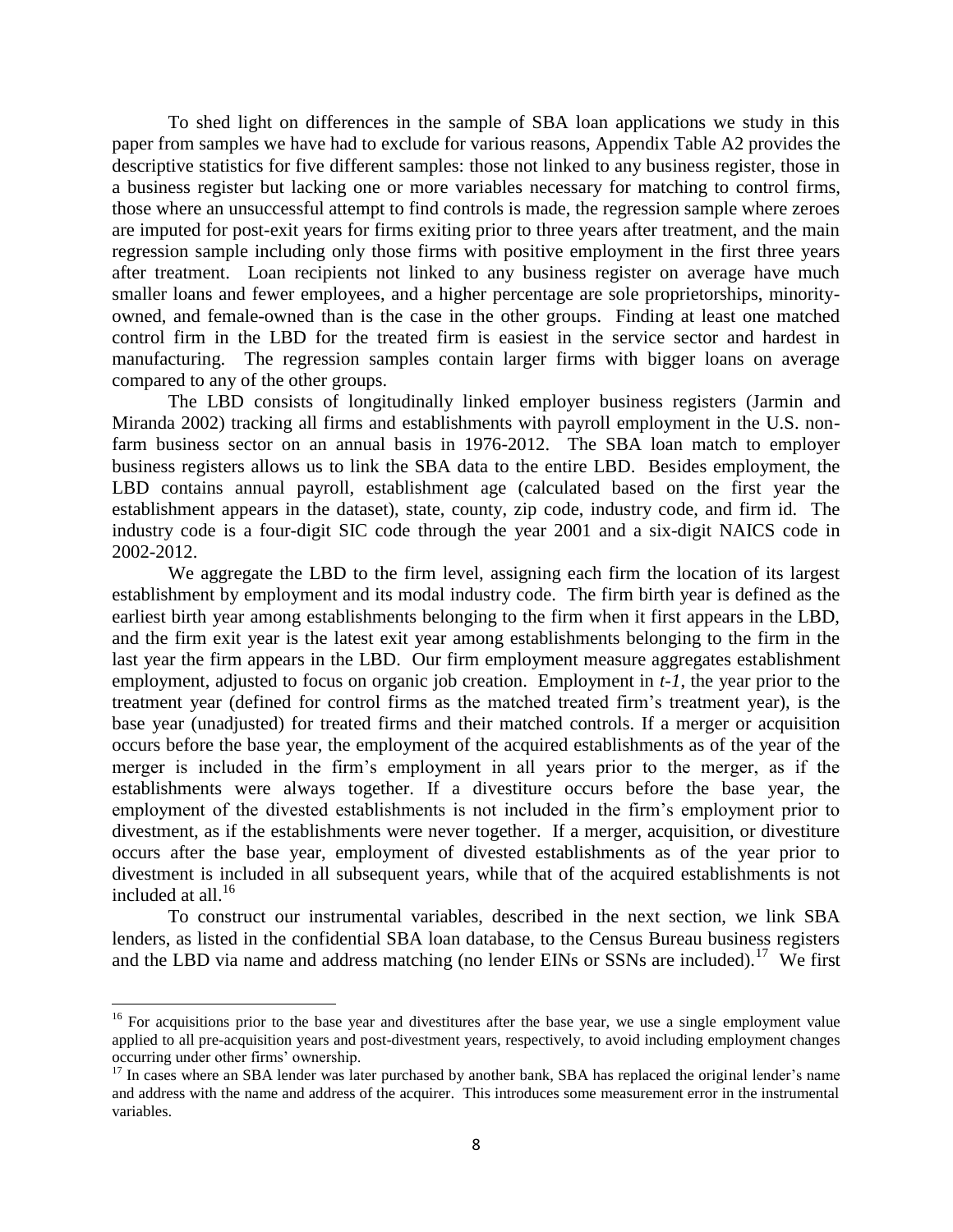perform a computer matching procedure like the one we use for loan recipients, then do a clerical match for the lenders remaining unmatched and which have issued at least five SBA loans. Appendix Table A3 shows that 74.5 percent of lenders and 84.9 percent of PLP lenders are matched to the LBD. The shares of all SBA loans issued by matched banks are higher – 91.9 percent of all SBA loans, 94.1 percent of PLP lenders' SBA loans, and 90.1 percent of PLP lenders' PLP loans. The LBD contains the locations of each of the establishments (branches) of the matched lenders. In some cases, the SBA database lists multiple lenders that we find belong to the same firm in the LBD, in which case we consolidate those SBA lenders' loan activity.

#### **4. Empirical Strategy**

#### *4.1 The Identification Problem*

Ideally, we would like to estimate the causal effect of financial access on firm-level growth. The difficulties in such an estimation include the definitions of financial access and of growth and the fact that finance may take various forms, some of them unobserved. Most daunting is the problem that observed receipt of finance is a function of not only the availability of sources of finance but also of characteristics of the borrower including ability to repay and to benefit from more capital, which are again typically unobserved. In other words, we observe an equilibrium outcome determined jointly by supply and demand, both of them partially driven by unobservables.

Our approach in this paper is to focus upon the firm-level employment growth effects of a governmental intervention, the SBA loan programs. We choose employment growth as the outcome variable because it is the cleanest firm size measure in our data, and because the SBA itself states "growing business and creating jobs" as its top strategic goal. We focus on the SBA intervention because it is interesting in its own right and also because it provides the possibility of estimating the marginal value of this form of finance beyond that from other sources, including conventional loans and informal sources such as friends and family. We do not observe these other sources, so our estimates are not of the effects of expanding or contracting financial access more generally, which could be much more difficult to identify, but only of the effects of the programs. Given some identifying assumptions, however, the estimates can be interpreted as lower bounds on the effects of financial access for SBA loan recipients.

 Although most of our estimation focuses on the impact of additional loan dollars, it is convenient to use the standard binary treatment notation for describing the identification problem. Let  $TREAT_{it} \epsilon \{0,1\}$  indicate whether firm *i* receives an SBA loan in year *t*, and let  $y_{it+s}^1$  be employment at time *t*+*s*,  $s \ge 0$ , following loan receipt. The employment of the firm if it had not received a loan is  $y_{it+s}^0$ . The loan's causal effect on employment growth for firm *i* at time *t*+*s* is defined as  $y_{it+s}^1 - y_{it+s}^0$ , and the average effect of treatment on the treated as

 $E{y<sub>it+s</sub><sup>1</sup> - y<sub>it+s</sub><sup>0</sup> | TREAT<sub>it</sub> = 1} = E{y<sub>it+s</sub><sup>1</sup> | TREAT<sub>it</sub> = 1} - E{y<sub>it+s</sub><sup>0</sup> | TREAT<sub>it</sub> = 1}.$ 

The standard evaluation problem is that  $y_{it+s}^0$  is unobserved for recipients; thus  $E{y_{it+s}^0}$  (TREAT<sub>it</sub> = 1), the average employment outcome of loan recipients had they not received a loan, must be estimated. In one form or another, identification relies on some way of constructing this counter-factual average using the average employment of never-treated firms,  $E{y_{it+s}^0}$  [TREAT<sub>it</sub> = 0  $\forall$  t}. In doing so, a number of issues arise from the nature of the data and selection of the sample, from the observable characteristics of firms that tend to receive treatment, from possible self-selection into the SBA loan programs based on unobservables, and from unobservable characteristics of non-treated firms. Each of these creates potential biases that we consider in turn.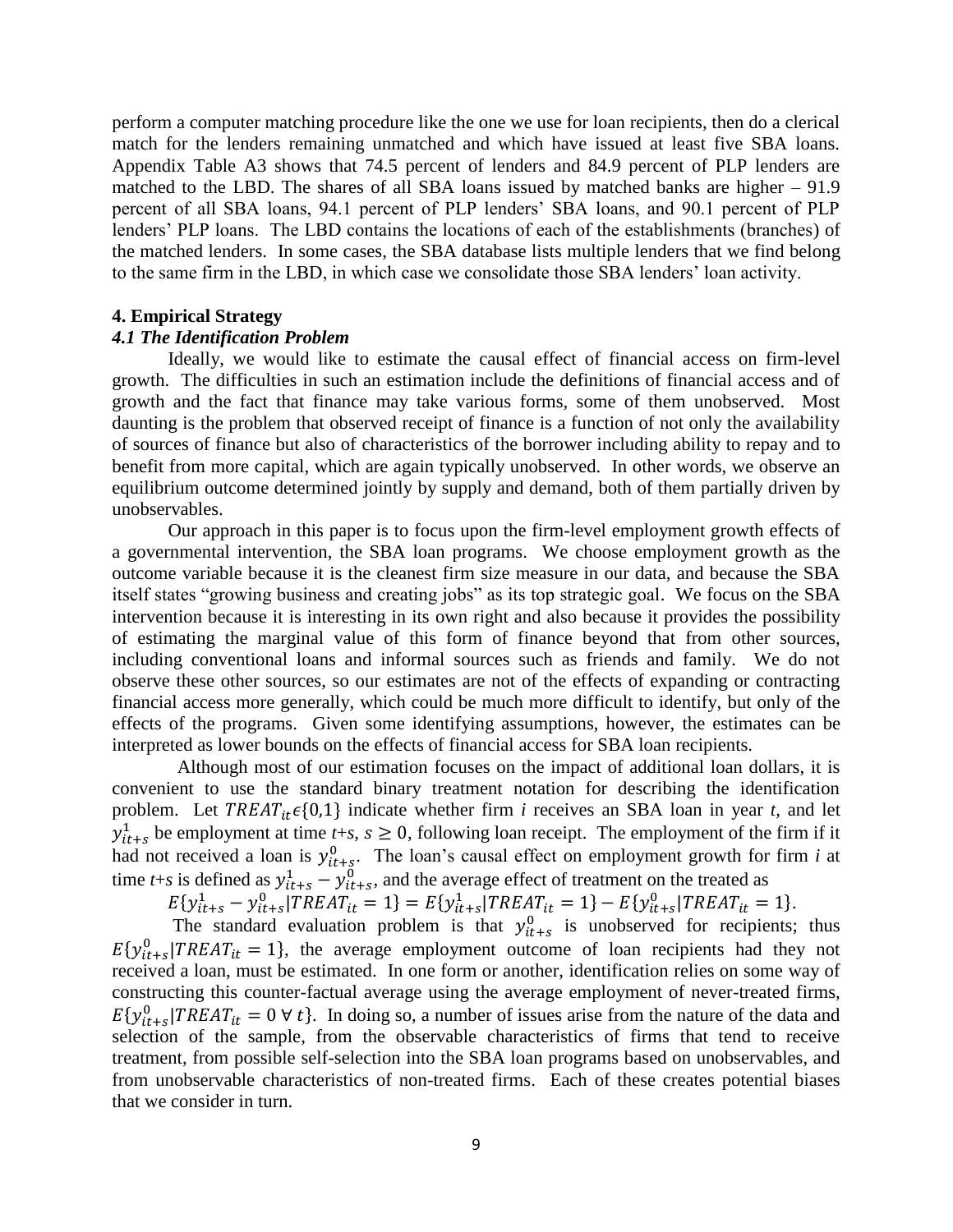Beginning with the nature of the data and sample, our inability to link all SBA recipients in the SBA data to the LBD could lead to biases in either direction. The constructed control group may well contain unlinked treated firms whose treatment is unobserved. Indeed, because the controls are relatively high-growth firms (as a result of the matching to treated firms), the incidence of unobserved treatment among them is likely to be higher than in the whole population. We cannot estimate the magnitude of this problem, but if the true SBA effect is positive, then misallocating loan recipients to the controls implies a downward bias. Other potential biases stem from restrictions on the sample necessary for convincing identification. Start-ups are excluded because the lack of employment history reduces our ability to pair them with otherwise similar firms, but if start-ups have a stronger (weaker) employment response to SBA loans than do existing firms, then this exclusion again implies a negative (positive) bias. Finally, firms with no employees prior to loan receipt are excluded; if such firms have a stronger (weaker) employment response, the effect will be to bias our estimates downward (upward).

A second set of issues arises from observable characteristics of the treated and nontreated firms. Table 2 contains basic characteristics of these two groups, calculated from the LBD. Treated firms are smaller on average than non-treated firms (14 versus 20 employees), but they are larger at the median (7 versus 4 employees). Treated firms are younger (mean age of 8 versus 11 years, and median 6 versus 9). They are more likely to operate in certain industries, including manufacturing and trade.

Perhaps most interesting is that firms receiving an SBA loan tend to have grown much faster prior to the loan than typical non-recipient firms in the U.S. economy. Table 2 shows mean employment growth from 3 years to 1 year prior to the loan of 0.116 for treated firms versus 0.023 for all other firms measured in all years in the LBD. Figure 2 shows the distribution of growth rates over this same period: while the modal growth is zero for both treated and non-treated firms, the treated firms are much more likely to have grown substantially prior to treatment. This fact, which our research has uncovered for the first time, is not inconsistent with the regularity that most small firms exhibit low growth rates and many report little interest in growing (e.g., Hurst and Pugsley 2011), but it suggests that a naïve comparison of post- minus pre-loan employment levels of treated versus non-treated firms is likely to yield an upward-biased estimate. We use matching and regression procedures, described below, to account for such differences in observables as well as unobservables that are time-invariant.

The final set of issues concerns possible time-varying unobservables, both for the treated and control firms. An important case would be an idiosyncratic demand, productivity, or cost shock received by treated firms – but not by controls – precisely during the treatment year. The shock could be positive, for instance an idea or a project to raise demand or productivity, or negative, when demand falls or costs rise for some unobserved reason. In either case, a firm experiencing the shock might be motivated to seek a loan, in the first case for growth and in the second for survival. The former implies positive selection into SBA loan treatment, while the latter implies negative selection. In seeking to estimate a lower bound for loan effects, we are most concerned about the first case, but the second is also possible, so that *a priori* the direction of the estimation bias is indeterminate. In more formal discussion of the identification assumptions and potential biases below, we use the notation  $S_{it} = 1$  for firm *i* receiving a shock to demand, cost, or productivity in year *t*; we normalize the shock so that the expected effect on employment is positive. Defining variables as regression-adjusted to account for aggregate time effects, time-invariant unobservables, and other factors, treated firms receiving the shock will have average employment  $E{y_{it+s}}|TREAT_{it} = 1$ ,  $S_{it} = 1, X$ , and treated firms not receiving the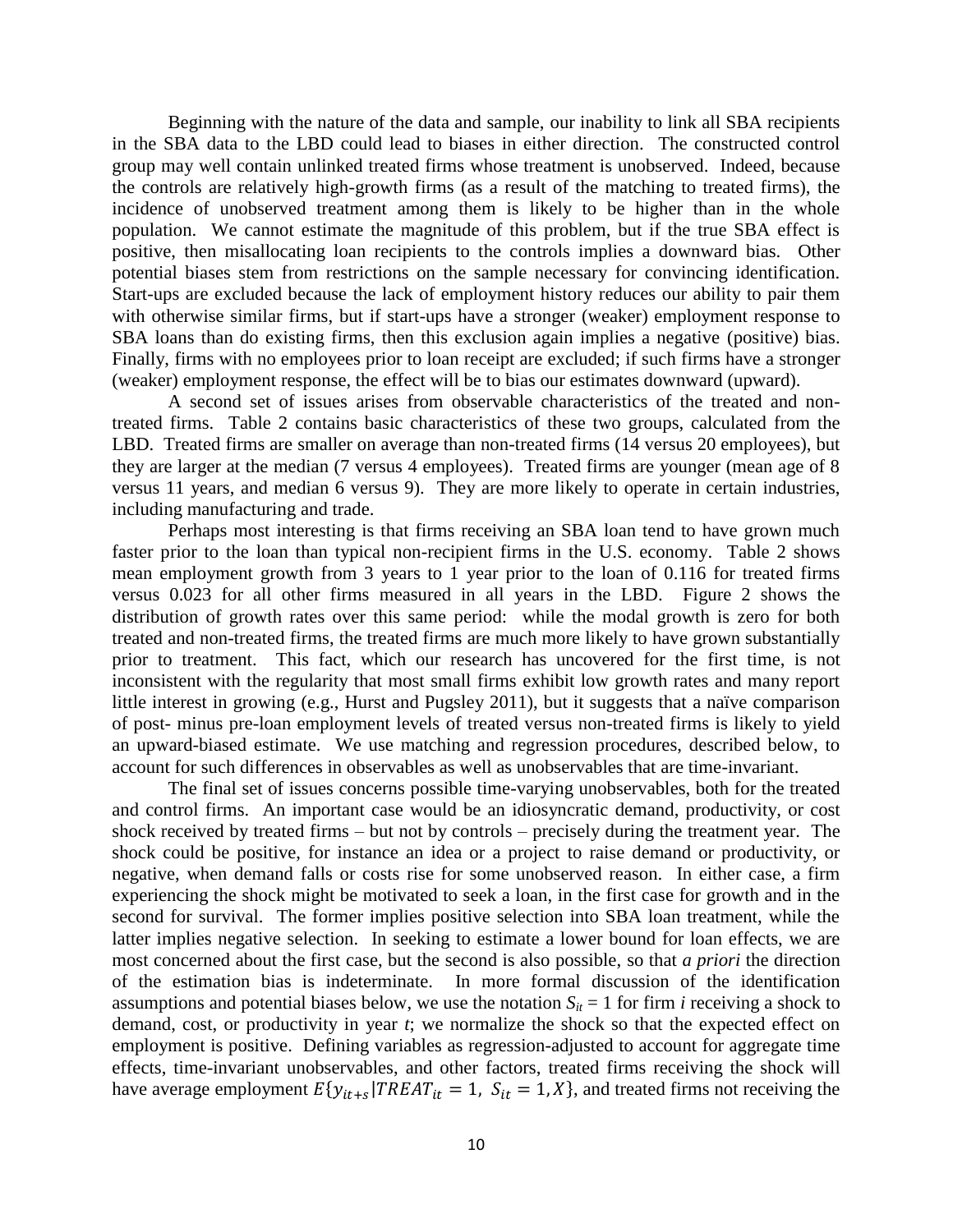positive shock will have  $E{y_{it+s}}|TREAT_{it} = 1$ ,  $S_{it} = 0, X$ , where *t* is again the treatment year, *s* is the number of years since treatment, and *X* is the set of matching variables. The average among all treated firms is then a weighted average of these two groups, where the weights are proportions of firms in each group:  $E\{S_{it} | TREAT_{it} = 1\}$  and  $1-E\{S_{it} | TREAT_{it} = 1\}$ , respectively.

A second type of unobservable is finance from a non-SBA source, such as informal credit or a conventional loan from a bank. Our data contain no firm-level information on any sources of capital aside from the SBA loan, so we cannot measure these, but it is useful to consider how they might affect the results. In general, if SBA loan recipients have more (less) additional financing in the SBA loan receipt year than controls, this might bias upward (downward) estimates of the effect of additional dollars in the SBA loan because they would then be reflecting the impact of all the additional credit, not just the amount of the SBA loan. However, there are several reasons to doubt that compared to controls, treated firms would be receiving larger amounts of fresh finance from non-SBA sources at the same time that they receive the SBA loan. To start with, "pecking-order theory" suggests that because of imperfect information and agency problems, firms should exhaust their internal and personal sources of finance, including informal borrowing from family and friends, before turning to the market (Myers and Majluf 1984), so SBA borrowers may be less likely to be freshly drawing upon these sources compared with controls.<sup>18</sup> Moreover, SBA loans are heavily if not fully collateralized, and the SBA loan itself lowers the firm's remaining debt capacity, so treated firms are ceteris paribus less likely than controls to receive other loans in addition. Because the implicit subsidy created by the guarantee lowers the interest cost, the entrepreneur should prefer a larger SBA loan to adding another conventional loan, even assuming such a loan is available.

Finally, the presence of significant financing from conventional loans received contemporaneously with an SBA loan would raise questions about whether the firm meets the "Credit Elsewhere Requirement" discussed above, possibly leaving the lender open to charges of fraud and abuse, resulting in potential fines and exclusion from SBA program participation. This consideration could be especially important for the PLP banks we focus on in our IV strategy, since they would have the most to lose.

For these reasons, we focus on the possibility that control firms receive non-SBA finance. A comparison of loans less than \$1 million from the SBA database with those from Community Reinvestment Act (CRA) disclosure data on business loan originations under \$1 million for 1996-2009 (FFIEC 2015) implies that the number of the former account for 0.83 percent of the latter and  $4.48$  percent of the volume.<sup>19</sup> This suggests that many control firms are receiving such non-SBA finance. If we use  $K_{it} = 1$  to denote those firms receiving finance through a non-SBA source in year *t*, we may distinguish four types of controls according to whether they receive the shock and whether they get non-SBA finance, with the following average employment in year *s* after the loan:  $E\left\{y_{it+s}\right\}$   $\begin{array}{c} TREAT_{it} = 0, \\ S_n = 0, K_n = 0 \end{array}$  $S_{it} = 0, K_{it} = 0$  for controls receiving neither a shock nor non-SBA finance,  $\left\{ y_{it+s} \right\} \begin{array}{l} TREAT_{it} = 0, \\ S_{-} = 1, K_{-} = 1 \end{array}$  $S_{it} = 1, K_{it} = 0$  for those receiving the shock but no other

l

 $18$  Also, to be eligible for an SBA loan, applicants should have already exhausted these sources.

<sup>&</sup>lt;sup>19</sup> FFIEC (2015) contains CRA data only from 1996, and we calculate these ratios through 2009 because this is the last treatment year we study. Only about 0.06 percent of SBA loans exceed \$1 million during this period. An alternative calculation uses CRA loans to businesses with less than \$1 million in revenue as the denominator and all SBA loans in the numerator; the ratio in this case is 2.6 percent, which is still very low, and no doubt many SBA recipients have revenue above this threshold.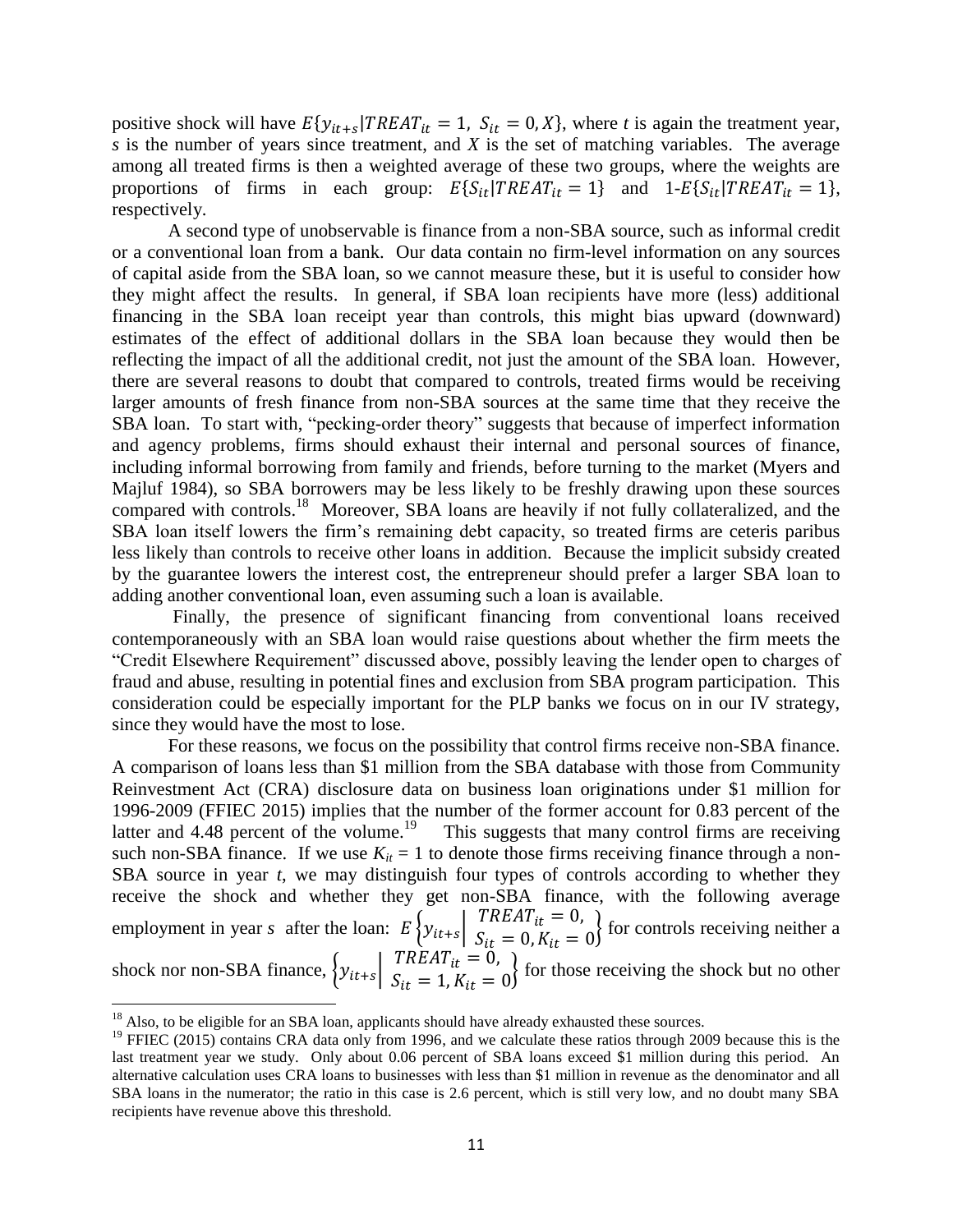finance,  $E\left\{y_{it+s}\right\}$   $\begin{array}{c} TREAT_{it} = 0, \\ S_{-} = 0, K_{-} = 0 \end{array}$  $S_{it} = 0, K_{it} = 1$  for those not getting the shock but receiving non-SBA finance, and  $E\left\{y_{it+s}\right\}$   $\begin{matrix} TREAT_{it} = 0, \\ S_{it} = 1, K_{it} = 1 \end{matrix}$  $S_{it} = 1, K_{it} = 1$  for those getting both the shock and other finance. The average among all controls is a weighted average of these, with weights determined by the proportions with  $S_{it} = 1$  and  $K_{it} = 1$  among the controls. If *S* and *K* are defined so that  $E\{y_{it+s}|S_{it} = 1\} > E\{y_{it+s}|S_{it} = 0\}$  and  $E\{y_{it+s}|K_{it} = 1\} > E\{y_{it+s}|K_{it} = 0\}$ , implying shocks and increased finance lead to higher employment, then the estimator  $E{y_{it+s}}|TREAT_{it} = 1$ .  $E{y_{it+s}}|TREAT_{it} = 0$  will be increasing in the share of treated firms receiving positive shocks and decreasing in the share of controls receiving shocks and in the share of non-SBA finance.

This analysis clarifies both some potential sources of bias and the interpretation of our estimates. Assuming, conditional on our matching procedures and regression adjustments, that treatment is independent of the shock, so that  $E\{TREAT_{it} | S_{it} = 1, X\} =$  $E\{TREAT_{it} | S_{it} = 0, X\}$  and if in addition, there is no non-SBA finance  $(K_{it} = 0)$ , then our estimate can be interpreted as the causal effect of finance on growth. Maintaining the conditional independence of treatment, but permitting non-SBA finance, implies that our estimate is still the causal effect of the program. If we assume either that  $K_{it}$  is received only by control firms or, alternatively, that more is received by controls than by treated firms (with the same marginal effect on employment growth), then our estimate will be a lower bound of the causal effect of finance on growth.

Relaxing the conditional independence assumption, selection bias reflects differences between the counterfactual outcome for treated firms and the observed outcome for the controls:  $B(X) = E\{y_{it+s}^0 | TREAT_{it} = 1, X\} - E\{y_{it+s} | TREAT_{it} = 0, X\}$ . If  $E\{TREAT_{it} * S_{it} | X\} > 0$ , so that if treated firms would have performed better than non-treated even if the former had not been treated, then  $B(X) > 0$ . The magnitude of  $B(X)$  in this case depends on the strength of the correlation between treatment and the shock. Our final step, therefore, will be to construct instrumental variables for SBA loan receipt that are functions only of SBA loan supply and therefore independent of the shock. We also add variables to control for industry-county-specific growth and the availability of conventional finance in the locality. Before turning to the instrumental variables, we first discuss the matched sample and the regression specification.

#### *4.2 Matching and Regression Procedures*

 $\overline{\phantom{a}}$ 

To take into account observable and fixed unobservable characteristics that may affect both the growth of the firm and the size and probability of an SBA loan, we estimate regression functions on a matched sample of treated and non-treated firms. Our matching procedures include sample restrictions, exact matching on several firm characteristics, and propensity score matching on several other variables, including a four-year history of employment. As discussed in Section 3 above, we limit our treated sample to firms in the LBD that are at least one year old when receiving their first SBA loan, those receiving their first SBA 7(a) or 504 loan in 1992- 2009, those not receiving an SBA disaster loan prior to their first 7(a) or 504 loan, and with nonmissing and non-outlier employment in the LBD in the year before loan receipt.<sup>20</sup> We restrict the non-treated sample so that a firm eligible to be a candidate control firm for a particular treated firm must have non-missing employment in the year prior to the treated firm's loan

 $20$  We define the following cases as outliers: an employment increase or decrease of more than ten times between the first and second year of life or the second-to-last and last year of life; or an employment increase (decrease) of more than five times followed in the next year by an employment decrease (increase) of more than five times.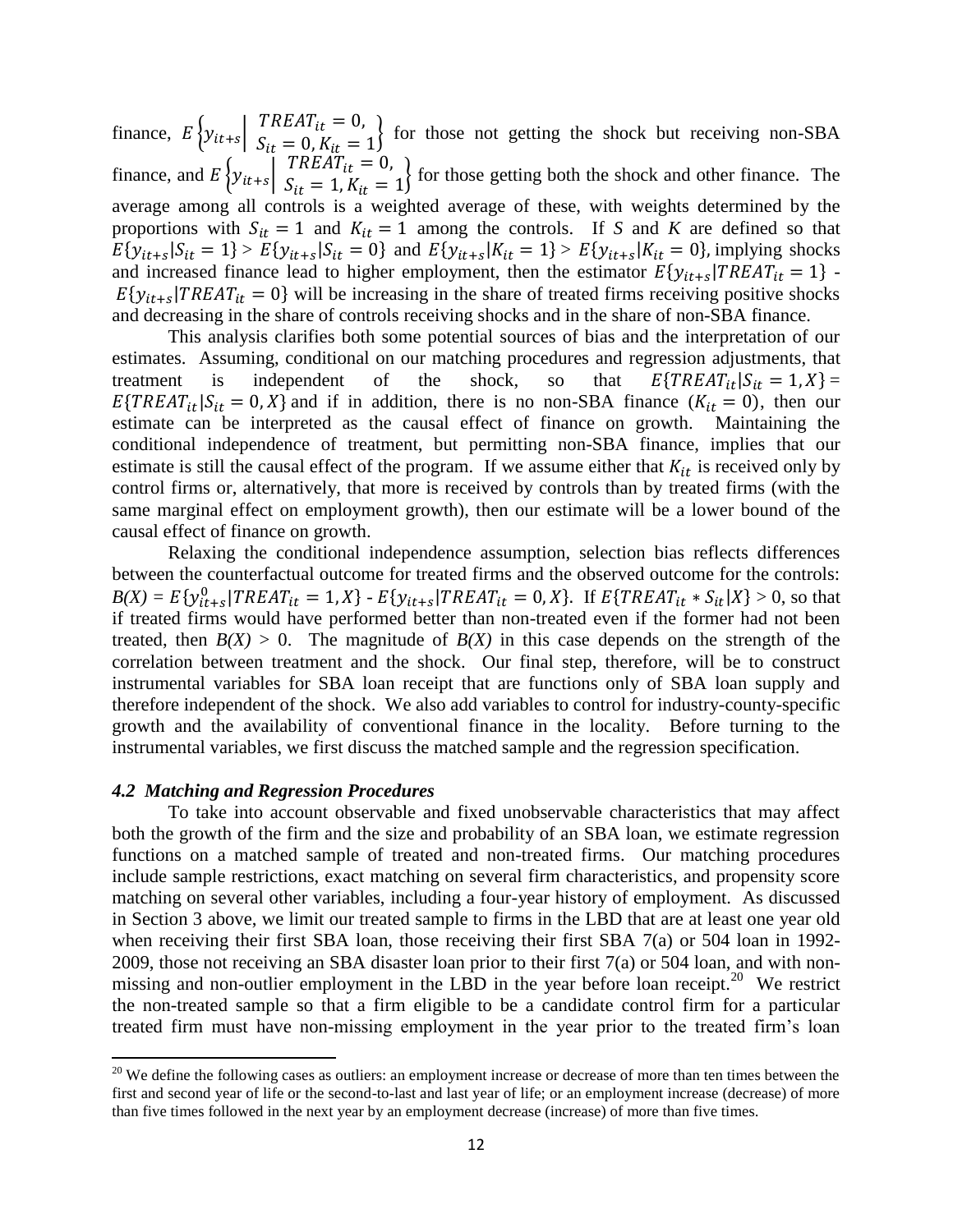receipt (which also means it isn't a new start-up in the year of loan receipt) and no employment outliers in the LBD; and it can never have received an SBA 7(a), 504, or disaster loan at any time between 1953-2012.

The exact matching requirements for control firms include industry, age-group, sizegroup, and year. Specifically, for a firm to be a candidate control firm for a particular treated firm it must be in the same four-digit industry (this is the four-digit SIC code through 2001 and the first four digits of the NAICS code in 2002-2009) in the treated firm's loan receipt year. It must be in the same firm age category (1-2 years old, 3-5 years old, 6-10 years old, and 11 or more years old) in the treated firm's loan receipt year. It must be in the same firm employment category (1 employee, 2-4 employees, 5-9 employees, 10-19 employees, 20-49 employees, 50-99 employees, and 100 or more employees) in the year before the treated firm's loan receipt year. Among firms with 19 or fewer employees in the previous year, we also require the candidate control firm to be located in the same state (firms with 1-19 employees are much more numerous than ones with more than 19 employees, so we can afford to impose more restrictions on this group). In addition, we impose a restriction that the ratio of the treated firm's employment in the previous year to the control firm's previous year employment be greater than 0.9 and less than 1.1. This means that among firms with ten or fewer employees, a majority of the sample, employment must match exactly.

The exact matching creates a set of controls essentially identical in pre-treatment size, industry, and age. But there are other variables that we would like to match on, especially employment history and wage for which it is difficult to design matching thresholds for each variable separately, so we reduce this dimensionality problem with propensity score matching. After dropping treated firms with no candidate controls based on the sample restrictions and exact matching conditions, we estimate separate probit regressions for each age-size group using the sample of treated firms and their candidate controls. There are 28 age-size groups, based on the four age groups and seven size groups defined above. The probit regresses a dummy for SBA loan receipt on the following variables: the log of employment in the year prior to the treated firm's loan receipt; the square of the log of employment in the year prior to the treated firm's loan receipt; the cube of the log of employment in the year prior to the treated firm's loan receipt; the log of employment one year before minus log employment two years prior to the treated firm's loan receipt; the square of the log of employment one year before minus log employment two years prior to the treated firm's loan receipt; the cube of the log of employment one year before minus log employment two years prior to the treated firm's loan receipt; the log of employment two years before minus log employment three years prior to the treated firm's loan receipt; the square of the log of employment two years before minus log employment three years prior to the treated firm's loan receipt; the cube of the log of employment two years before minus log employment three years prior to the treated firm's loan receipt; the log of employment three years before minus log employment four years prior to the treated firm's loan receipt; the square of the log of employment three years before minus log employment four years prior to the treated firm's loan receipt; the cube of the log of employment three years before minus log employment four years prior to the treated firm's loan receipt; the analogous variables for log revenues and log assets as for employment above; the log of payroll/number of employees in the year prior to the treated firm's loan receipt; firm age; firm age squared; a multi-unit firm dummy; and year dummies. For the lagged employment growth variables, all revenue and assets variables, and for the log of payroll/number of employees in the year prior to the treated firm's loan receipt, we also impute zeroes in place of missing values and include dummies for such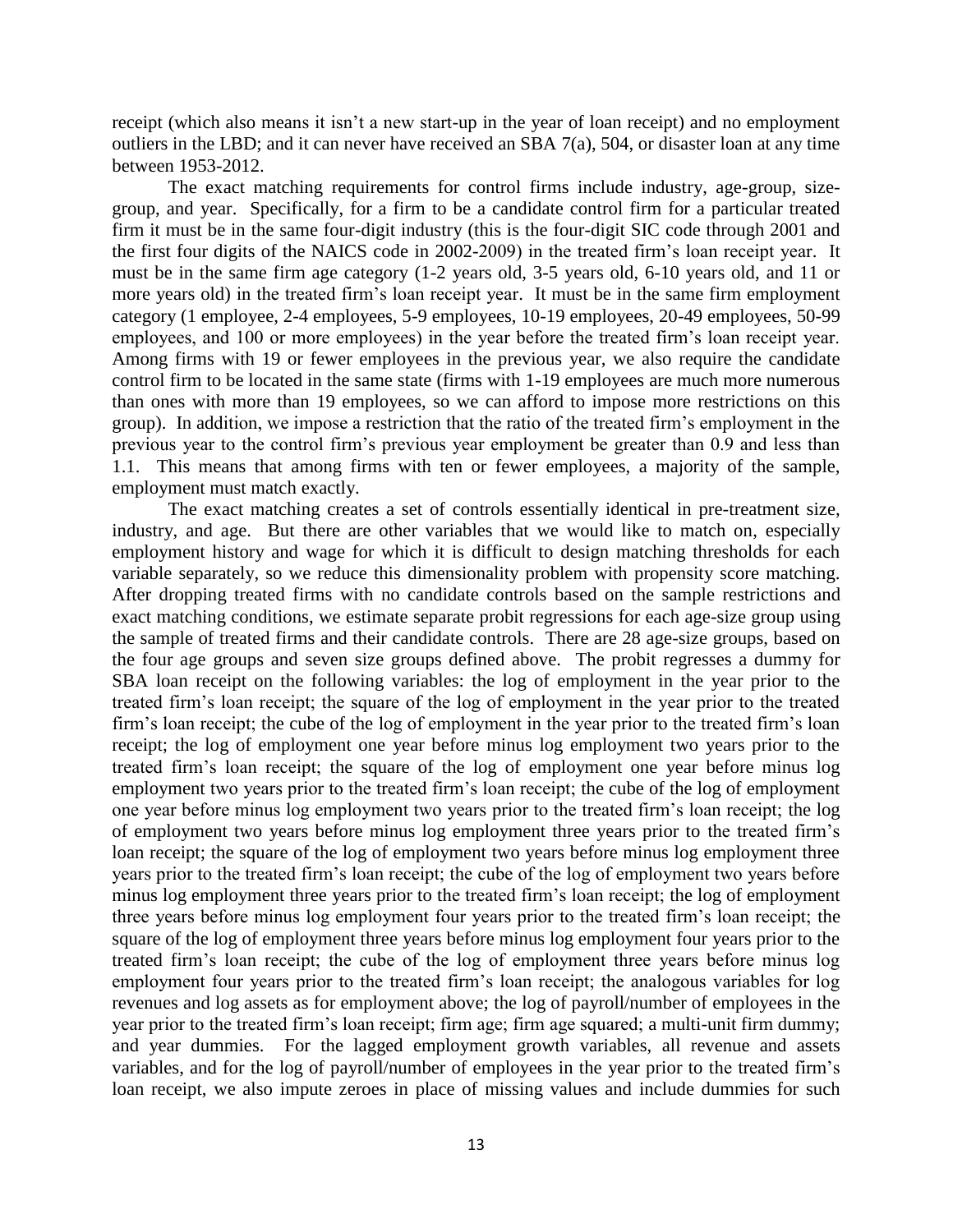cases. Conditioning on four years of lagged employment, revenues, and assets is intended to create a control group with very similar histories to the treated firms, and it follows Heckman et al.'s (1997, 1998, 1999) recommendations for evaluating the outcomes of labor market training programs.

The treated firm observations in the probit regressions are each assigned a weight of  $(N-R)$  $\frac{R}{R}$ , where *N* is the total number of firms in the regression and *R* is the number of treated firms in the regression. The non-treated firms are assigned a weight of 1. This equalizes the total weight of the treated firm and non-treated firm groups. The purpose of this weighting is to produce propensity scores that span a wider range, centered around 0.5 rather than near zero.

We limit the treated and non-treated firms in the final sample to those within a common support, meaning that no propensity score of a treated (non-treated) firm that we use is higher than the highest non-treated (treated) firm propensity score, and no propensity score of a treated (non-treated) firm that we use is lower than the lowest non-treated (treated) firm propensity score. A non-treated firm is included as a control for a particular treated firm if the ratio of the treated to the non-treated firm's propensity score is at least 0.9 and not more than 1.1. Treated firms with no controls meeting all these criteria are not included in the employment regression analysis. Non-treated firms appear in the employment regressions as many times as they have treated firms to which they are matched (i.e., this is matching with replacement). Kernel weights are applied to the controls.<sup>21</sup> In the employment regressions, each control is assigned a final weight of their kernel weight divided by the sum of the kernel weights for all controls for a particular treated firm, and the treated firm is given a weight of 1. As a result, the treated firm and all its control firms together receive equal weight.

Evidence for the success of the matching procedures in almost entirely eliminating the observable differences between the treated and non-treated firms can be found in Appendix Table A4, particularly in the calculations of percentage bias reduction for each variable. Treated firm employment and average wage are substantially larger than for non-treated firms prior to propensity score matching, and treated firms experience more employment growth in the four years prior to treatment. After matching, these differences are negligible. The standardized difference measures confirm this: employment, employment growth, revenue, age, and multi-unit biases are reduced by over 90 percent. None of the standardized differences (labelled final % biases in Table A4) are close to being large after matching.<sup>22</sup>

One way to estimate of the loan effect would be to simply compare the average outcomes for treated versus control firms. Another would compare outcomes for the data after differencing from the pre- to post-loan periods to eliminate unobserved, time-invariant differences; Heckman et al. (1997, 1998, 1999) recommend combining matching with difference-in-difference (DID) methods. For a number of reasons, we implement DID methods using the matched sample to estimate regressions. The regressions not only to account for time-invariant unobservables in a natural way, but also time-varying observables and unobservables, and they permit us to estimate the effect of the size of the SBA loan, rather than the binary treatment. As we show in Figure 1, loan size varies quite considerably, and the analysis should allow for this variation.

Our analysis focuses on the first SBA loan, as subsequent loan receipt (approximately 20- 25 percent of the loan sample is subsequent loans) may be influenced by the outcome of the first

<sup>21</sup> The Kernel weight is 
$$
1 - \left(\frac{abs(\frac{propensity score_{tr}}{propensity score_{thr}} - 1)}{0.1}\right)^2
$$
, where *tr* refers to treated and *ntr* to non-treated firms.

 $\overline{\phantom{a}}$ 

 $22$  Rosenbaum and Rubin (1985) consider a value of 20 to be large.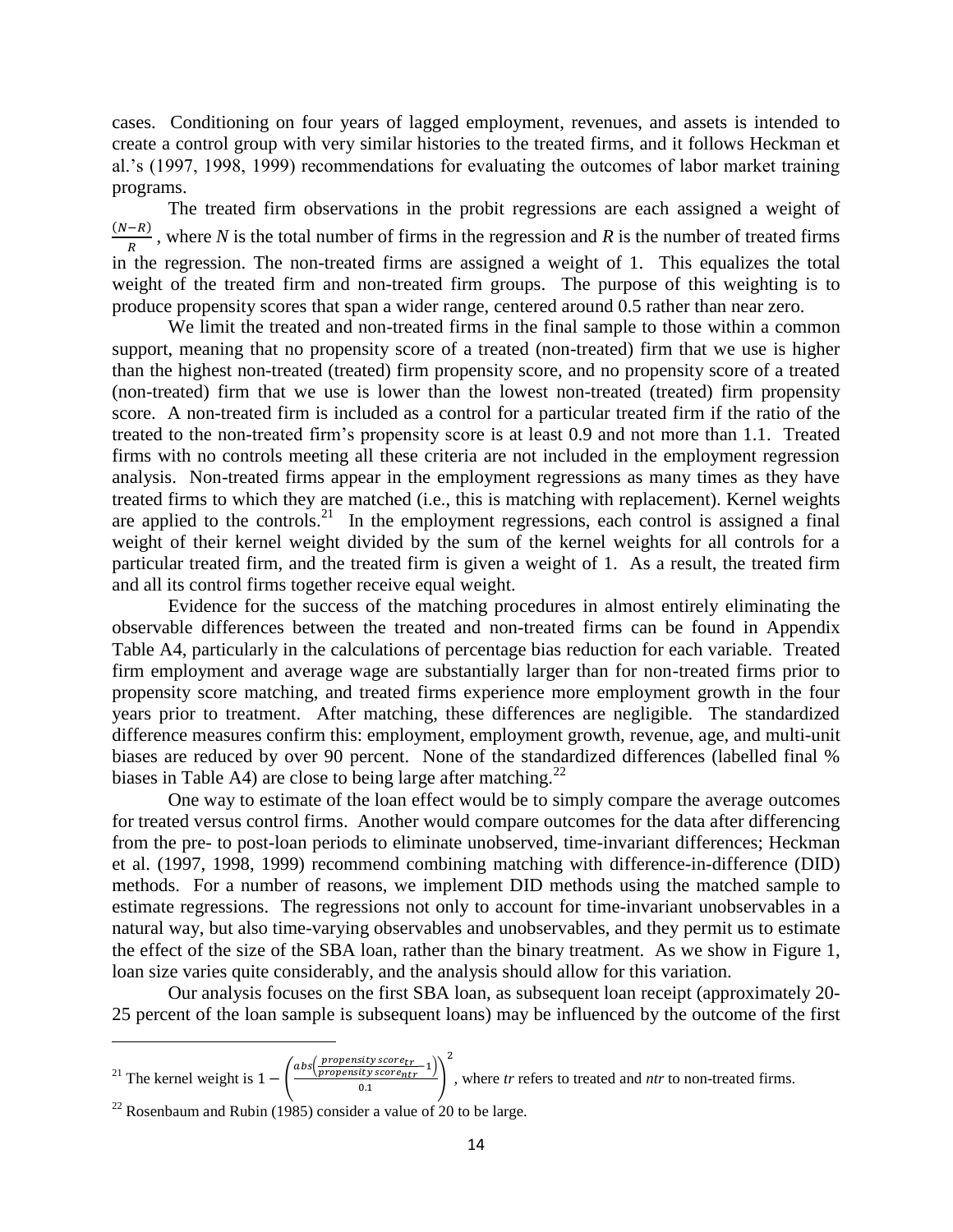one. Also, given our long time series, we find it useful to constrain the time frame around which we calculate employment growth to focus on the short- and medium-term effects of the loan. This puts all of the loan cohorts on an equal footing, so that each counts equally rather than having longer time series for the early cohorts and shorter time series for the later ones. The basic form of the regression therefore uses the change in employment as the dependent variable, as follows:

$$
\Delta E_{ijt} = \boldsymbol{\rho}_t + \alpha_j + X_{ijt}\boldsymbol{\beta} + \theta_i\boldsymbol{\delta} + u_{ijt},
$$

where  $\Delta E$  is the change in the number of employees over some period, *i* indexes firms from 1 to *I*, *j* indexes from 1 to *J* the treated firms to which the firm is a control (for treated firms  $i = j$ ), and *t* indexes the loan years from 1 to *T*.  $\rho_t$  is a vector of year dummies for loan cohorts,  $\alpha_j$  is a fixed effect for each group of treated firms and its matched controls (the "treatment-controlgroup"),  $X_{ijt}$  is a set of other variables including firm age and age squared, and in some specifications proxies for demand conditions and finance availability;  $u_{ijt}$  is an idiosyncratic error.  $\theta_i$  is the amount of the SBA loan (which equals 0 for non-treated firms) received in year *t*, and  $\delta$  is the loan effect of interest. In some specifications, we permit  $\delta$  to vary by type of loan or other variables, as explained in Section 5.2 on extensions below.

The dependent variable is defined in one specification as the change in the average employment from three years before to three years after the loan:  $\Delta E_{ijt} = E_{ij,post} - E_{ij,pre}$ , with  $E_{ij,post} = (E_{ijt+1} + E_{ijt+2} + E_{ijt+3})/3$ , and  $E_{ij,pre_t} = (E_{ijt-1} + E_{ijt-2} + E_{ijt-3})/3$ .<sup>23</sup> In other specifications, we define a base year as the year prior to the loan, *t-1*, and compute employment differences for each year from five before to five after the loan:  $\Delta E_{ijt} = E_{ijt+s} - E_{ijt-1}$ , s = -5, -4,...4, 5. The preloan coefficients are useful for diagnosing some forms of selection (they permit a "pre-program test" in the sense of Heckman and Hotz 1989, or a "pseudo-outcome" test in the sense of Imbens and Wooldridge 2009). The post-loan coefficients permit measurement of short- versus longterm effects.

#### *4.3 Instrumental Variables*

 $\overline{\phantom{a}}$ 

The matching and regression procedures account for observable differences and timeinvariant unobservable differences between the treated and control firms. For the estimates from these methods to be interpreted as causal, the identifying assumption is that there is no systematically different shock to the treated versus control firms' demand, productivity, costs, or access to capital from other sources. As discussed in Section 4.1 above, however, there are plausible reasons to expect that such shocks may occur, and there are several factors so that the direction of the bias is *a priori* unclear. The greatest concern for our attempt to estimate a lowerbound effect would be that treatment results from a positive shock, such as a new idea for business growth, and that the observed post-loan growth results from this shock rather than the access to capital provided by the SBA programs.

To account for such unobservables in the selection process by which firms receive SBA loans of varying sizes, we therefore develop an instrumental variables strategy based on some institutional features of the SBA program as well as on empirical regularities about small business credit markets. As discussed in Section 2, the SBA program works through partial (50- 85 percent) loan guarantees provided to private lenders, some of which are PLPs with a special status that reduces their administrative costs. As we showed, these PLPs account for a large share of all SBA loans, particularly the larger loans. The concentration of loans suggests that

<sup>23</sup> In cases of missing values, we average employment during the available years *t-3*, *t-2* and *t-1*.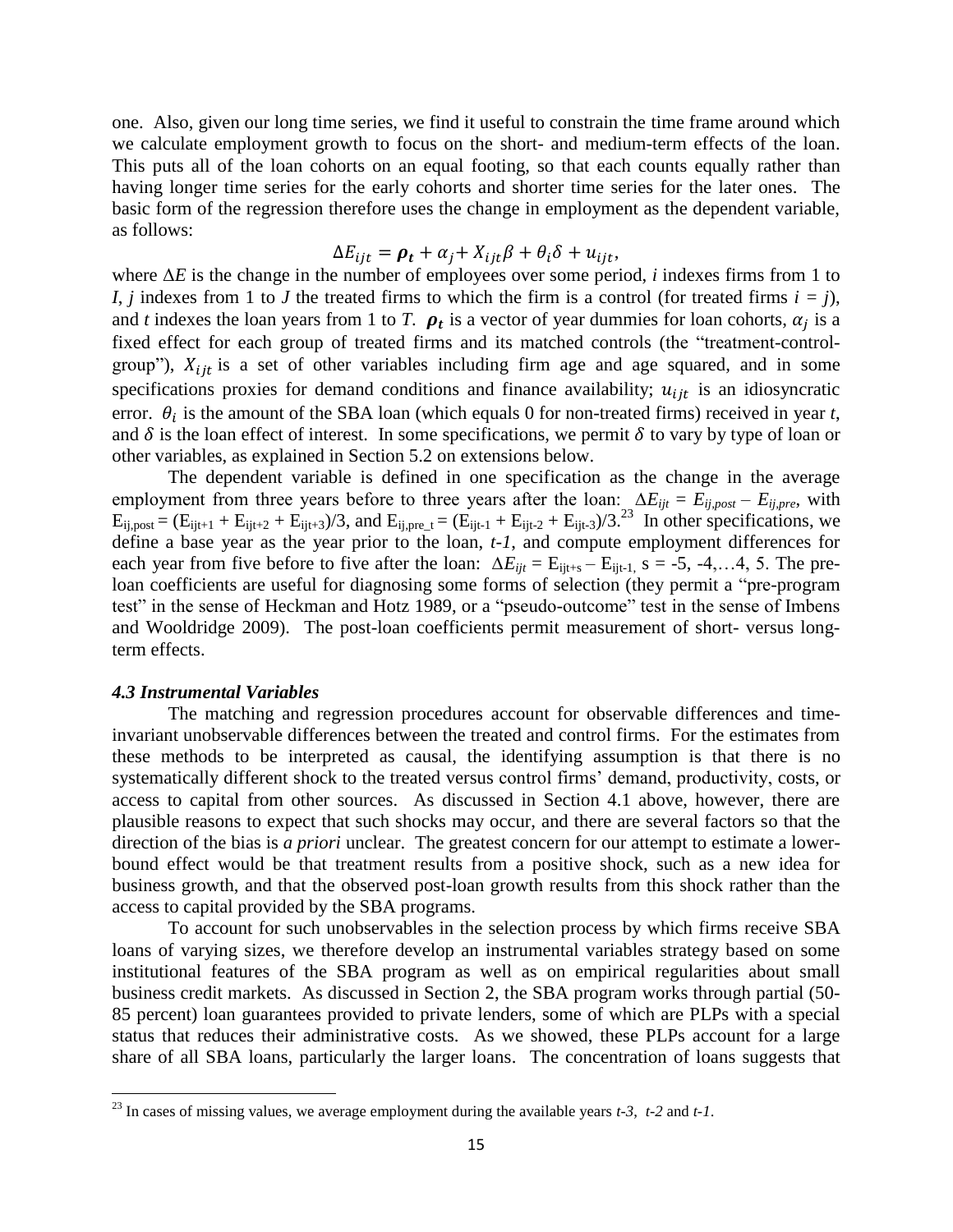participation in SBA loan provision is to some extent a corporate bank (firm-level) decision, such that some banks participate a great deal in SBA lending, while others do little or none. Even within the PLPs, the average number and average size of SBA loans varies substantially, which may reflect differences in corporate lending policy among these banks. Furthermore, the PLP lenders are unevenly dispersed across the U.S. and have changed over time.

Another key fact is that SBA borrowers, like other small businesses, seem to rely heavily on local lenders. The importance of the local credit market for small business lending is welldocumented in previous research.<sup>24</sup> While our SBA data contain headquarters rather than lending branch location, so that distance cannot be computed directly, indirect evidence of local lending for SBA loans comes from examining the incidence of SBA loans in counties in which no PLP lenders, nor any SBA lenders, are represented. The share of SBA loans in counties where there was no PLP branch in the previous year is 3.2 percent, and 0.3 percent for no SBA branch. The corresponding shares for PLP loans are 0.02 percent and 0.0003 percent respectively. Together, these facts imply geographic variation in the ease and likelihood for a small business to obtain an SBA loan and in the likely loan size. Our analysis defines the financial institutions in a county as the local credit market.

At the same time, SBA loans are a tiny share of the total banking business, even for lenders who do the most SBA lending, and it seems unlikely that banks choose to enter and exit local credit markets as a result of this line of business. An exact calculation of the share of SBA loans in all loans seems to be impossible with existing data sources, but we can combine several of them to produce a rough estimate. For the top ten SBA commercial bank lenders in 2012, for instance, we have combined information from the SBA database with CRA bank disclosure reports to calculate for all new loans under \$1 million the ratio of the total amount of SBA loans to all CRA loans, both measured at origination. This ratio is 0.050, implying that the total volume of SBA loans under \$1 million is 5 percent of the total volume of all loans under \$1 million. To assess the role of loans of this size in all bank lending, we must turn to FDIC call reports. For the same top ten SBA commercial bank lenders in 2012, we can calculate the ratio of the volume of loans in the categories of commercial and industrial loans and those secured by nonfarm nonresidential properties that were originally under \$1 million to the volume of all loans, in both cases on a stock basis, so that this refers to loans outstanding.<sup>25</sup> The ratio is 0.052, implying that small loans (under \$1 million in this measure) to nonfarm businesses only account for about 5 percent of all bank loans. Although these two ratios are on different bases (flow versus stock), if we were to multiply them, they would suggest that SBA loans in 2012 accounted for only 0.25 percent of all bank loans, even for these largest SBA lenders. Banks also have other lines of business – deposit collection, payment processing, asset management, financial advising, and investment banking – that are not accounted for here, but may be important determinants of branch locations.

Finally, in any given year, PLP lenders actually issue PLP loans in only a fraction of the counties in which they operate: Table 1 shows that PLP banks have branches in an average of 36

l

<sup>&</sup>lt;sup>24</sup> See, e.g., Amel and Brevoort (2005), and Agarwal and Hauswald (2010), who report median distance of 2.4 to 4 miles from borrower to lending branch.

 $25$  The amount of outstanding loans that were less than \$1 million when originated is the sum of the June 30, 2012 FDIC call report variables for amount currently outstanding of loans secured by nonfarm residential properties and commercial and industrial loans (RCON5565, RCON5567, RCON5569, RCON5571, RCON5573, and RCON5575). Total loans outstanding is the June 30, 2012 FDIC call report variable total loans and leases, net of unearned income (RCON2122).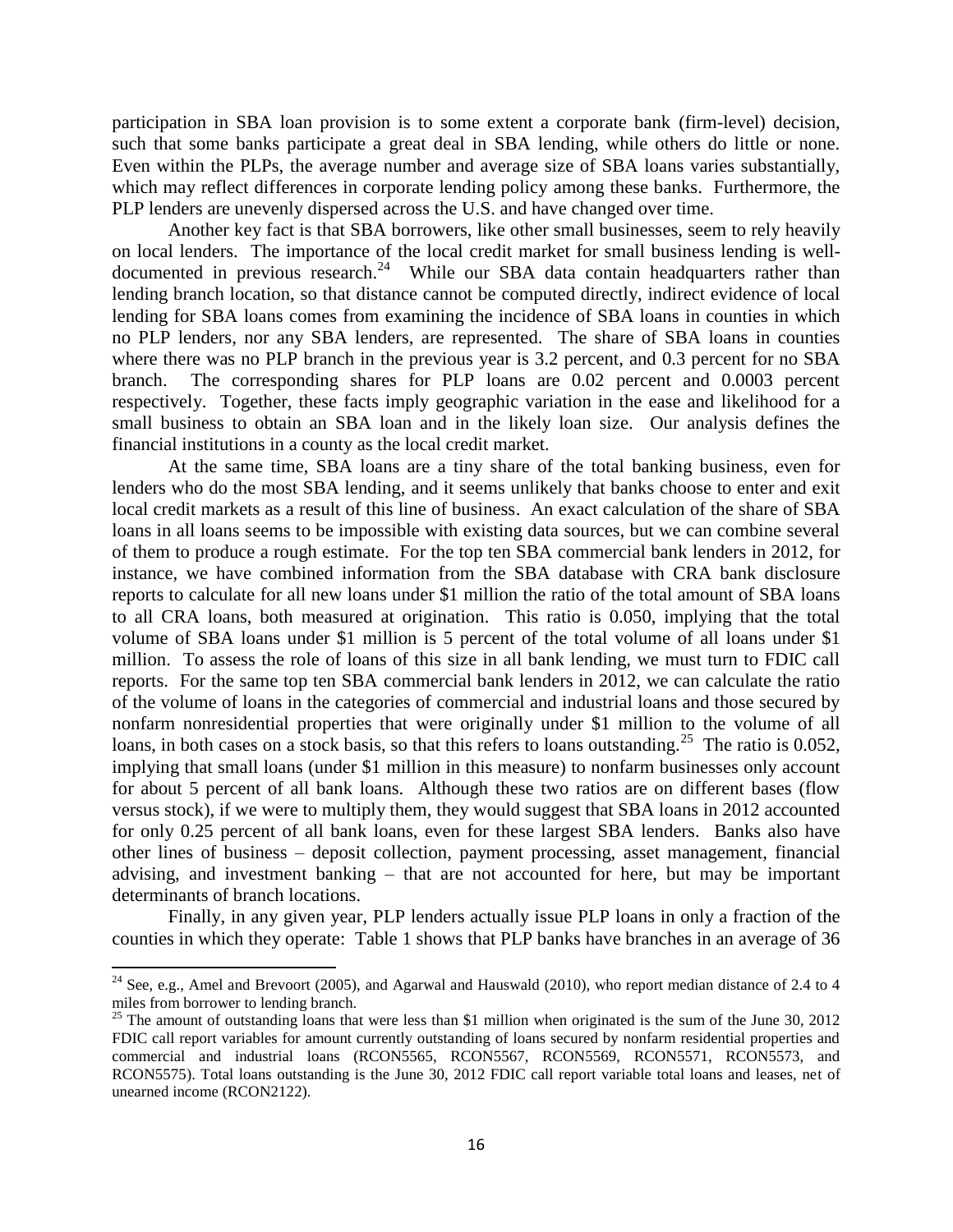counties during 1991-2009, while the mean number of counties in which borrowers received PLP loans from one of these banks is 5.4. For all these reasons, banks' choices of counties in which to locate their branches seem quite unlikely to be related to the possibilities for SBA loan business.

Based on this reasoning, we construct instrumental variables that reflect the local presence of a branch of a PLP bank weighted by the importance of SBA lending for the parent bank, measured outside the local lending market. The "importance" is measured by the degree of consistency of PLP loan provision and by the average size of SBA loans offered by the parent outside the local area. Besides considering various instrumental variables, we also examine robustness with controls for the local business and financial environment, including the availability of conventional loans in the immediate pre-loan year and the growth in the loan recipient's county-industry cell during the same period for which we estimate an employment growth effect. We present results for five different instrumental variables that rely on different assumptions for the process by which small businesses search for loans and are potentially matched with an SBA lender. The identifying assumption for all the instrumental variables is that banks do not enter new geographic (county) markets based on the potential for SBA loan business. In the simplest case, the variable is simply an indicator for the presence in county *c* of at least one branch of at least one bank *b* that made at least one PLP loan in a different county *–c* in year *t-1*:

#### *IndicatorIV*<sub>*ct*</sub> = I(1|  $D_{cbt-1}P_{cbt-1} = 1$  for any *b*),

where  $D_{cbt-1} = 1$  if bank *b* has at least one branch in this county *c* in year *t*-1 and  $P_{cbt-1} = 1$  if bank *b* has at least one PLP loan in some other county *–c* in year *t-1* and *t* is the loan year. The assumption here, based on our analysis of the lender data in Section 2, is that borrowers are much more likely to get an SBA loan and to receive a bigger SBA loan if they are located in a county with the presence of a lender that offered a PLP loan in the previous year. We do not count PLP loans issued to firms in the same county as the borrower to avoid potential endogeneity of PLP loan availability in the same county.

A second variable weights the presence of different banks in a county by the strength of the corporate policy favoring SBA loans, here measured by the share of other counties in which the bank made PLP loans in the previous year:

*SumSharesIVct* =

$$
\sum_{b}\left[D_{cbt-1}\times\left[\sum_{-c}D_{-cbt-1}P_{-cbt-1}\middle/\sum_{-c}D_{-cbt-1}\right]\right]
$$

For instance, in a county with three banks present, two of which made PLP loans the previous year, one in half its counties and the other in one quarter,  $SumSharesIV_{ct} = 0.75$ . The assumption is that a borrower is more likely to get an SBA loan, and to get a bigger one, if there are more local branches of PLP banks for which the PLP loan business is important, in the sense of being given to borrowers in a larger share of the counties in which they operate.

We have no information on how small businesses search across lenders for a loan, and how they may be eventually matched with an SBA lender, but one possibility is that it is not the number of PLP lenders with local branches that matters, but rather the share of all local branches they account for. Also, since the *SumSharesIVct* is additive in the number of PLP lenders in the county, counties with more banks are likely to have larger values. The number of banks in a county could be correlated with unobserved factors contributing to small business growth. The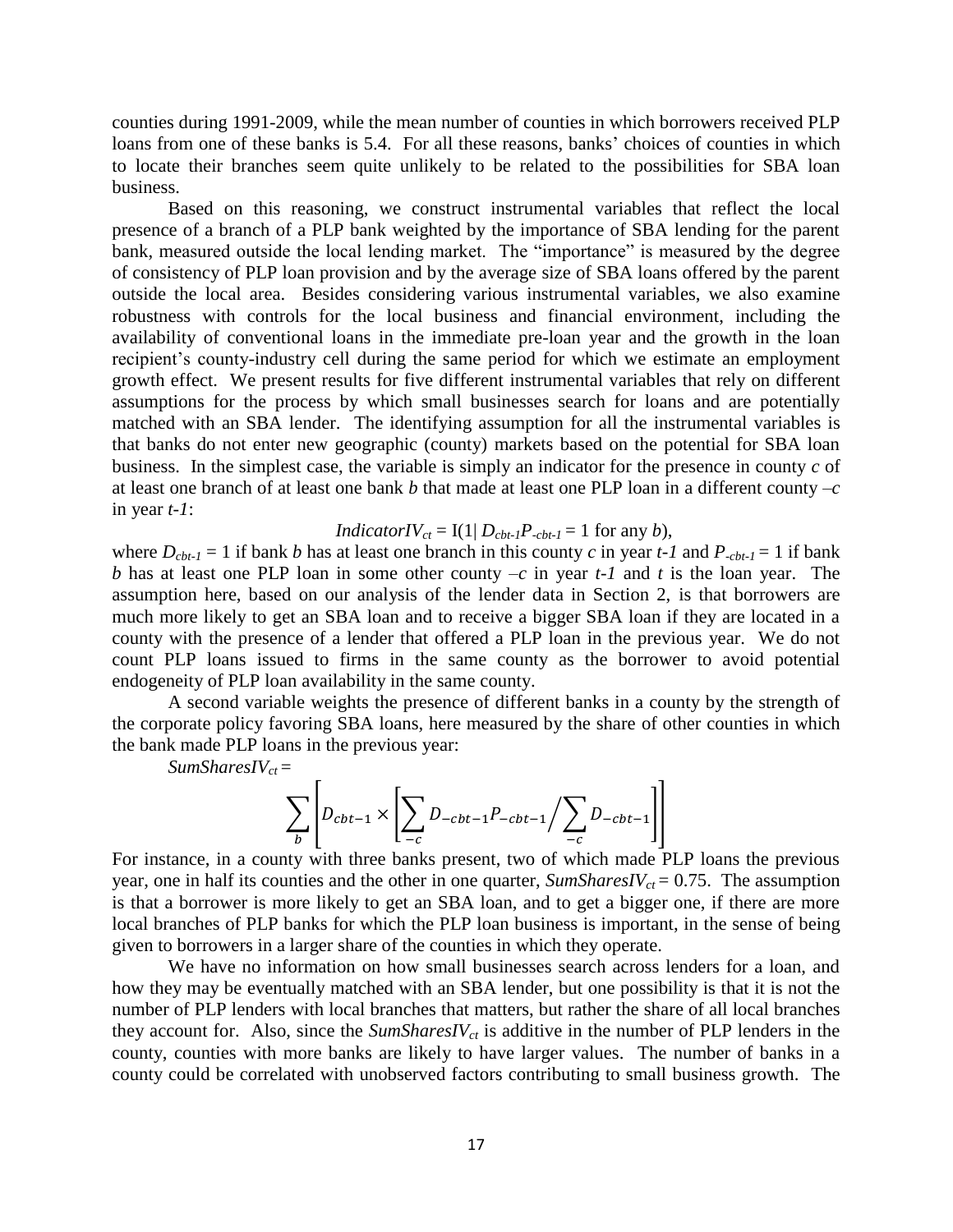next variable addresses these possibilities by weighting each locally represented PLP bank by the bank's share of the county's bank branches:

*BranchShareCounty\*SumSharesIVct* =

$$
\sum_{b} \left[ [E_{cbt-1}/E_{ct-1}] \times D_{cbt-1} \times \left[ \sum_{-c} D_{-cbt-1} P_{-cbt-1} / \sum_{-c} D_{-cbt-1} \right] \right]
$$

where  $E_{cbt-1}$  is the number of establishments (branches) of bank *b* in county *c* in time *t*-1 and  $E_{ct-1}$ is the total number of banking establishments in county *c* in time *t-1*.

So far these variables do not account for differences across PLP banks in the sizes of SBA loans that they offer, but Figure 1 of Section 2 shows substantial variation across banks in average loan size. The final two instrumental variables take into account this variation by multiplying each bank-county term by the average loan size of bank *b*. The first of these is a variant of the *SumSharesIVct*:

*AvgLoanAmount\*SumSharesIVct* =

$$
\sum_{b} \left[ \left[ \sum_{-c} A_{-cbt-1} / \sum_{-c} L_{-cbt-1} \right] \times D_{cbt-1} \times \left[ \sum_{-c} D_{-cbt-1} P_{-cbt-1} / \sum_{-c} D_{-cbt-1} \right] \right]
$$

where  $A_{\text{-}cbt-1}$  is the total SBA loan amount issued by bank *b* to firms located in other county  $-c$  in time *t-1* and *L*<sub>-cbt-1</sub> is the number of SBA loans issued by bank *b* to firms located in other county *–c* in time *t-1*.

The last instrument is a variant of the *BranchShareCounty\*SumSharesIVct* including the average loan amount A-cbt-1/*L-cbt-1* as an additional weighting factor:

*AvgLoanAmount\*BranchShareCounty\*SumSharesIVct* =

$$
\sum_{b} \left[ \left[ \sum_{-c} A_{-cbt-1} / \sum_{-c} L_{-cbt-1} \right] \times \left[ E_{cbt-1} / E_{ct-1} \right] \times D_{cbt-1}
$$

$$
\times \left[ \sum_{-c} D_{-cbt-1} P_{-cbt-1} / \sum_{-c} D_{-cbt-1} \right] \right]
$$

This variable is positive if the county has at least one branch of a bank offering a PLP loan outside the county in the previous year, and it is increasing in the average loan amount offered outside the county and the share of branches in the county affiliated with a PLP lender.

Table 3 contains summary statistics for the instrumental variables and their components. All show substantial variation over the sample, with standard deviations about twice the mean. The correlations of these variables with the treatment variable loan amount are shown in the first-stage results in the next section.

#### **5. Results**

We report estimates in two sub-sections. Section 5.1 contains the results from estimating the average treatment effect of an SBA loan on treated firms for a variety of different specifications. We briefly consider a binary treatment specification before moving on to specifications that use the variation in loan amount, which as we showed in Section 2 differ widely among SBA loan recipients. To assess robustness, we provide results for unmatched and matched samples, for specifications with and without matched group fixed effects, and for estimation by OLS and with the five instrumental variables discussed in the previous section.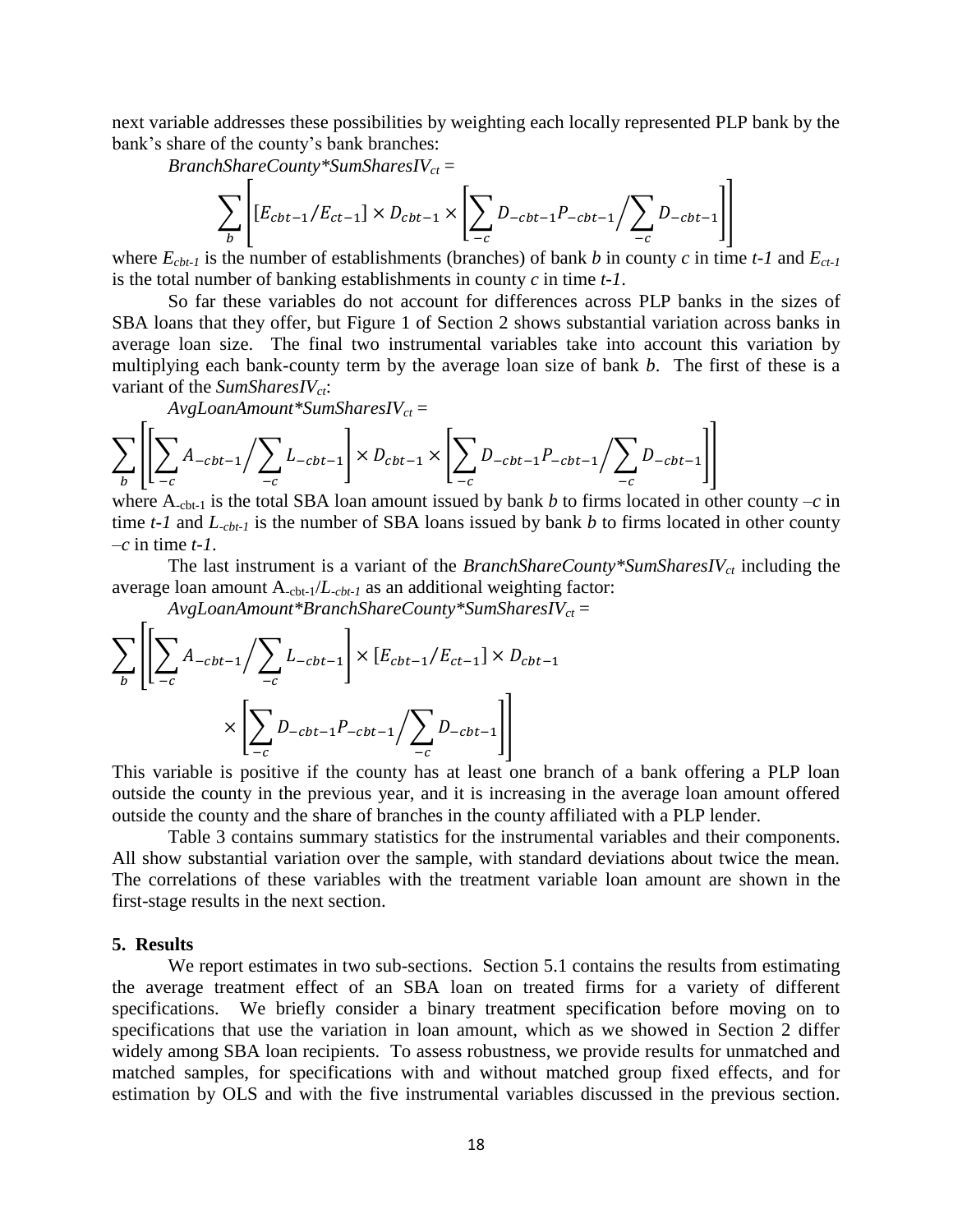Section 5.2 then presents results for several extensions to this basic analysis, including a comparison of the two the SBA  $7(a)$  and 504 programs, estimation of the degree to which the implied loan effects vary over the business and credit cycles, and preliminary analyses of the extent to which displacement of non-treated firms and firm exit might be driving the results and of the overall employment and dollar cost per job created under the SBA programs.

#### *5.1 Estimating the Average Effect of SBA Loans*

In order to shed more light on the nature of the data and the identification problem, it is useful before presenting the results from our preferred estimators to take a step back and consider some alternative empirical strategies, which include some approaches that are more traditional when measuring program impacts. These methods include use of a binary measure for treatment (a dummy variable for loan receipt rather than a continuous variable for loan amount), and using some simpler versions of matching without treatment group fixed effects, instrumental variables, or the regression controls we consider later. We assess the plausibility of the alternative specifications by studying the estimated pre-loan dynamics, a type of Heckman-Hotz "pre-program test," and we report the short- and long-run dynamics of the estimated effects.

The top panel of Figure 3 contains first results from a binary treatment specification using a control sample drawn from the entire LBD with essentially no matching (we line up the control firms only by calendar year, to be able to define the controls, and by pre-loan year size so that the size distributions for the treated and control samples are similar). As discussed in Section 4.2, we define *t* as the loan year, and use the year prior to the loan, *t-1*, as the base year, computing employment differences for each year from five before to five after the loan, so that  $\Delta E_{ijt}$  = E<sub>ijt+s</sub> – E<sub>ijt-1</sub> (s = -5, -4,…4, 5). The regressors include only the binary treatment, firm age and age-squared, and calendar year effects. The graph shows steady growth of SBA-recipient firms relative to non-recipients from  $t-5$  to  $t+5$ , with all estimates highly statistically significant (dotted lines show 99 percent confidence intervals). A naïve interpretation might compare *t-1* to *t+5* and infer 3.3 additional jobs added as a result of the loan. But the steady growth in pre-loan employment suggests the selection bias in this analysis that we already pointed out when presenting the summary statistics in Table 2 and Figure 2: the pre-loan growth of SBA loan recipients tends to be much higher than the average growth of U.S. businesses of comparable size.

The bottom panel of Figure 3 takes the additional step of employing the matching procedures described in Section 4.2, including both the full set of exact matching criteria and propensity score matching to restrict attention to treated and control firms that are similar for these variables, including measures of growth back to *t-4*. The implied impact of SBA loan receipt from *t-1* to *t+5* is slightly smaller at 2.5 (and still highly statistically significant) than with the previous analysis of the unmatched sample, but the matching appears effective at eliminating growth differences prior to *t-1*. However, neither of these estimates uses information on loan size, which we have shown (in Figure 1, above) varies substantially across SBA loans.

Table 4 and Figure 4 contain results where the treatment variable is defined as SBA loan amount, in real (2010) millions of dollars. The table contains results with the dependent variable specified as the change in the average employment from three years before to three years after the loan:  $\Delta E_{ijt} = E_{ij,post} - E_{ij,pre}$ , with  $E_{ij,post} = (E_{ijt+1, i} + E_{ijt+2, i} + E_{ijt+3, i})/3$ , and  $E_{ij,pre} = (E_{ijt-1} + E_{ijt-2, i} + E_{ijt-3, i})/3$  $+ E_{ijt-3}/3$ . For the same unmatched sample (except by calendar year and pre-loan firm size) used in the top panel of Figure 3, the relative employment growth of treated versus non-treated firms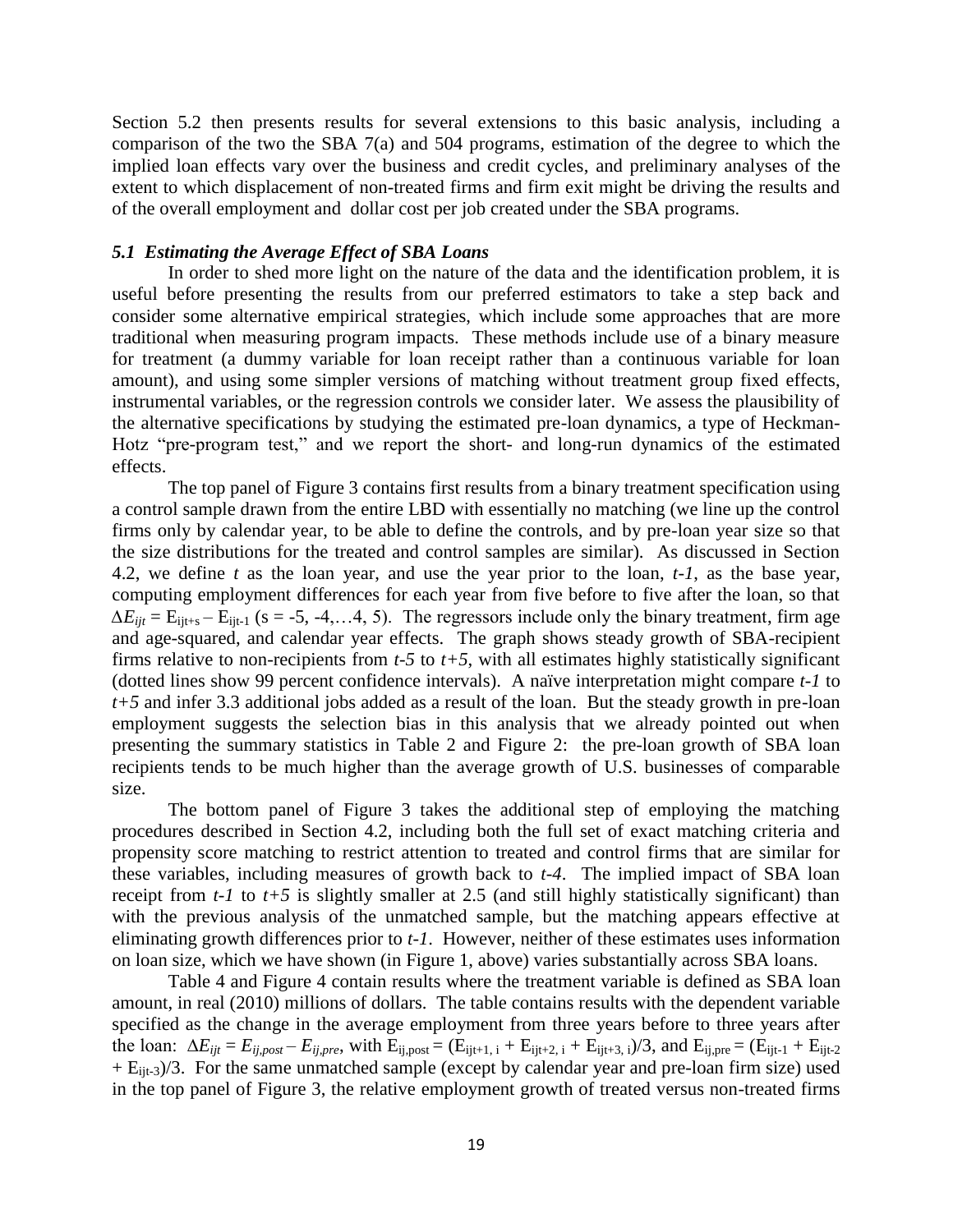is estimated as 4.1. When we also match on the other exact criteria (age category, industry, and state (for firms with 19 or fewer employees in *t-1*)), the estimate is 4.8, while when we in addition employ propensity score matching to control for pre-loan growth, the estimate falls to 3.7. This suggests that not controlling for pre-loan growth produces an upward bias in the estimates. The top panel of Figure 4 contains the full dynamics based on estimation for each year relative to  $t$ -1 ( $\Delta E_{ijt}$  =  $E_{ijt+s}$  –  $E_{ijt-1}$  for s = -5, -4,...4, 5) for the matched sample. By contrast with the bottom panel of Figure 3, which uses the same sample but the binary treatment dummy, these loan amount results imply that faster growth in the pre-loan period is associated with a larger loan amount, which again suggests that the analysis has failed to eliminate the selection of loan amount on previous growth (even if it seems to have eliminated selection into binary treatment).

We next add treatment-control group fixed effects (FE), the  $\alpha_j$  from Section 4.2, to reduce heterogeneity and carry out estimation only within these groups. The result in the bottom panel of Figure 4 show a post-loan rise implying an average of 4.2 extra employees by *t+5*, but prior to the loan year there are only tiny, statistically insignificant differences associated with loan amount. The success of the FEs in eliminating this manifestation of selection bias leads us to include them in the remaining specifications. But this result does not completely allay all concerns about selection bias. As discussed in Section 4.1, there could still be shocks to demand, productivity, costs, or ideas that affect SBA loan amounts but are not reflected in pre-loan growth differences. To handle such shocks, we now turn to results using the instrumental variables based on SBA loan access developed in Section 4.3. After examining the estimated dynamics from  $t-5$  to  $t+5$  for each of these variables, we also present results for specifications controlling for local industry growth and local availability of conventional loans.

Figure 5 contains results for dynamics for the five IV specifications developed in Section 4.3. As made clear from the 99 percent confidence intervals, the results are less precisely estimated than the OLS specifications, but the estimates for the post period are always statistically significantly different from zero. The range of point estimates implies employment effects per million dollars of loans by  $t+5$  from 5.5 to 9, which are all higher than the OLS (with FE) estimate of 4.2 in Figure 4.

This suggests that any selection bias in the OLS is negative rather than positive, i.e., that firms receiving loans tend to have unobserved prospects that are relatively worse than control firms. Note also that in nearly all cases, the post-loan dynamics show a steady upward trend in relative employment of treated versus control firms through  $t+5$ , suggesting that the loan produces longer term growth rather than just a temporary fillip followed by a return to previous trend.

The pre-loan dynamics differ quite a bit across the IV specifications in Figure 5, however, with some cases of statistically significant coefficients. The most persuasive dynamics in showing no statistically significant coefficients in the pre-loan period and no evidence of a pre-existing trend is the *BranchShareCounty\*SumSharesIVct*. For this instrumental variable we therefore report a full set of estimates in the text, while the results for the others can be found in the appendix.

Continuing to examine robustness further, we also include controls for local growth and for conventional financial access in both the OLS and IV specifications. These controls address the possibilities that SBA loan recipients are systematically located in counties with higher growth potential and where banks (including PLP lenders) think small business lending is more profitable. For ease of presentation of all the coefficients, we define the dependent variable here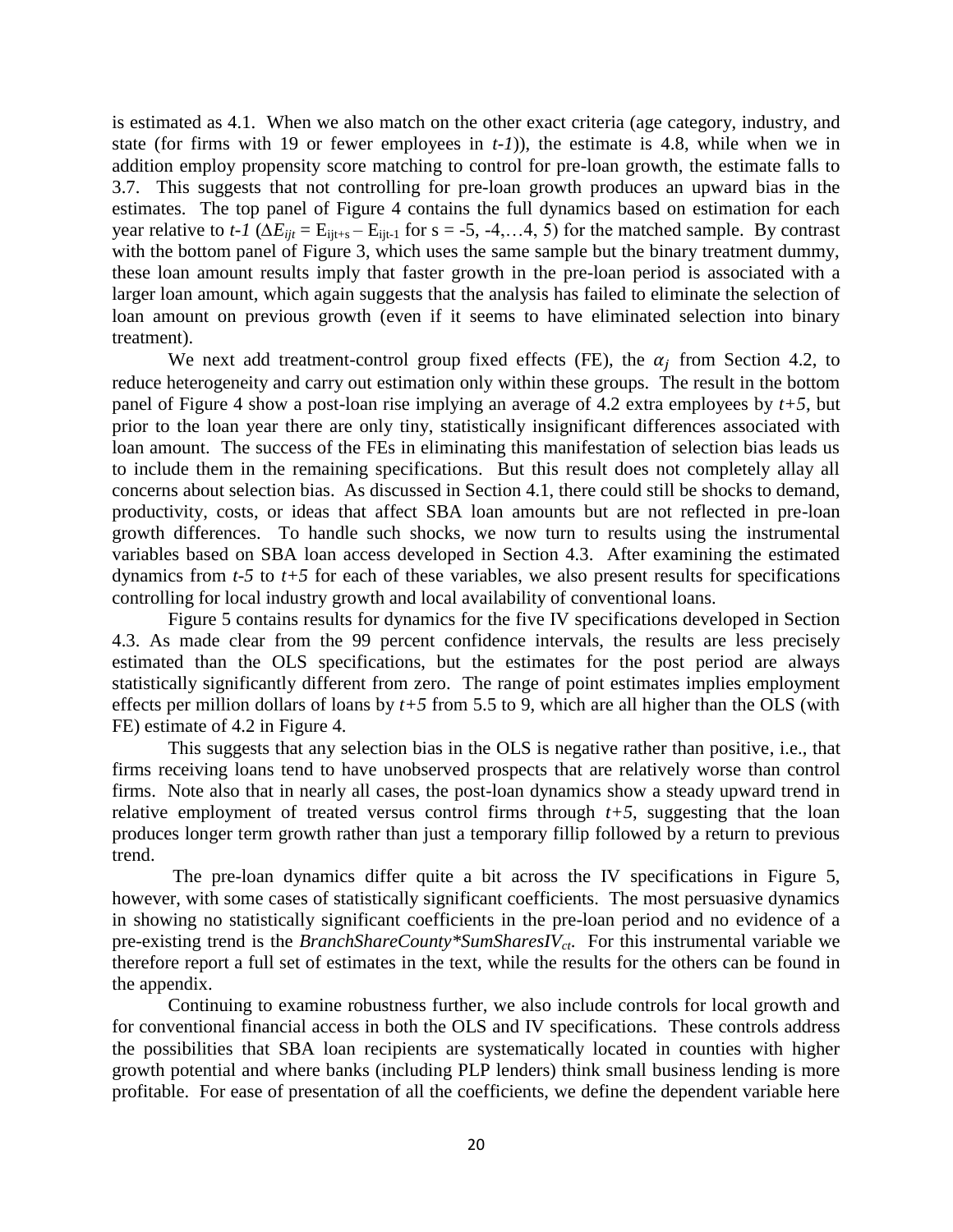as the difference in 3-year averages ( $\Delta E_{ijt} = E_{ij,post} - E_{ij,pre}$ ). Our measure of local growth is the employment growth rate in the 4-digit industry, county, and time period; thus, these estimates can be interpreted as reflecting the impact of SBA loan amount on the deviation of the treated firm's growth from the industry-county-year period average. If SBA loan amount and firm growth are both correlated with this local growth measure, this would suggest a possible omitted variable bias. Similarly, if SBA loan amount, firm growth, and local presence of PLP lenders are correlated with local financial access more generally, there may again be an omitted variable problem. Our measures of local access to conventional loans involve two different county-level variables reported in the Community Reinvestment Act (CRA): the volume of CRA loans under \$1 million and the volume of CRA loans to firms with revenue under \$1 million. Neither of these is a perfect measure, insofar as some SBA loans are over \$1 million and some SBA recipients have revenue over \$1 million, but these variables are the best available for measuring access to conventional finance at the local level that might be correlated with SBA loan availability. We scale these variables by the number of firms in the LBD with positive employment in the county-year, so they represent alternative measures of the average CRA loan per business.

The CRA data are available only for a shorter time period, from 1996 onwards, so to keep a consistent sample we impute the 1996 values in the years  $1991-1995$ <sup>26</sup> None of the estimates is affected to any considerable extent by the controls. Indeed, the addition of these controls raises the SBA loan amount coefficient slightly. These results suggest that the estimates of the employment growth effect of SBA loans are not driven by local differences in labor demand or credit supply.

This pattern is very similar for the other four instrumental variables, so Table 6 contains results for basic specifications without the local growth and finance controls to save space. By comparison with the OLS estimate of 3.0 (in the first column of Table 5), the IV estimates range from 2.8 to 4.2 additional employees per million dollars of SBA loan in the first three post-loan years. Thus, the IV estimates bracket the OLS and are quantitatively similar. They are also similar to the results from less complex methods such as the simple regression on the matched sample, which yielded a coefficient of 3.7, and not very far from the largest estimate of 4.8 based on exact but not propensity score matching, both of which we show in Table 4. Taking the average of the coefficients for  $t+1$ ,  $t+2$ , and  $t+3$  from Figures 4 and 5 also yields similar results for the OLS and IV estimates. The trajectories are somewhat different in the last two years as we saw, however, resulting in larger estimated effects by *t+5*, ranging from 4.2 to 9, with most of them close to 6.

Note that the F-statistics, reported towards the bottom of Tables 5 and 6, imply strong statistical relationships between each of the instrumental variables and the endogenous SBA loan amount variable. The F's range from 600 to 2,484, easily clearing any conventional threshold for significance. The  $1<sup>st</sup>$ -stage coefficients on the instrumental variables are also substantial, again implying a meaningful relationship with SBA loan amount. For example, a one-standarddeviation increase in *BranchShareCounty\*SumSharesIVct* is associated with a \$16,000 larger loan, and a county with at least one PLP lender is associated with a \$77,000 higher loan than one with none. Also, the F-statistics are only slightly smaller when including the additional controls

 $\overline{\phantom{a}}$ 

 $26$  As a robustness check to investigate whether results are sensitive to these imputations, we have estimated the regressions two additional ways. In both sets we include only the treatment years 1997-2009. In the first set of regressions, the actual CRA numbers are used in all years, while in the second set 1996-2000 values are imputed using 2001 values. The results are very similar.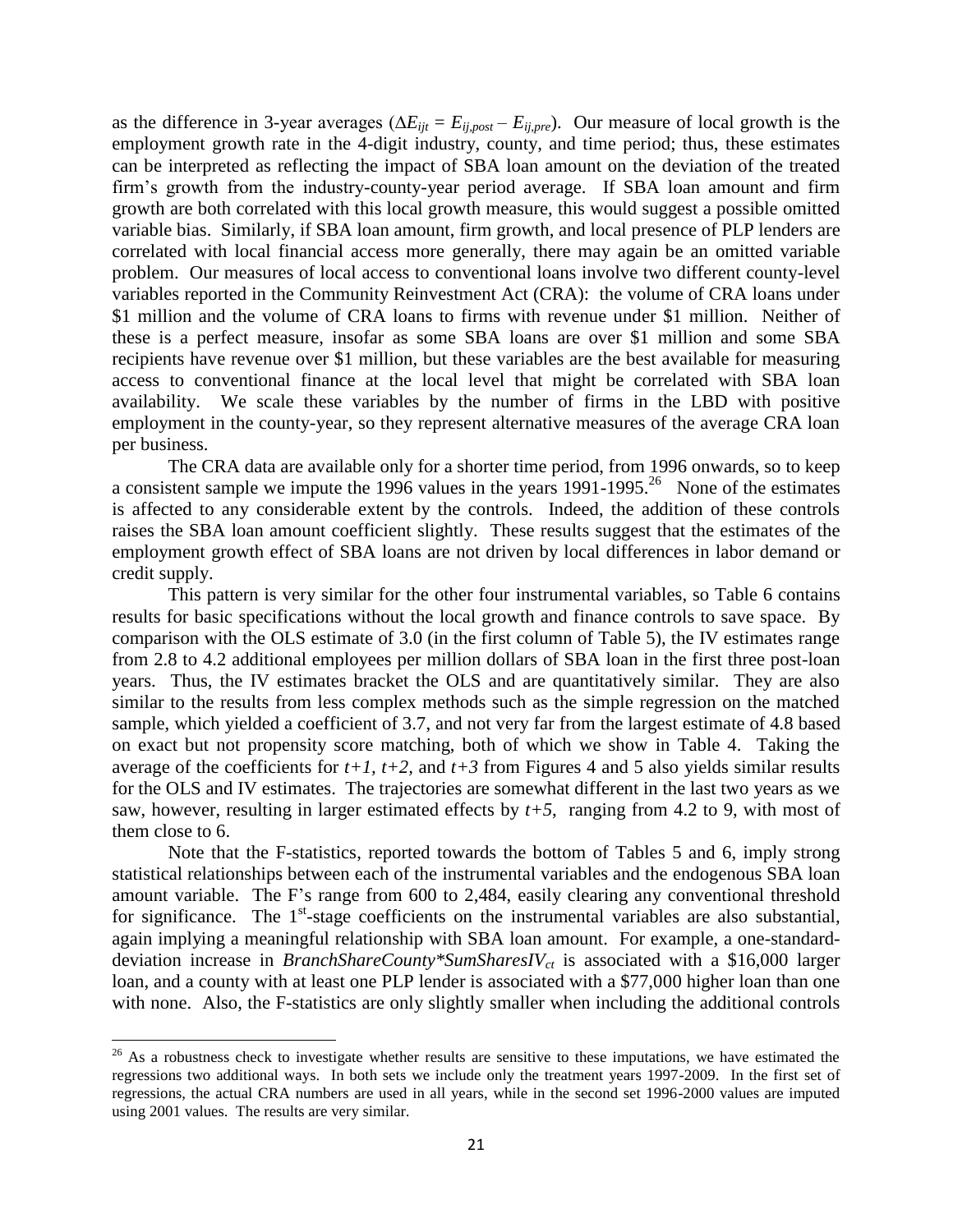for county growth and CRA lending. This is notable, because if PLP lenders were making location decisions based on the potential for small business lending, one would expect the inclusion of these controls to significantly reduce the explanatory power of the instrumental variables for local PLP lender presence.

#### *5.2 Extensions*

In this section we explore the heterogeneity of the treatment effect by broad loan type categories, the business cycle, and local conventional loan availability. We also examine the robustness of the results to different control samples and to accounting for exit, and we provide estimates of the extent of displacement effects, the magnitude of overall job creation, and the cost to the government per job that are implied by our estimated program impacts.

The 7(a) and 504 loan programs are similar in providing guarantees, but as noted above they also have differences. While the results above are based on pooled samples and estimated using a single coefficient for both programs, Table 7 displays the results from separate regressions for each program. The estimates, particularly those with the IV, are similar to those in Table 5, but they imply slightly higher impacts per million dollars for the 504 program. The difference between the loan amount coefficients in the IV regressions is not statistically significant, however.

The extent to which SBA loan programs foster job creation may be of particular interest during times of high unemployment, when they might function as cyclical stabilizers. With this motivation, Table 8 contains results when we permit the loan amount coefficient to vary with two alternative measures of the business cycle: a dummy for years when the national unemployment rate is below the median during the treatment years 1992-2009, and a similar dummy for below-median state unemployment. The results are inconsistent across OLS and IV methods. The OLS results imply a counter-cyclical effect, insofar as the loans are estimated to have a smaller effect when unemployment is low and a larger effect when it is high; the difference is not large, however. Except for the *IndicatorIVct* with national unemployment, all the IV interactions with the low unemployment dummies are positive, implying a pro-cyclical effect, and they are statistically significant for the *SumSharesIVct, AvgLoanAmount \*SumSharesIVct,* and *AvgLoanAmount\*BranchShareCounty\*SumSharesIVct* specifications. One interpretation of the difference between the OLS and IV results is that the OLS reflects cyclically varying selection bias such that firms with relatively good unobserved prospects tend to receive SBA loans during recessions and those with worse prospects tend to receive SBA loans during expansions.

Table 9 shows results when we permit the loan amount effect to vary with local credit conditions. We use the two CRA measures of the volume of loans per firm in the county-year that were employed in Table 5, for all loans under \$1 million, and for all loans to businesses with revenue less than \$1 million. The estimation results suggest smaller employment effects of SBA loans when local credit is more plentiful, intuitively suggesting that the marginal benefit of the intervention is declining when credit is looser.

An important concern about the estimates of employment changes at firms receiving loans is the implicit assumption the program has no effect on non-treated firms used as controls in the analysis.<sup>27</sup> Because only a tiny fraction of firms in the U.S. receive SBA-backed loans,

 $\overline{\phantom{a}}$  $27$  The program evaluation literature sometimes refers to this as the "stable unit treatment value assumption" (SUTVA) (Imbens and Wooldridge 2009).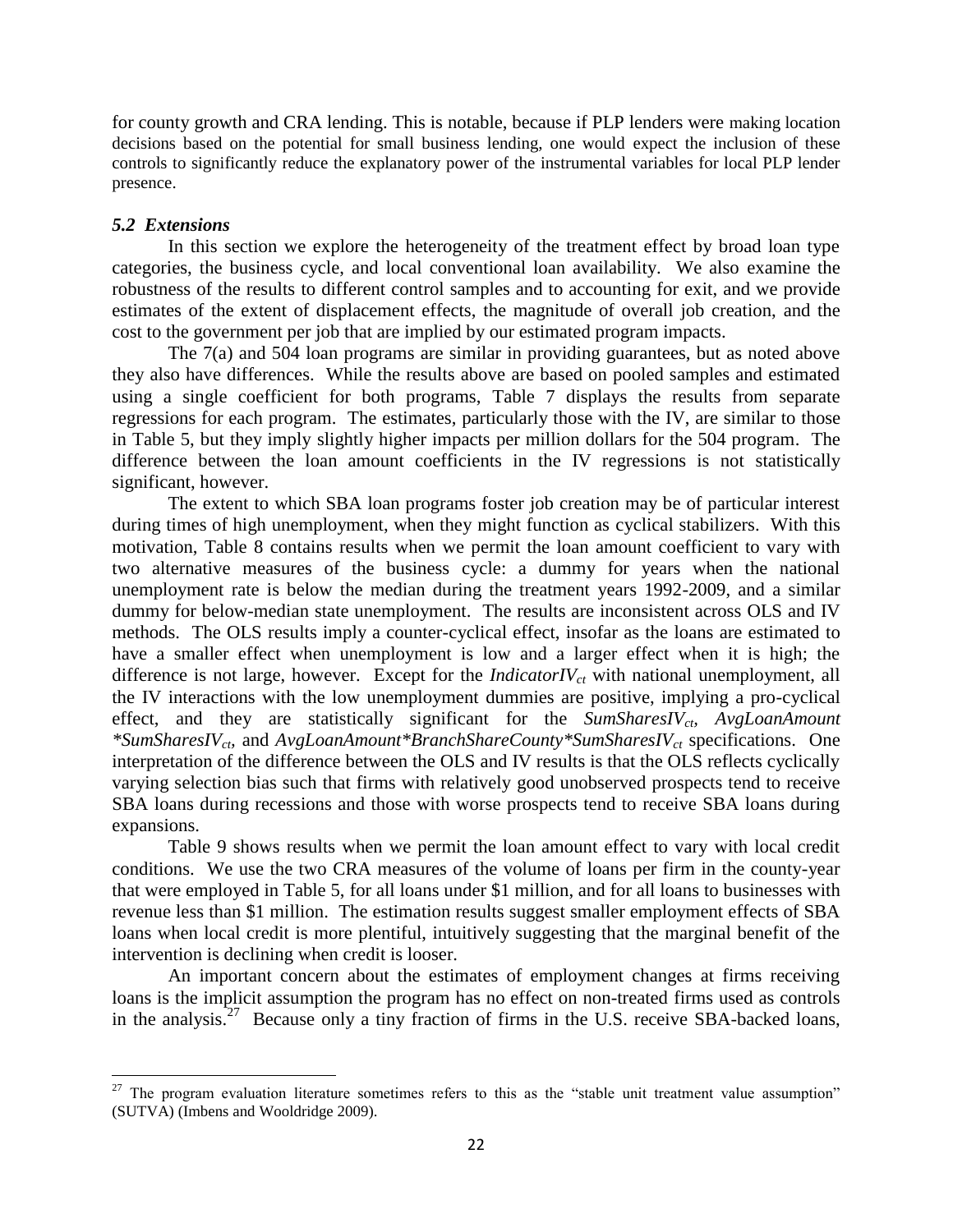this assumption is plausible.<sup>28</sup> But it is nevertheless possible that even if treated firms grow as a result of loan receipt, the program creates general equilibrium effects, or spillovers on other firms. Spillovers may be positive if the loan enables innovation that is somehow copied or imitated by other firms, or if suppliers or customers benefit together with the loan recipient. They could also be negative if they are displacement effects that reduce employment at nontreated firms that compete with the treated in product and labor markets. In either case, the total job creation – including these indirect effects as well as the direct effect – would differ from the direct effect we have estimated. Estimating such general equilibrium effects is intrinsically difficult, and it is largely ignored in the program evaluation literature (e.g., Heckman et al., 1999). Positive spillovers would imply that our estimates of the direct effect are lower than the total effect, and therefore we focus attention here on the possibility of negative displacement. If these result from product market competition, where loan receipt gives the beneficiary an advantage over its competitors, then negative effects should be larger for nearby firms in industries with a narrow geographic scope.

To assess this possibility, we distinguish a non-tradable sector and focus on treated firms for which we have two control groups: the first is matched controls within the same county as the treated firm, and the second consists of controls in counties where there are no firms in the same industry receiving SBA loans that year.<sup>29</sup> Results for all industries and for the non-tradable from dividing the sample by are shown in Table 10. For all sectors together, we find virtually identical coefficients with the two control groups. But the difference is much greater when we restrict attention to the non-tradable sector, where the employment growth associated with \$1 million of loans is 2.9 relative to within-county controls versus 2.6 relative controls from non-SBA county-industries (though the difference is not statistically significant). These differences are inconsistent with correlated demand shocks among firms in closer geographic proximity. The pattern could result from displacement, however, as nearby controls grow more slowly as a result of the loan. But the difference is not large, implying only a small role for displacement – on the order of 10 percent of the employment effect.

The analysis so far assumes no differences in survival rates between treated firms and controls, although the SBA frequently refers to business survival as a performance measure, and access to loans may well affect survival. The direction of the effect is not certain, however, because while more finance may help a business through hard times, increased leverage and possible over-extension may create greater vulnerability. Nor is the measurement of survival unambiguous, and any disappearance from the database is classified as an exit. Though great effort has been made to link establishments across time in the LBD, we cannot always distinguish bankruptcy and other genuine shutdowns from buy-outs or reorganizations that lead

 $\overline{a}$ 

<sup>&</sup>lt;sup>28</sup> The annual number of disbursed SBA loans ranges from 22,586 in 1992 to 96,458 in 2007, compared to 4,689,051 and 5,520,998 firms with positive employment in the LBD in those years.

<sup>&</sup>lt;sup>29</sup> Recall that all controls are matched on 4-digit industry; in the second control group they are included only when they are in counties where no firm in that industry received an SBA loan that year, so they should not be influenced by a displacement effect. Following Mian and Sufi (forthcoming), the non-tradable sector is defined to include the following retail trade industries: grocery stores; specialty food stores; beer, wine, and liquor stores; health and personal care stores; gasoline stations; clothing stores; shoe stores; jewelry, luggage, and leather goods stores; sporting goods, hobby, and musical instrument stores; book, periodical, and music stores; department stores; other general merchandise stores; florists; office supplies, stationery, and gift stores; used merchandise stores; other miscellaneous store retailers; full-service restaurants; limited-service eating places; special food services; drinking places (alcoholic beverages); automobile and other motor vehicle dealers; automobile parts accessories and tire stores; furniture stores; home furnishing stores; and electronics and appliance stores in the non-tradable sector.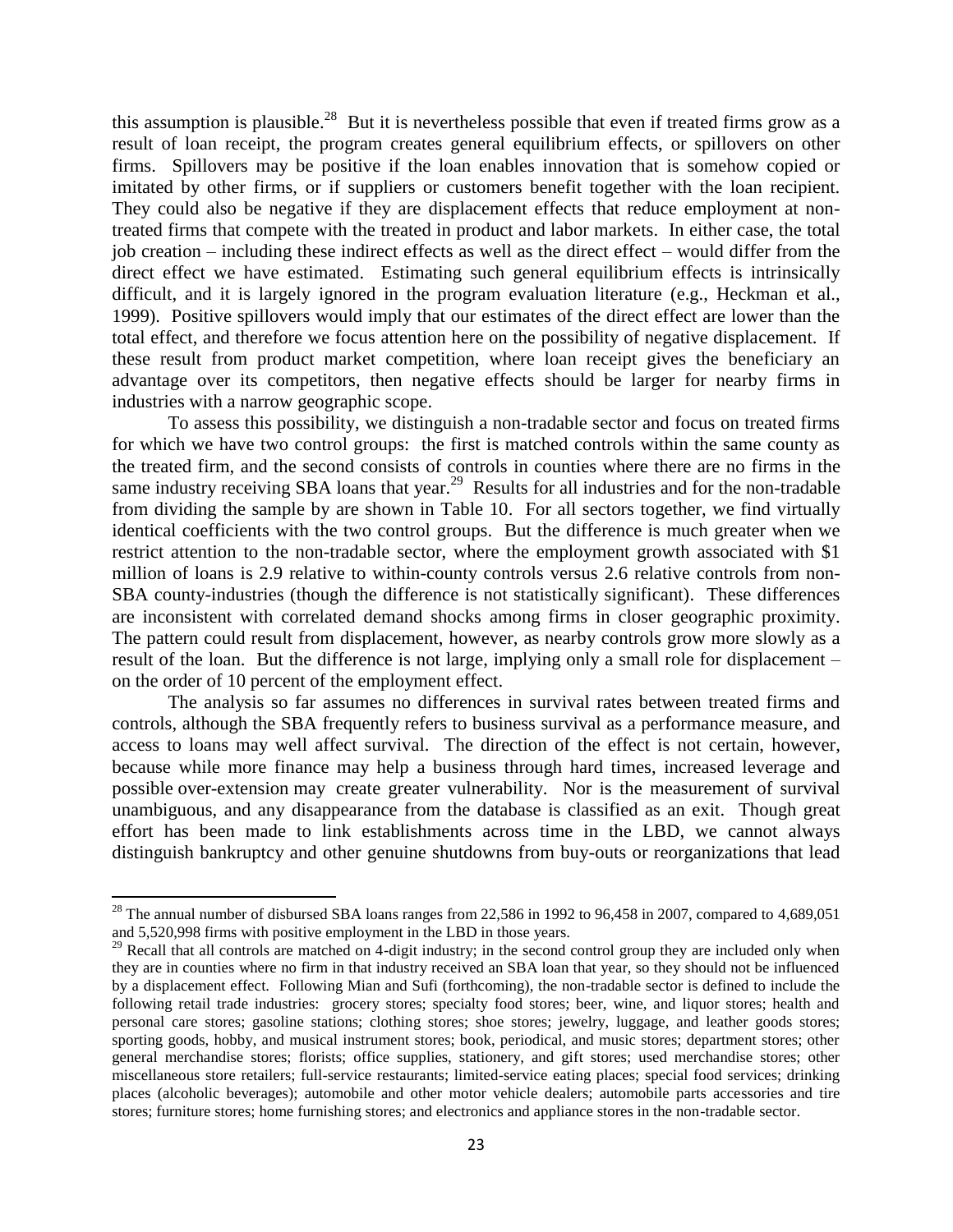to a change in the identifying code in the LBD. As some of these outcomes represent business failure, others reflect success, and some level of exit is a normal feature of a dynamic economy, the analysis of exit is thus also not as clear normatively as our analysis of employment effects.

With these qualifications in mind, we are nonetheless interested to ascertain the degree to which our results might be driven by exit effects. For the matched sample before imposing the constraint that the firm must have positive employment in  $t+1$ ,  $t+2$ , and  $t+3$ , exit rates by  $t+3$ are 24.2 percent for treated firms and 23.3 percent for controls (kernel weighted, as in the regressions, for greatest comparability). A crude comparison therefore suggests only a slight difference in survival rate associated with treatment, but this does not take into account the timing of exit or the size of firms exiting. Assuming exit represents job loss, then if exit is more common among loan recipients, our earlier results are overstated in ignoring the employment decline associated with exit. On the other hand, if SBA-backed loans raise survival, our earlier results could be understated. To distinguish these alternatives, we impute a zero value for employment following exit and re-estimate. The loan amount coefficients, shown in Table 11, are very similar, only slightly smaller than those without the imputations in Table 5, and the differences are not statistically significant, so we conclude that different patterns of exit are unlikely to play an important role in our results. Further analysis of exit effects, including the characteristics of survivors and exitors, could be of considerable interest, but we leave it for future research.

Finally, we can provide rough calculations of the overall job creation and cost per created job that the estimates suggest are attributable to SBA loans. To estimate employment effects through  $t+5$  over the entire period of our sample, we may apply the coefficients in Figures 4 and 5 to the total volume of loans over the period we study. For fiscal years 1992-2007, the total volume is \$230,358 million of 7(a) and 504 loans, in 2010 dollars. The results, in Figure 6, show for  $t+5$  a range of 1.2 to 2.1 million jobs created by SBA loans estimated with the five IV specifications, and a distinctly lower 1.0 million when estimated with OLS. For these same loans, the applicants predicted they would create or retain 5.6 million jobs as a result of the loan.<sup>30</sup> Thus, our estimates are significantly less than those anticipated by applicants (and those reported by the SBA), but they are not an entirely different order of magnitude, ranging from 21 to 37 percent, depending on the particular IV specification. If we subtract 10 percent due to displacement (an upper bound in the sense it applies to the non-tradable sector), net job creation would be about 0.9 to 1.9 million over this period.

It bears emphasis that our study is not a cost-benefit analysis. It does not estimate the full benefits of the program, which would include producer surplus of borrowers, lenders, and workers; possible consumer surplus (if loans help firms to produce at lower cost, resulting in lower prices); possible positive spillovers into other sectors; and any external effects of increased employment for society or the government budget. Our estimates do permit us, however, to calculate a rough range on the cost per job created by the SBA programs. The main costs are default and administration, while SBA receives revenue from guaranty fees. Our own calculations from the SBA loan database yield \$18.934 billion (in 2010 dollars) in loan default chargeoffs on all 7(a) and 504 loans issued in 1992-2007, the years in our sample for the effects

 $\overline{a}$ 

 $30$  The SBA's estimate of the number of jobs supported by the programs is based on the sum of the predicted jobs created and retained from the loan applications, but the exact methodology is not explained and has apparently changed over time. SBA (2011) reports a "change in methodology" and removal of cancelled loans from the calculations (p. 11); SBA (2012) reports "a filter applied to reduce outliers" (p. 4). We also exclude cancelled loans, but we do not know the SBA procedure regarding outliers.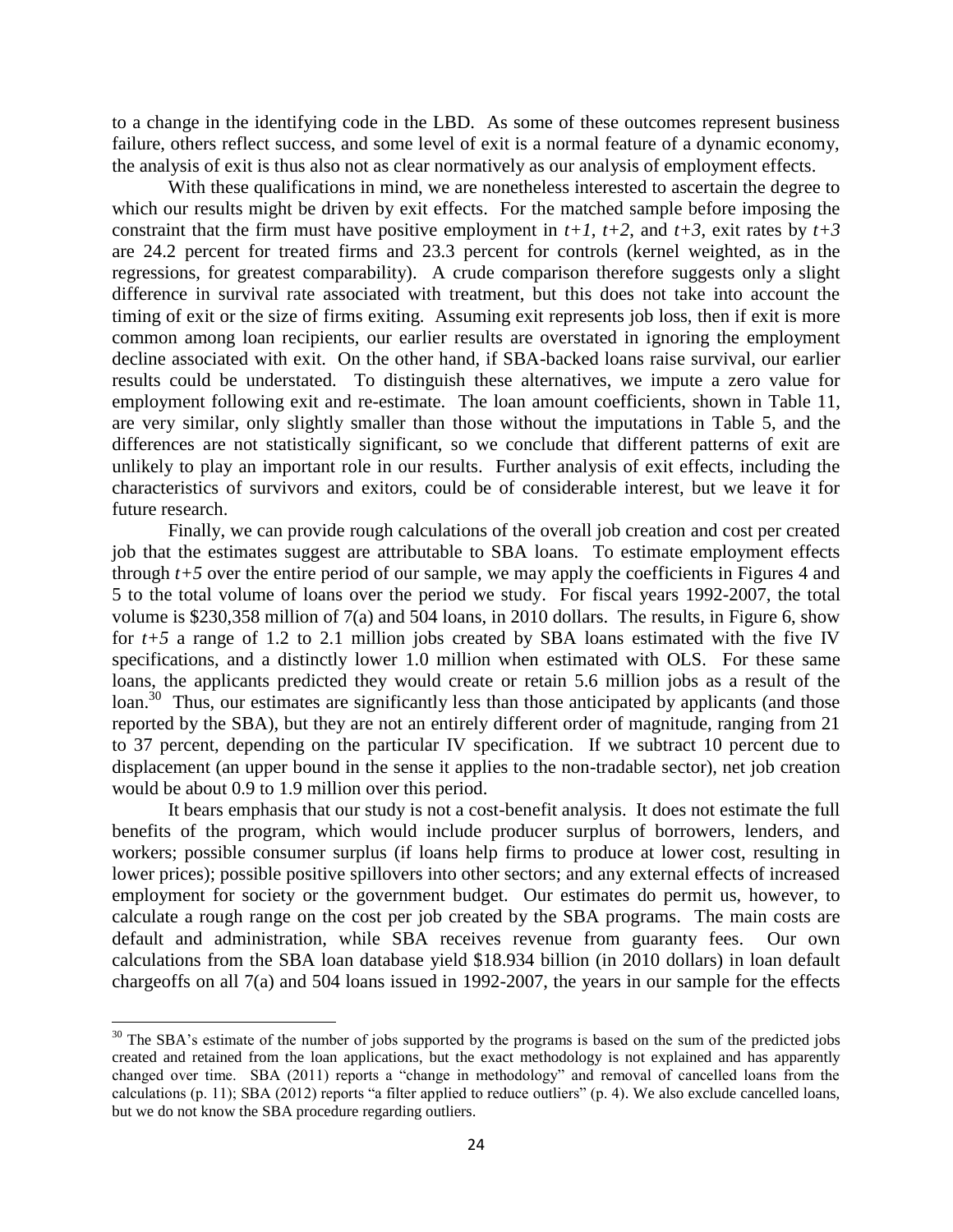through  $t+5$ <sup>31</sup> SBA (2010) reports \$138,601 million in administrative expenses for all its business loan programs in 2009. This cost is not available for earlier years, but if we assume that the administrative expenses were the same in real terms every year, the total administrative expenses in 1992-2007 are \$2.262 billion in 2010 dollars.<sup>32</sup> When we apply the SBA guaranty fees that have been in place since at least August 1, 2008 (the effective date of the earliest available Standard Operating Procedure manual available on SBA's website) to the 1992-2007 loans, the total amount of fees is \$3.643 billion in 2010 dollars. Adding losses from defaults and administrative expenses and subtracting fees yields a total cost estimate of \$17.553 billion. Using the results from the OLS and IV specifications, Figure 7 shows the implied cost of \$8,200 - \$18,000 per job created within five years after loan receipt.

#### **6. Conclusion**

 $\overline{\phantom{a}}$ 

Our estimates of the effects of the SBA loan programs in this paper are based on an unusual linking of administrative and census data and an application of econometric methods originally designed for evaluating job training interventions. We exploit the large size and completeness of the data to combine matching and regression methods. The first step is to match exactly on firm age, industry, year, and pre-loan size, and the second is to carry out kernel-based matching on propensity scores estimated as a function of four years of employment history and other variables. We use the matched sample to estimate program effects with treatment-control group fixed effects regressions and with instrumental variables based on arguably exogenous variation in the supply of SBA loans.

The estimation results imply that \$1 million of loans raises loan recipient employment by 3-4 jobs on average during the first three post-loan years. This basic result is robust across OLS and IV specifications and to controlling for detailed industry-county growth and county-level credit conditions. Estimating the effects farther out, at five years after loan receipt, the implied job creation ranges more widely, at 4.2 estimated by OLS, and from 5.5 to 9, depending on the particular IV specification. The uniformly positive impact of increased capital access on employment suggests these two factors of production are gross complements rather than substitutes.

Extending these results to consider several dimensions of heterogeneity, our analysis finds little difference between the estimated employment effects of the 7(a) and 504 programs, and for most IV specifications the weight of the evidence suggests a pro-cyclical effect. A clearer finding is that employment effects of SBA loans tend to be smaller where local credit is more plentiful, suggesting that the marginal benefit of the intervention is declining with general credit availability conditions. We also provide a preliminary investigation of possible displacement of competing firms by focusing on non-tradable industries, comparing estimated effects using controls in the same county with estimates using controls from counties in which there was no SBA loan in the same industry and county that year; the results imply a displacement effect on the order of 10 percent of the total. While our basic analysis considers only surviving firms (through the post-loans in a particular estimation), survival and exit are clearly important issues, so, as a robustness check, we estimate similar equations with zeroes

 $31$  The chargeoff amount is the gross balance of the defaulted loan minus the gross amount that could be recovered through liquidation. These are defaults through May 31, 2015. Some of the loans still outstanding as of that date may later default.

 $32$  This is likely an overestimate, since the programs expanded significantly during the period, and some of the expenses were for other business loan programs besides 7(a) and 504 (e.g., the SBIC program and direct loans).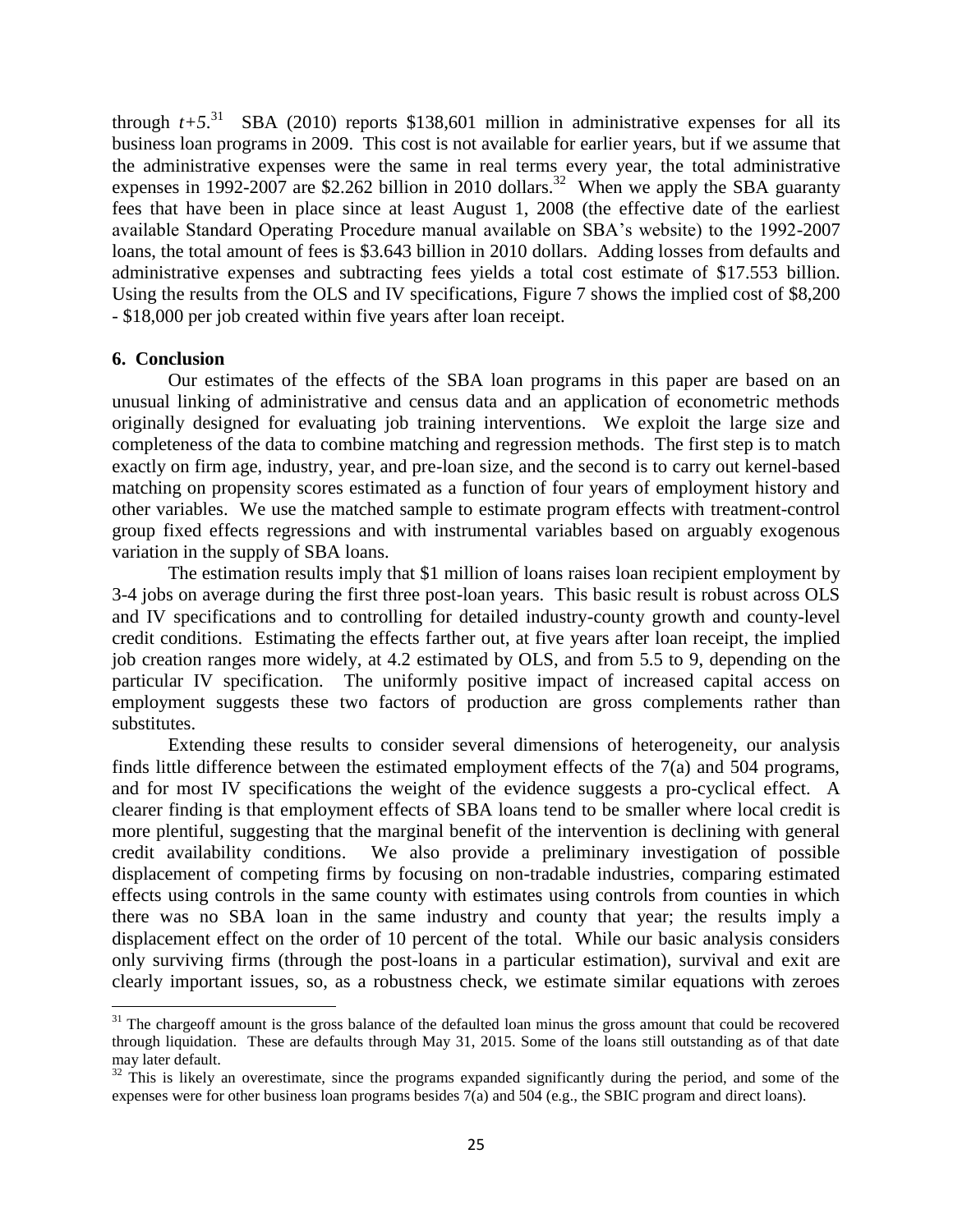imputed for firms after exit; the results differ little, suggesting that our basic results are not driven by exit.

Finally, our rough estimates of the total job creation from the SBA 7(a) and 504 loans issued in 1992-2007 range from 1.0 to 2.1 million, with a cost per job created ranging from \$8,200 - \$18,000. This range is far to the left of the usual estimated cost per job of government programs. Neumark (2013), for instance, reports the cost from fiscal stimulus under the American Recovery and Reinvestment Act (based on estimates from Congressional Budget Office 2010) to lie in the range of \$158,000 to \$407,000, and the cost per job from a hiring credit under the New Jobs Tax Credit (based on Bartik and Erickcek 2010) at \$37,500-\$75,000.<sup>33</sup> A full assessment of costs should account for possible distortions, such as those highlighted by Hurst and Pugsley (2011), and opportunity costs of the funds, but these figures suggest that alleviating financial constraints through SBA loan programs may be a relatively low-cost tool to generate employment.

If these estimates are correct, they imply that credit constraints impeded growth of small businesses prior to receiving the SBA loans. The estimates pertain to the effect of the program, not directly to credit access more generally. As we have shown, however, the SBA loans are only a small fraction of all small business loans in the U.S. economy (less than 1 percent in number and less than 5 percent in volume). We have argued that non-treated firms in the control group, which is constructed to match the pre-loan growth of treated firms, are more likely to receive these non-SBA loans. In this case, our estimates of the SBA loan impact can also be interpreted as lower bound estimates of the effect of financial access by similar creditconstrained firms more generally.

l

<sup>&</sup>lt;sup>33</sup> Other estimates based on stimulus spending under the ARRA include Feyrer and Sacerdote (2012), and Wilson (2012), who report of the costs per job of \$107,000-\$400,000 and \$125,000, respectively. Chodorow-Reich et al. (2012) report an increase of 3.8 job years for additional \$100,000 in Medicaid spending under the ARRA through July 2010, implying a cost of \$26,000 per job year. If we restrict the horizon to the first post-loan year, for comparability, our estimates imply a cost of \$10,100-\$20,800 per job year; of course we also show sustained employment increases beyond the first post-loan year.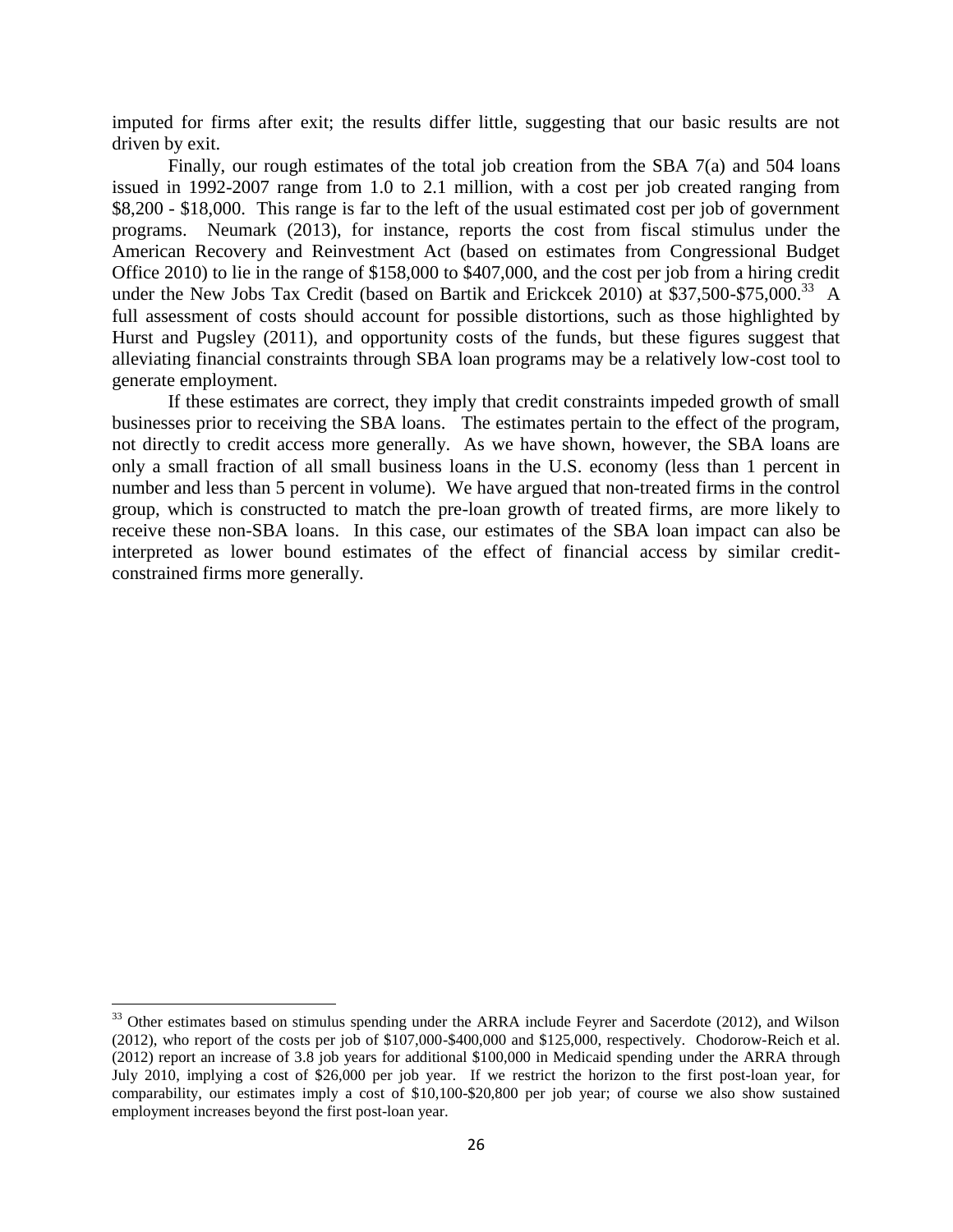#### **References**

Agarwal, Sumit, and Robert Hauswald, "Distance and Private Information in Lending," *Review of Financial Studies*, Vol. 23(7), 2757-2788, 2010.

Amel, Dean F., and Kenneth P. Brevoort, "The Perceived Size of Small Business Banking Markets." *Journal of Competition Law and Economics*, Vol. 1(4), 771-784, 2005.

de Andrade, Flavio, and Deborah Lucas, "Why Do Guaranteed SBA Loans Cost Borrowers So Much?" Working Paper, Northwestern University, 2009.

Bach, Laurent, "Are Small Businesses Worthy of Financial Aid? Evidence from a French Targeted Credit Program." *Review of Finance*, Vol. 18, 877-919, 2014.

Banerjee, Abhijit V., and Esther Duflo, "Do Firms Want to Borrow More? Testing Credit Constraints Using a Directed Lending Program." *The Review of Economic Studies*, Vol. 81(2), 572-607, 2014.

Bartik, Timothy J., and George Erickcek, "The Employment and Fiscal Effects of Michigan's MEGA Tax Credit Program." Upjohn Institute Working Paper No. 10-164. 2010.

Beck, Thorsten, "The Econometrics of Finance and Growth." *Palgrave Handbook of Econometrics* (Terence C. Mills and Kerry Patterson, eds.), Palgrave Macmillan, 2009.

Brevoort, Kenneth P., and Timothy H. Hannan, "Commercial Lending and Distance: Evidence from Community Reinvestment Act Data," *Journal of Money, Credit, and Banking*, Vol. 38(8), 1991-2012, 2006.

Birch, David L., *Job Creation in America: How Our Smallest Companies Put the Most People to Work.* New York: Free Press, 1987.

Chodorow-Reich, Gabriel, Laura Feiveson, Zachary Liscow, and William Gui Woolston, "Does State Fiscal Relief during Recessions Increase Employment? Evidence from the American Recovery and Reinvestment Act," *American Economic Journal: Economic Policy*, 4(3), 118- 145, 2012.

Clementi, Gian Luca, and Hugo A. Hopenhayn, "A Theory of Financing Constraints and Firm Dynamics." *Quarterly Journal of Economics*, Vol. 121(1), 229-265, 2006.

Congressional Budget Office (CBO), "Estimated Impact of the American Recovery and Reinvestment Act on Employment and Economic Output from April 2010 through June 2010." CBO, 2010.

Craig, Ben R., William E. Jackson III, and James B. Thomson, "The Economic Impact of the Small Business Administration's Intervention in the Small Firm Credit Market: A Review of the Research Literature." *Journal of Small Business Management*, Vol. 47(2), 221–231, 2009.

Davis, Steven, John Haltiwanger, and Scott Schuh, *Job Creation and Destruction.* Cambridge, Mass: The MIT Press, 1996.

Demetriades, Panicos O., and Khaled A. Hussein, "Does financial development cause economic growth? Time-series evidence from 16 countries." *Journal of Development Economics*, Vol. 51(2), 387-411, December 1996.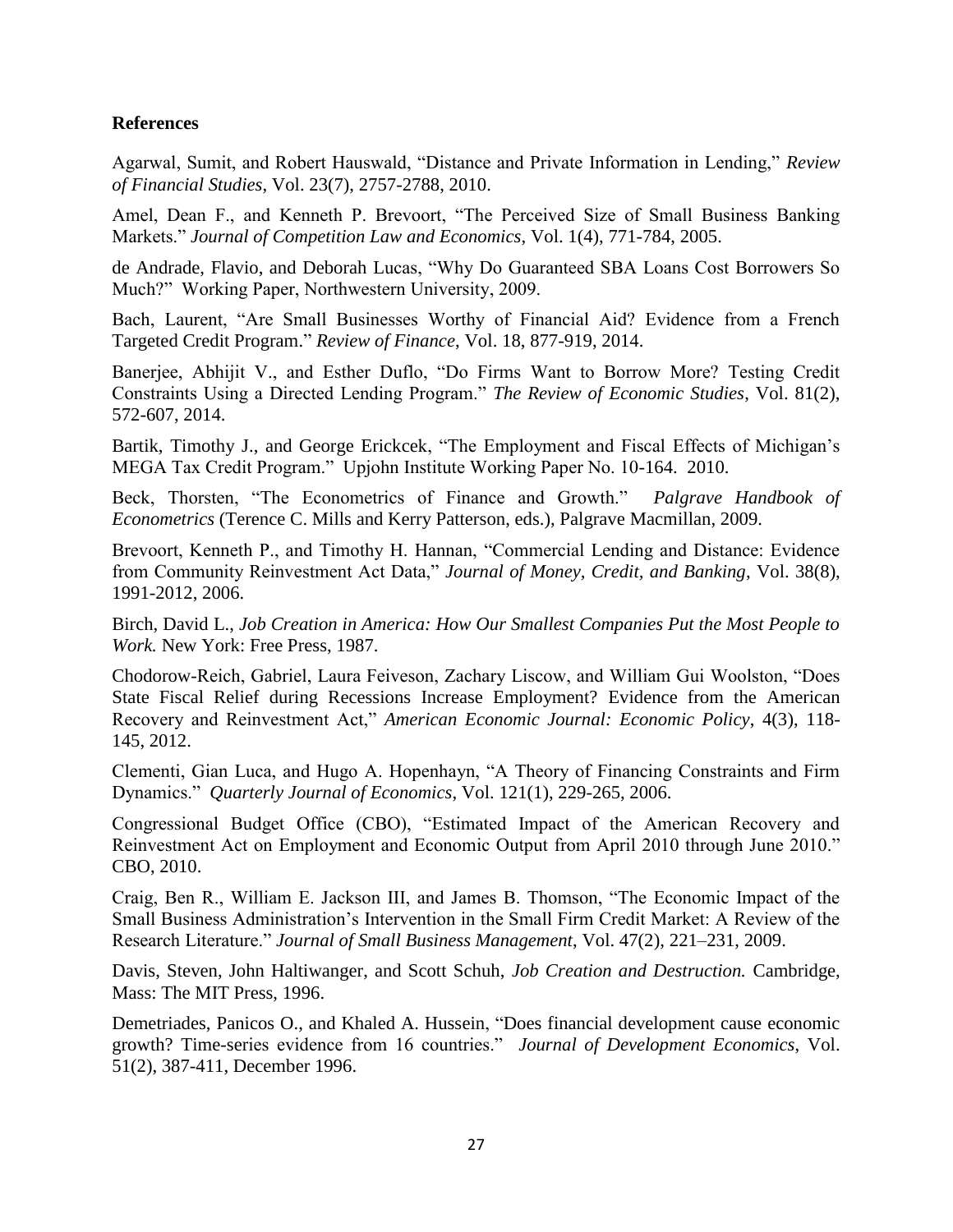Federal Financial Institutions Examination Council (FFIEC), *A Guide to CRA Data Collection and Reporting*, 2015. Downloadable from http://www.ffiec.gov/cra/pdf/2015 CRA Guide.pdf, accessed July 30, 2015.

Feyrer, James, and Bruce Sacerdote, "Did the Stimulus Stimulate? Real Time Estimates of the Effects of the American Recovery and Reinvestment Act," mimeo, June 21, 2012.

Glennon, Dennis, and Peter Nigro, "An Analysis of SBA Loan Defaults by Maturity Structure." *Journal of Financial Services Research*, Vol. 28(1/2/3), 77-111, 2005.

Haltiwanger, John, Ron Jarmin, and Javier Miranda, "Who Creates Jobs? Small vs. Large vs. Young." *Review of Economics and Statistics*, Vol. 95(2), 347-361, May 2013.

Heckman, James, and Joseph V. Hotz, "Choosing among Alternative Nonexperimental Methods for Estimating the Impact of Social Programs: The Case of Manpower Training." *Journal of the American Statistical Association*, Vol. 84(408), 862-74, December 1989.

Heckman, James J., Hidehiko Ichimura, and Petra E. Todd, "Matching as an Econometric Evaluation Estimator: Evidence from Evaluating a Job Training Programme." *Review of Economic Studies*, Vol. 64(4), 605-654, 1997.

Heckman, James J., Hidehiko Ichimura, and Petra E. Todd, "Matching as an Econometric Evaluation Estimator." *Review of Economic Studies*, Vol. 65(2), 261-294, 1998.

Heckman, James J., Robert J. LaLonde, and Jeffrey A. Smith, "The Economics and Econometrics of Active Labor Market Programs." In *Handbook of Labor Economics*, Vol. 3A. Edited by Orley Ashenfelter and David Card. Elsevier Science B.V., Amsterdam, 1999.

Hubbard, R. Glenn, "Capital-Market Imperfections and Investment." *Journal of Economic Literature*, Vol XXXVI, 193-225, March 1998.

Hurst, Erik, and Benjamin Wild Pugsley, "What Do Small Firms Do?" *Brookings Papers on Economic Activity*, 73-118, Fall 2011.

Imbens, Guido W., and Jeffrey M. Wooldridge, "Recent Developments in the Econometrics of Program Evaluation," *Journal of Economic Literature*, Vol. 47(1), 5-86, 2009.

Jarmin, Ronald S., and Javier Miranda, "The Longitudinal Business Database*.*"CES Working Paper 02-17, 2002.

King, R.G. and Ross Levine, "Finance and Growth: Schumpeter Might Be Right." *Quarterly Journal of Economics*, Vol. 108, 717-737, 1993.

Lelarge, Claire, David Sraer, and David Thesmar, "Entrepreneurship and Credit Constraints: Evidence from a French Loan Guarantee Program." In International Differences in Entrepreneurship. Edited by Josh Lerner and Antoinette Schoar. University of Chicago Press, Chicago, 2010.

Levine, Ross, "Finance and Growth: Theory and Evidence." In *Handbook of Economic Growth*, Philippe Aghion and Steven Durlauf (eds.). Netherlands: Elsevier Science, 2005.

Mian, Atif R., and Amir Sufi, "What Explains the 2007-2009 Drop in Employment?" *Econometrica*, forthcoming.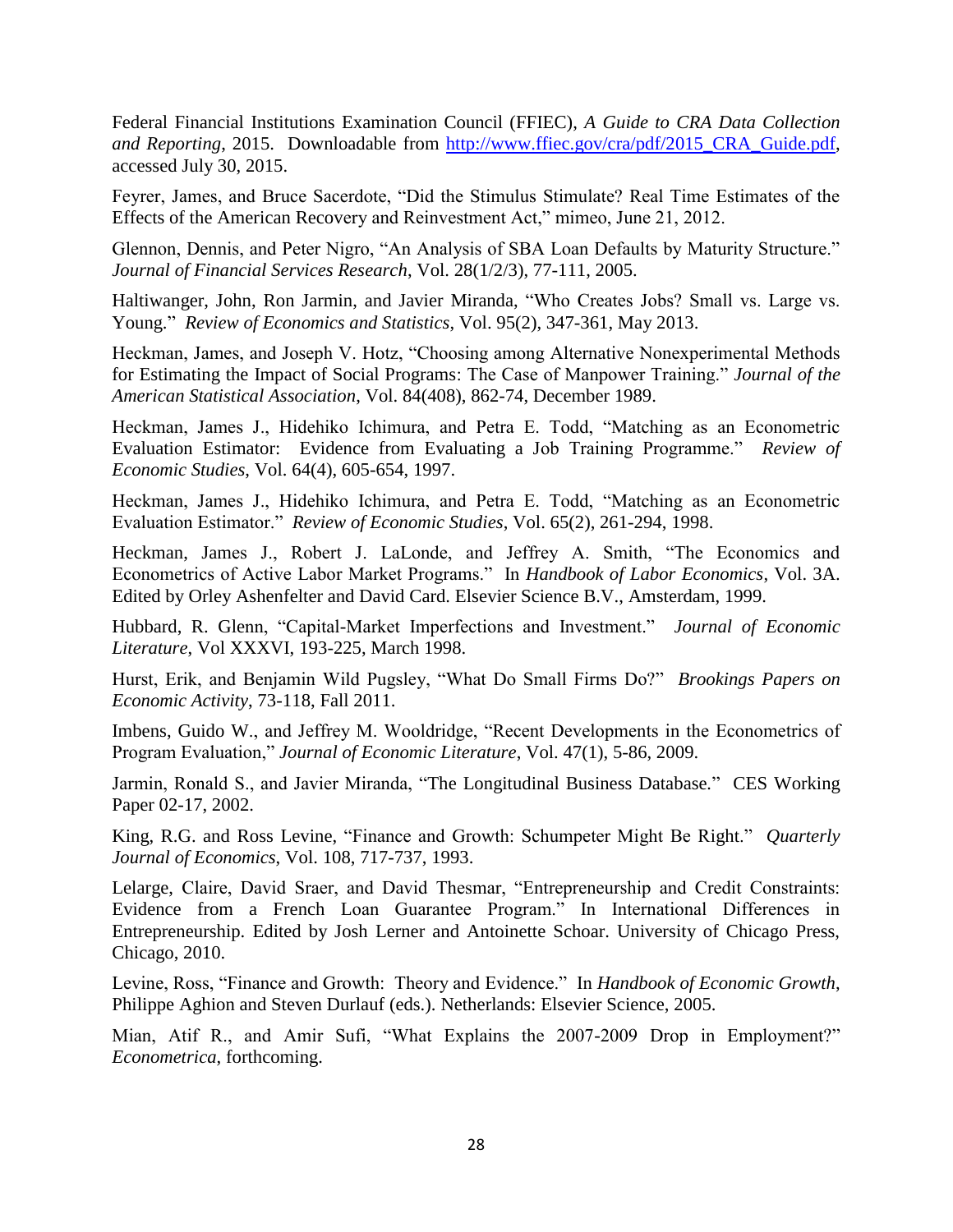Myers, Stewart C., and Nicholas Majluf, "Corporate Financing and Investment Decisions when Firms have Information that Investors do not have." *[Journal of Financial Economics](http://www.sciencedirect.com/science/journal/0304405X)*, [Vol.](http://www.sciencedirect.com/science/journal/0304405X/13/2)  [13\(2\),](http://www.sciencedirect.com/science/journal/0304405X/13/2) 187-221, June 1984.

Neumark, David, "Spurring Job Creation in Response to Severe Recessions: Reconsidering Hiring Credits." *Journal of Policy Analysis and Management*, Vol. 32(1), 142-171, 2013.

Neumark, David, Brandon Wall, and Junfu Zhang, "Do Small Businesses Create More Jobs? New Evidence for the United States from the National Establishment Time Series." *Review of Economics and Statistics* 93(1), 16-29, 2011.

Rosenbaum, P., and D. B. Rubin, "Constructing a Control Group Using a Multivariate Matched Sampling Method that Incorporates the Propensity Score." *The American Statistician*, Vol. 39, pp. 33-38, 1985.

Small Business Administration (SBA), *Agency Financial Report, Fiscal Year 2010*, 2010. Downloadable from https://www.sba.gov/sites/default/files/aboutsbaarticle/afr\_2010\_final.pdf, accessed on July 30, 2015.

Small Business Administration (SBA), *Agency Financial Report, Fiscal Year 2012*, 2012. Downloadable from

[https://www.sba.gov/sites/default/files/files/FY%202012%20AFR%2011%2015%202012%20.p](https://www.sba.gov/sites/default/files/files/FY%202012%20AFR%2011%2015%202012%20.pdf) [df,](https://www.sba.gov/sites/default/files/files/FY%202012%20AFR%2011%2015%202012%20.pdf) accessed on July 29, 2015.

SBA, *Summary of Performance and Financial Information, FY 2011*, 2011. Downloadable from [https://www.sba.gov/sites/default/files/files/FY%202011%20Summary%20of%20Performance%](https://www.sba.gov/sites/default/files/files/FY%202011%20Summary%20of%20Performance%20and%20Financial%20Information.pdf) [20and%20Financial%20Information.pdf,](https://www.sba.gov/sites/default/files/files/FY%202011%20Summary%20of%20Performance%20and%20Financial%20Information.pdf) accessed on July 29, 2015.

SBA, *SOP 50 10 5(H), Lender and Development Company Loan Programs*, effective May 1, 2015. Downloadable from

[https://www.sba.gov/sites/default/files/sops/SOP\\_50\\_10\\_5\\_H\\_FINAL\\_FINAL\\_CLEAN\\_5-1-](https://www.sba.gov/sites/default/files/sops/SOP_50_10_5_H_FINAL_FINAL_CLEAN_5-1-15.pdf) [15.pdf,](https://www.sba.gov/sites/default/files/sops/SOP_50_10_5_H_FINAL_FINAL_CLEAN_5-1-15.pdf) accessed July 29, 2015.

Whitehouse.gov, "Weekly Address: President Obama Calls for New Steps to Support America's Small Businesses," February 6, 2010.

Wilson, Daniel J., "Fiscal Spending Jobs Multipliers: Evidence from the 2009 American Recovery and Reinvestment Act." *American Economic Journal: Economic Policy*, 4(3), 251- 282, 2012.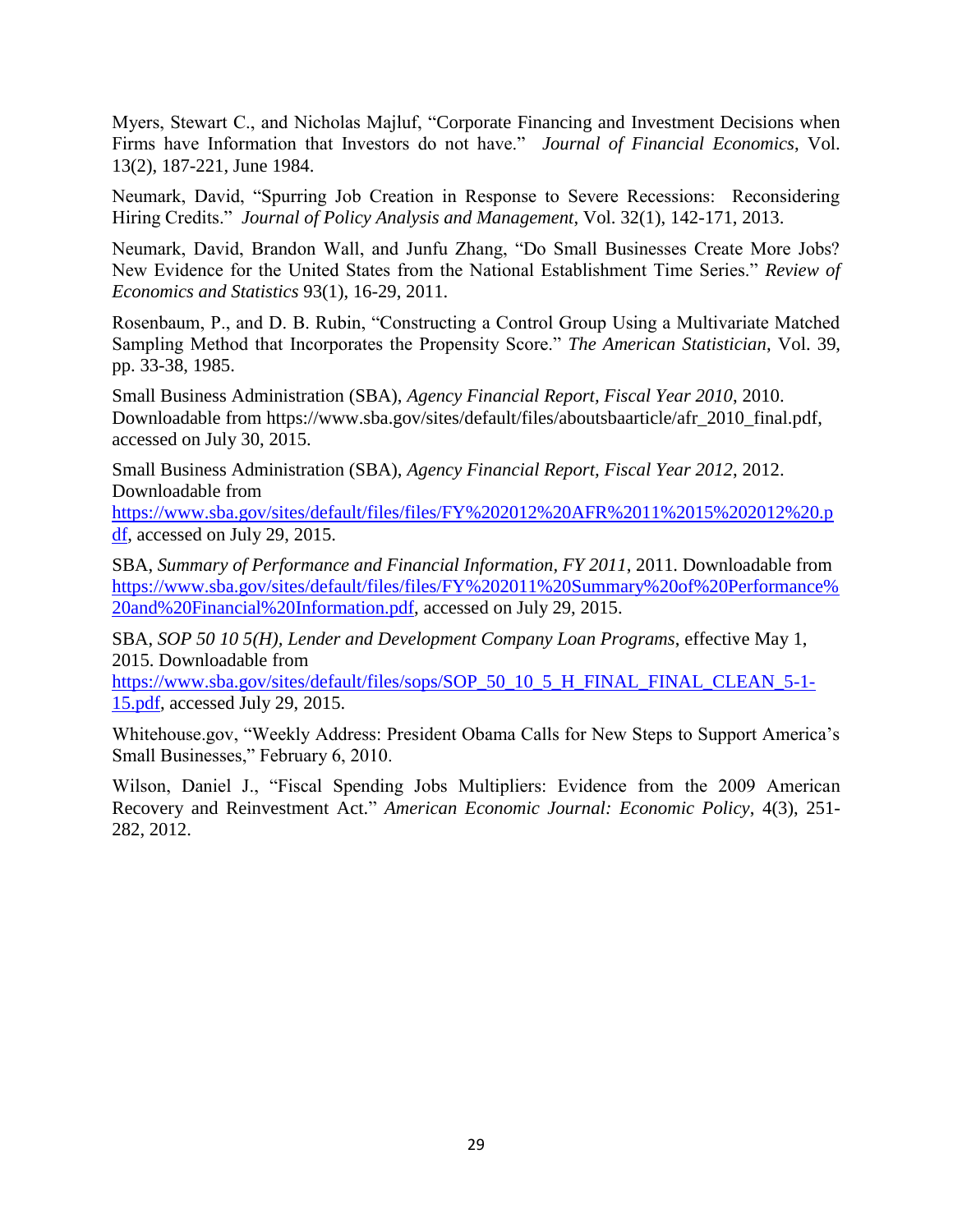|                             | Mean for Non-    | Mean Across Non-     | Mean Across PLP |
|-----------------------------|------------------|----------------------|-----------------|
|                             | <b>SBA Banks</b> | <b>PLP SBA Banks</b> | <b>Banks</b>    |
| Number Of Banks             | 7,276            | 1,485                | 258             |
| Number Of Branches Per Bank | 6.4              | 16.6                 | 255.9           |
| Number Of Counties In Which | 2.1              | 4.2                  | 36.0            |
| The Bank Has At Least One   |                  |                      |                 |
| <b>Branch</b>               |                  |                      |                 |
| Of Which, Number of         | N.A.             | 1.2                  | 10.4            |
| Counties In Which At        |                  |                      |                 |
| Least One Firm Has An SBA   |                  |                      |                 |
| Loan From This Bank         |                  |                      |                 |
| Of Which, Number of         | N.A.             | N.A.                 | 5.4             |
| Counties In Which At        |                  |                      |                 |
| Least One Firm Has A PLP    |                  |                      |                 |
| Loan From This Bank         |                  |                      |                 |
| Number of SBA Loans         | N.A.             | 6.5                  | 123.1           |
| Number of PLP Loans         | N.A.             | N.A.                 | 36.9            |
| Bank's Mean SBA Loan Amount | N.A.             | 253,130              | 328,330         |
| Bank's Mean PLP Loan Amount | N.A.             | N.A.                 | 411,213         |
| Mean SBA Loan Amount        |                  | 286,288              | 297,010         |
| Mean PLP Loan Amount        |                  | N.A.                 | 460,822         |

Table 1: Bank Descriptive Statistics

Banks are defined as firms that have at least one establishment in the commercial banking sector or which issued at least one SBA loan in the year. Only establishments with positive employment in the year are included. For banks firms that did not issue any SBA loans in the year, the establishment counts include only those in the commercial banking sector. The numbers are means across 1991-2009 annual averages. Loan amounts are in 2010 dollars.



Figure 1: SBA and PLP Loan Size Distributions, Non-PLP vs. PLP Lenders

These are the distributions for all SBA loans in 1991-2009.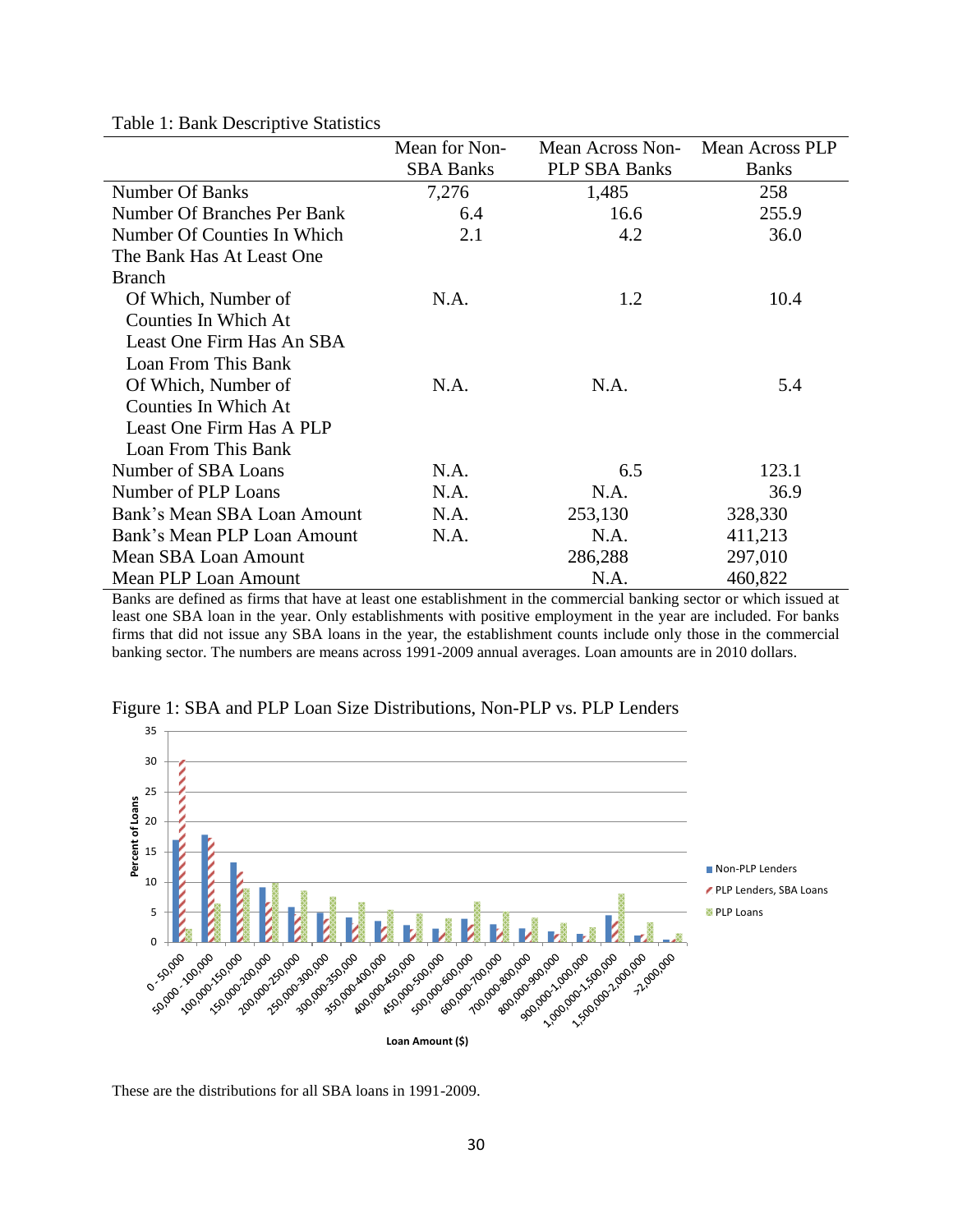|                                       | <b>All Non-Treated Firms</b> | <b>All Treated Firms</b> |
|---------------------------------------|------------------------------|--------------------------|
| $Employment_{t-1}$ Mean               | 19.85                        | 14.33                    |
| $Employment_{t-1}$ Standard Deviation | 678.82                       | 36.78                    |
| $Employment_{t-1}$ Median             | 4                            | 7                        |
| Mean Emp. Growth Between $t-3$        | 0.023                        | 0.116                    |
| and $t-1$                             |                              |                          |
| Age Mean                              | 10.91                        | 8.04                     |
| Age Standard Deviation                | 8.34                         | 7.21                     |
| Age Median                            | 9                            | 6                        |
| Percent by Sector:                    |                              |                          |
| Construction                          | 11.61                        | 10.44                    |
| Manufacturing                         | 5.57                         | 10.33                    |
| <b>Wholesale Trade</b>                | 6.74                         | 9.67                     |
| <b>Retail Trade</b>                   | 16.07                        | 20.70                    |
| Finance/Insurance/Real                | 8.74                         | 3.72                     |
| Estate                                |                              |                          |
| Services                              | 45.83                        | 40.17                    |
| Other                                 | 5.44                         | 4.97                     |

Table 2: Treated and Non-Treated Firm Descriptive Statistics

Non-treated firms are included in each year they appear in the LBD between 1992 and 2009, while treated firms are included only in the treatment year. Year *t* is the treatment year for treated firms. The variables come from the LBD.





Non-treated firms are included in each year they appear in the LBD between 1992 and 2009, while treated firms are included only in the treatment year. Year *t* is the treatment year for treated firms. The variables come from the LBD.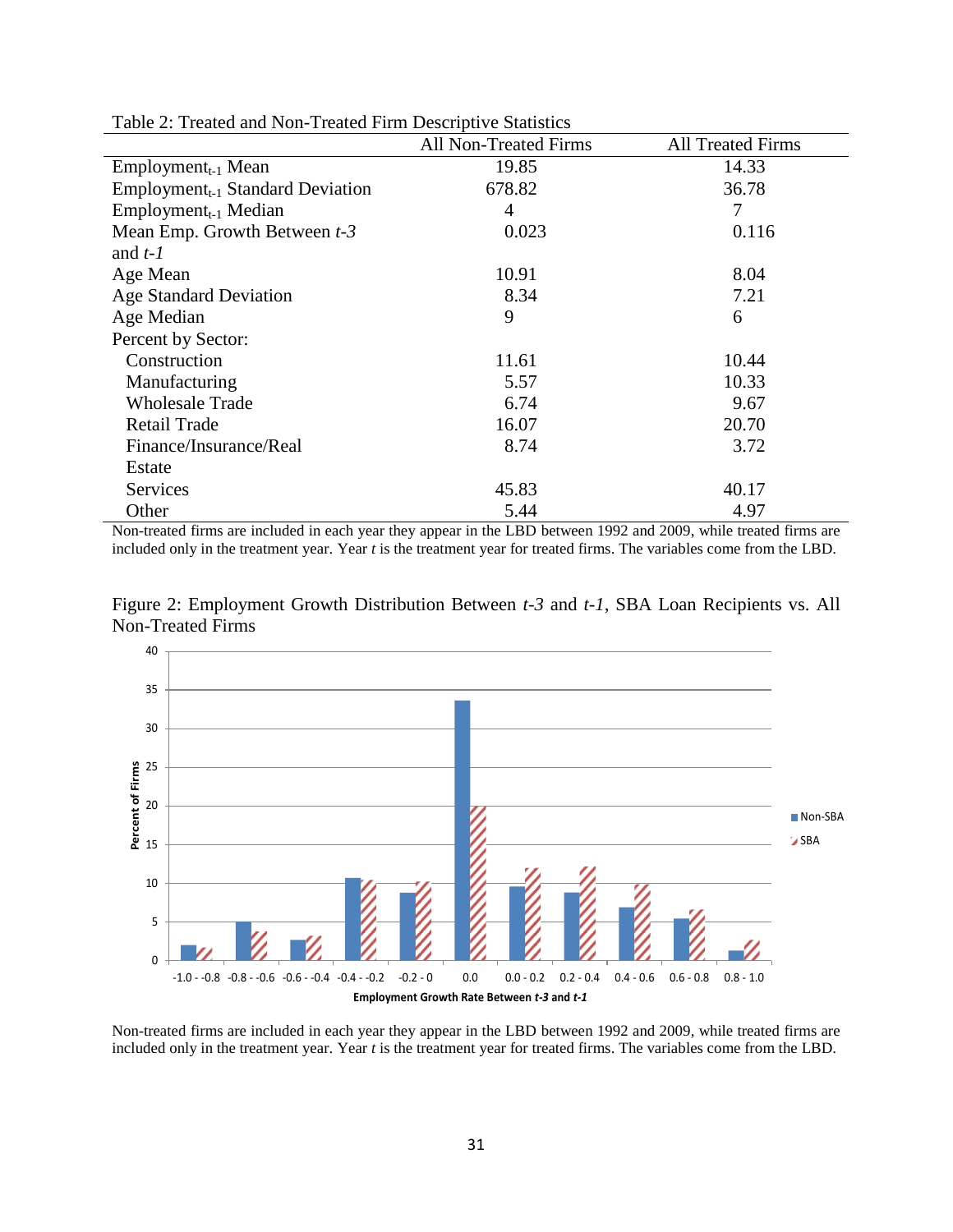|                                                                     | Mean  | Standard<br>Deviation | $50^{th}$ % |
|---------------------------------------------------------------------|-------|-----------------------|-------------|
| PLP Bank's Counties with PLP Loan as Share of Other                 | 0.146 | 0.171                 | 0.10        |
| Counties with Branch (Bank-County-Years)                            |       |                       |             |
| PLP Bank's Share of County's Branches, Conditional on               | 0.101 | 0.132                 | 0.05        |
| >0                                                                  |       |                       |             |
| (Bank-County-Years)                                                 |       |                       |             |
| PLP Bank Average Loan Amount in Other Counties                      | 0.365 | 0.224                 | 0.30        |
| (2010 \$Millions), (Bank-County-Years)                              |       |                       |             |
| <i>IndicatorIV<sub>ct</sub></i> (County-Years)                      | 0.581 |                       |             |
| $SumSharesIV_{ct}$ (County-Years)                                   | 0.310 | 0.658                 | 0.07        |
| <i>BranchShareCounty*SumSharesIV<sub>ct</sub></i> (County-Years)    | 0.032 | 0.059                 | 0.007       |
| $Avg LoanAmount*SumSharesIV_{ct}$ (County-Years)                    | 0.108 | 0.238                 | 0.02        |
| $Avg LoanAmount*BranchShareCountry*SumSharesIVct$<br>(County-Years) | 0.010 | 0.020                 | 0.00        |

Table 3: Instrumental Variables and Components Descriptive Statistics, 1991-2008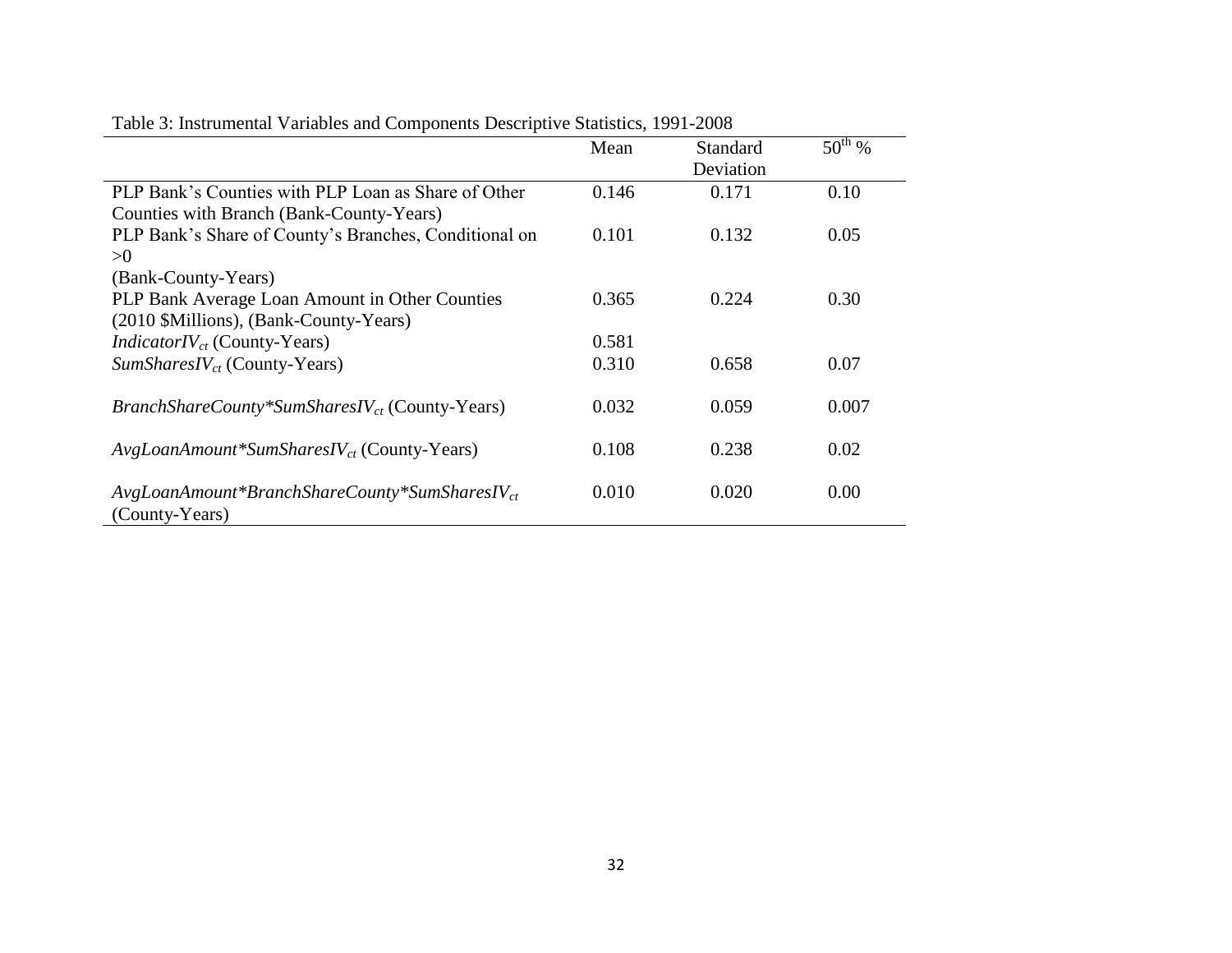|                        | Sample Matching Only  | Sample with Exact       | Sample with Exact       |
|------------------------|-----------------------|-------------------------|-------------------------|
|                        | on Employment and     | Matching, No.           | Matching and            |
|                        | Year, No Propensity   | <b>Propensity Score</b> | <b>Propensity Score</b> |
|                        | <b>Score Matching</b> | Matching                | Matching                |
| Loan Amount            | 4.075                 | 4.804                   | 3.669                   |
|                        | (0.101)               | (0.226)                 | (0.103)                 |
| Number of Observations | 49,496,600            | 15,393,000              | 4,738,900               |
| Number of SBA Firms    | 211,700               | 187,800                 | 161,600                 |

Table 4: Treatment Effect Without and With Propensity Score Matching

For each sample treated firms receive a weight of one. For the column one sample, each control firm is assigned a weight of the ratio of treated to control firms in the control firm's *t-1* employment category-year cell (we use 41 employment categories). For the column two sample, each control firm appears once for each treated firm to which it is exact matched by employment (within +/- 10 percent), four-digit industry, treatment year age category, and year. The control firm receives a weight of the ratio of one over the number of control firms exact matched to the treated firm. The controls in the column three sample receive kernel weights from propensity score matching. The dependent variable is average employment in *t+1* through *t+3* minus average employment in *t-3* through *t-1*, and loan amount (in millions of 2010 dollars) and year of loan receipt dummies are the independent variables. Standard errors, reported in parentheses, are cluster-adjusted by firm. The number of observations and SBA firms are rounded to the nearest 100 for disclosure avoidance.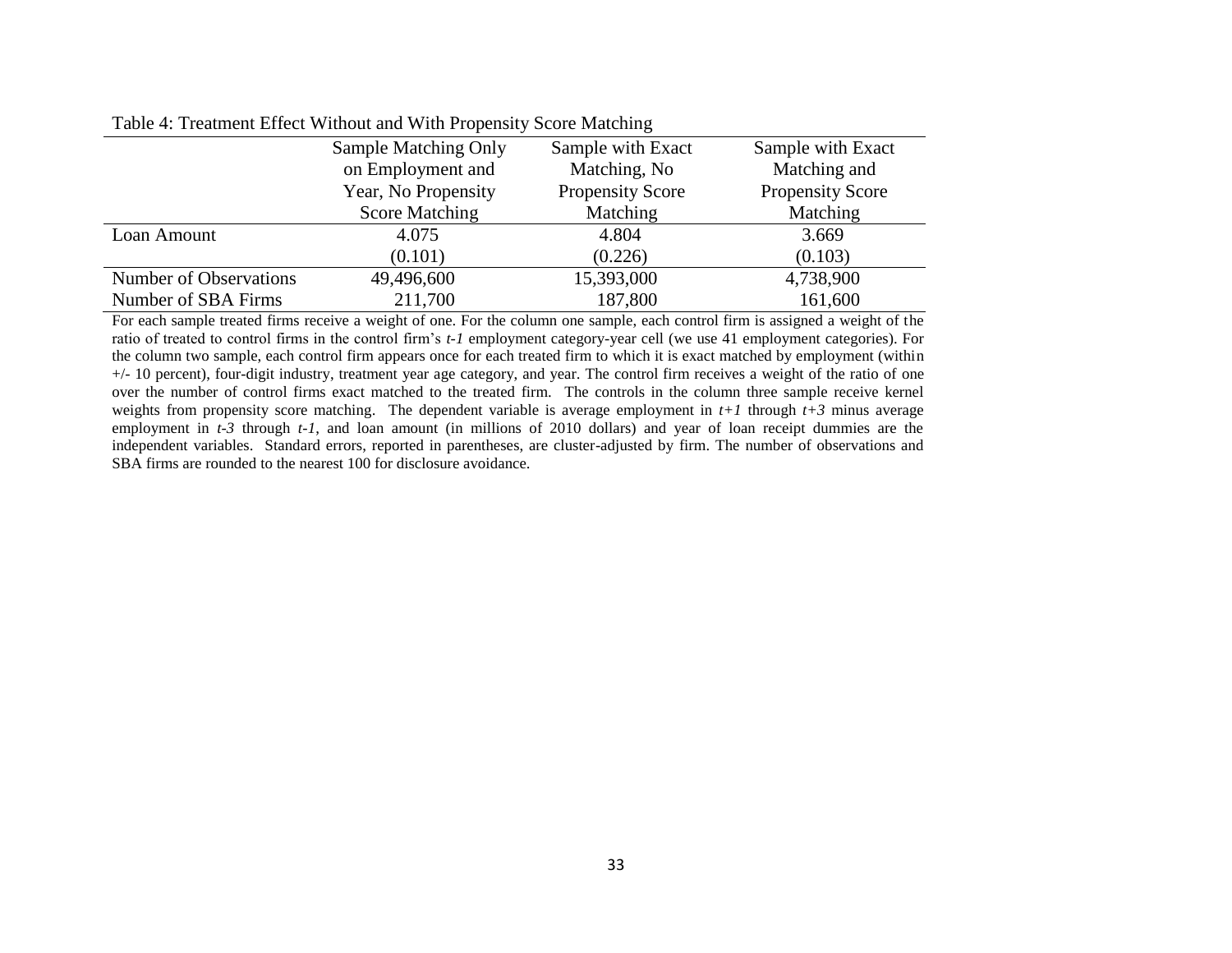

Figure 3: Dynamics for Number of Employees Per Loan OLS, Matching on Employment and Year Only

These are loan receipt dummy coefficients from OLS regressions with a dependent variable of the firm's employment in the respective year minus employment in year *t-1*. Age, age squared, and loan receipt year dummies are included as controls. Treated firms receive a weight of one. Each control firm is assigned a weight of the ratio of treated to control firms in the control firm's t-1 employment category-year cell (we use 41 employment categories). The sample is the same in the regressions in years *t*, *t+1*, *t+2*, *t+3*, *t+4*, and *t+5*. To be in the samples for the pretreatment years, firms must have positive employment in the respective year, as well as in *t-1* through *t+5*. The dotted lines are the bounds of the 99 percent confidence interval, based on standard errors clustered by firm.



OLS, Matched Sample

These are loan receipt dummy coefficients from OLS regressions with a dependent variable of the firm's employment in the respective year minus employment in year *t-1*. Age, age squared, and loan receipt year dummies are included as controls. The sample is after exact matching and propensity score matching, and kernel weights from the propensity score matching are used. The sample is the same in the regressions in years *t*, *t+1*, *t+2*, *t+3*, *t+4*, and *t+5*. To be in the samples for the pre-treatment years, treated firms and at least one control must have positive employment in the respective year, as well as in  $t$ -1 through  $t+\hat{S}$ . The dotted lines are the bounds of the 99 percent confidence interval, based on standard errors clustered by firm.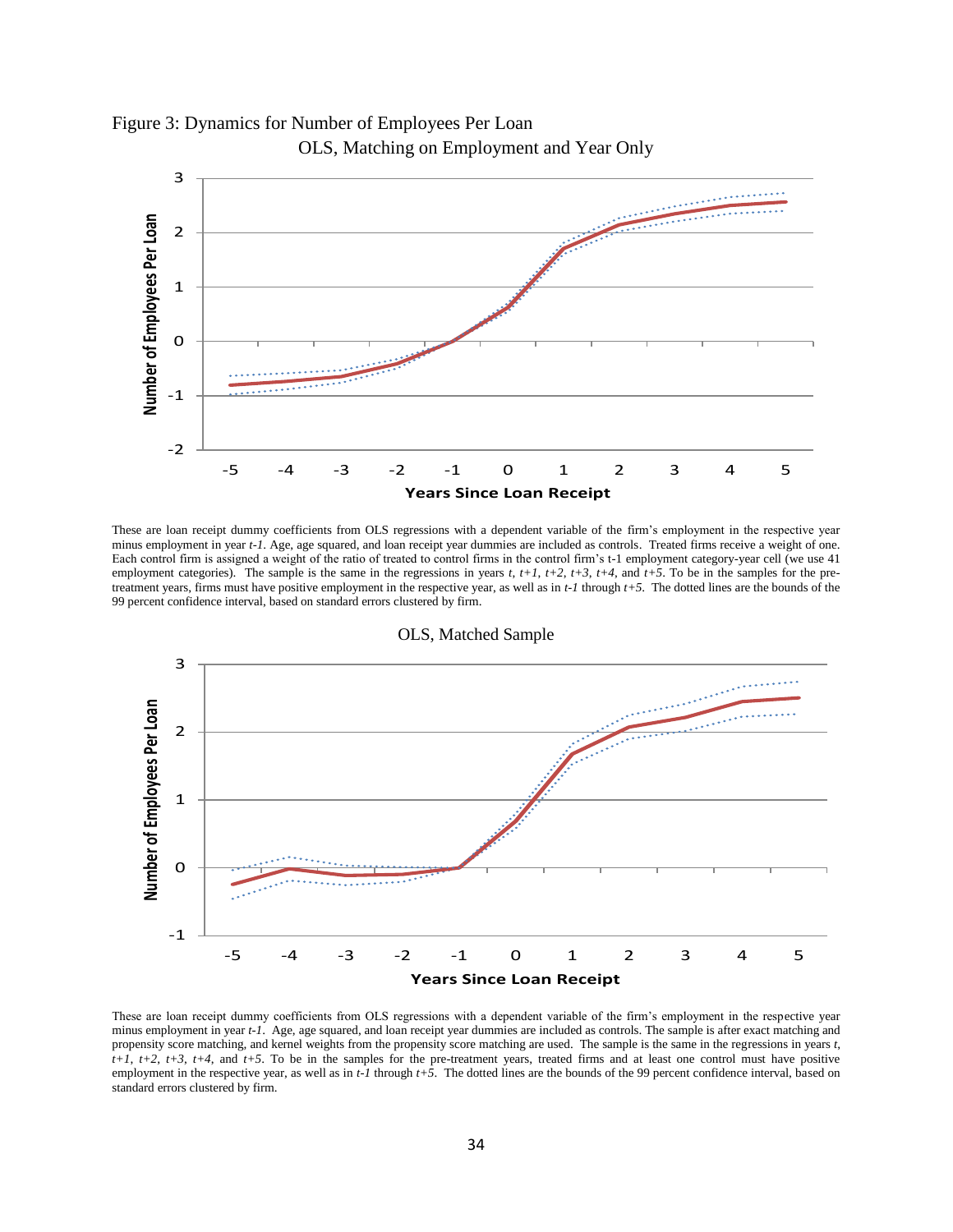

Figure 4: Dynamics for Number of Employees Per \$1 Million Loan, OLS OLS, Matched Sample

These are loan amount coefficients from OLS regressions with a dependent variable of the firm's employment in the respective year minus employment in year *t-1*. Loan amount is in millions of 2010 dollars. Age, age squared, and treatment year dummies are included in the regressions without fixed effects, and treatment year age, age squared, and treated firm-control fixed effects are included in the treated firmcontrol fixed effects regressions. The sample is the same in the regressions in years  $t$ ,  $t+1$ ,  $t+2$ ,  $t+3$ ,  $t+4$ , and  $t+5$ . To be in the samples for the pre-treatment years, treated firms and at least one control must have positive employment in the respective year, as well as in *t-1* through *t+5*. The dotted lines are the bounds of the 99 percent confidence interval, based on standard errors clustered by firm.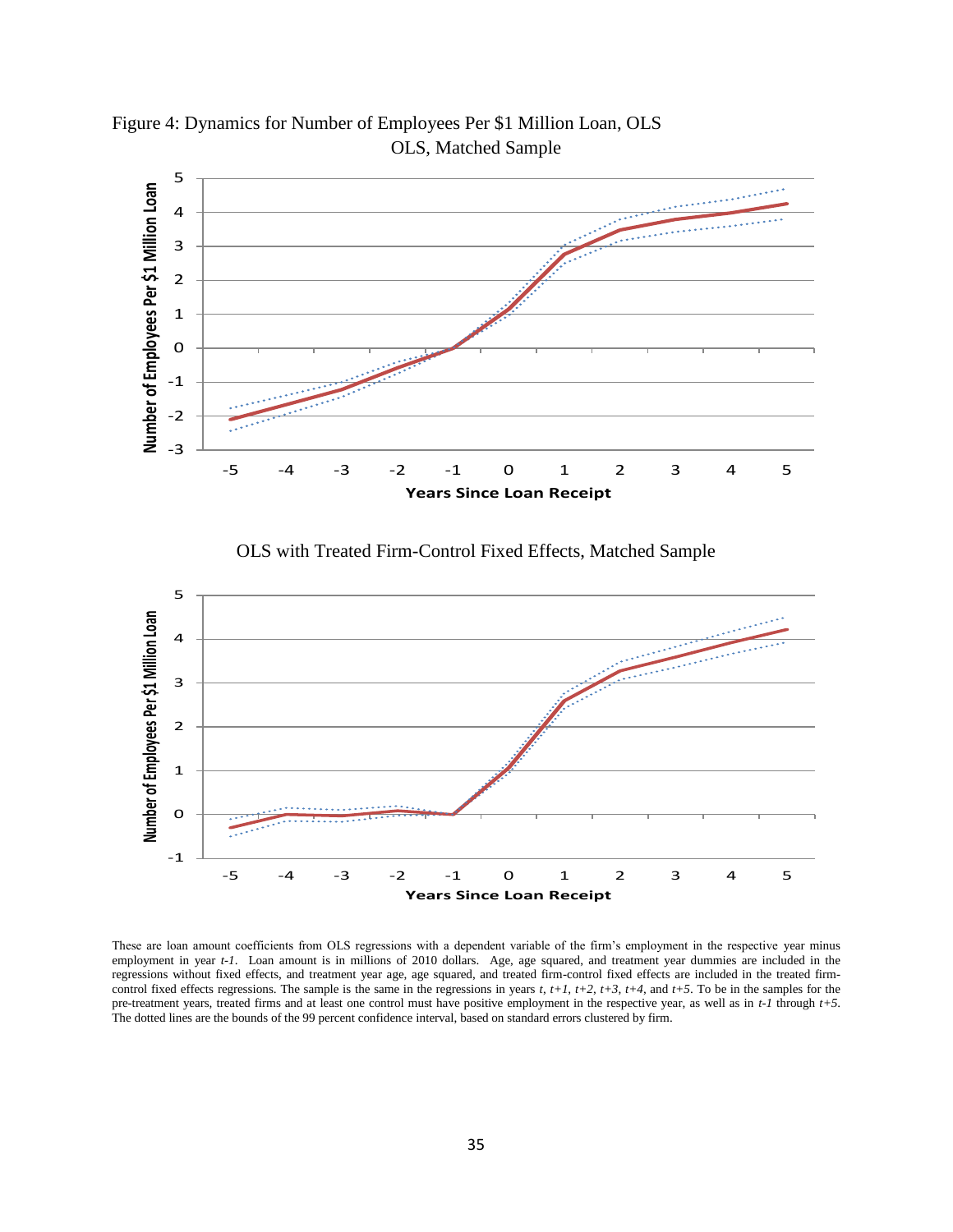

Figure 5: Dynamics for Number of Employees Per \$1 Million Loan, IV *IndicatorIVct*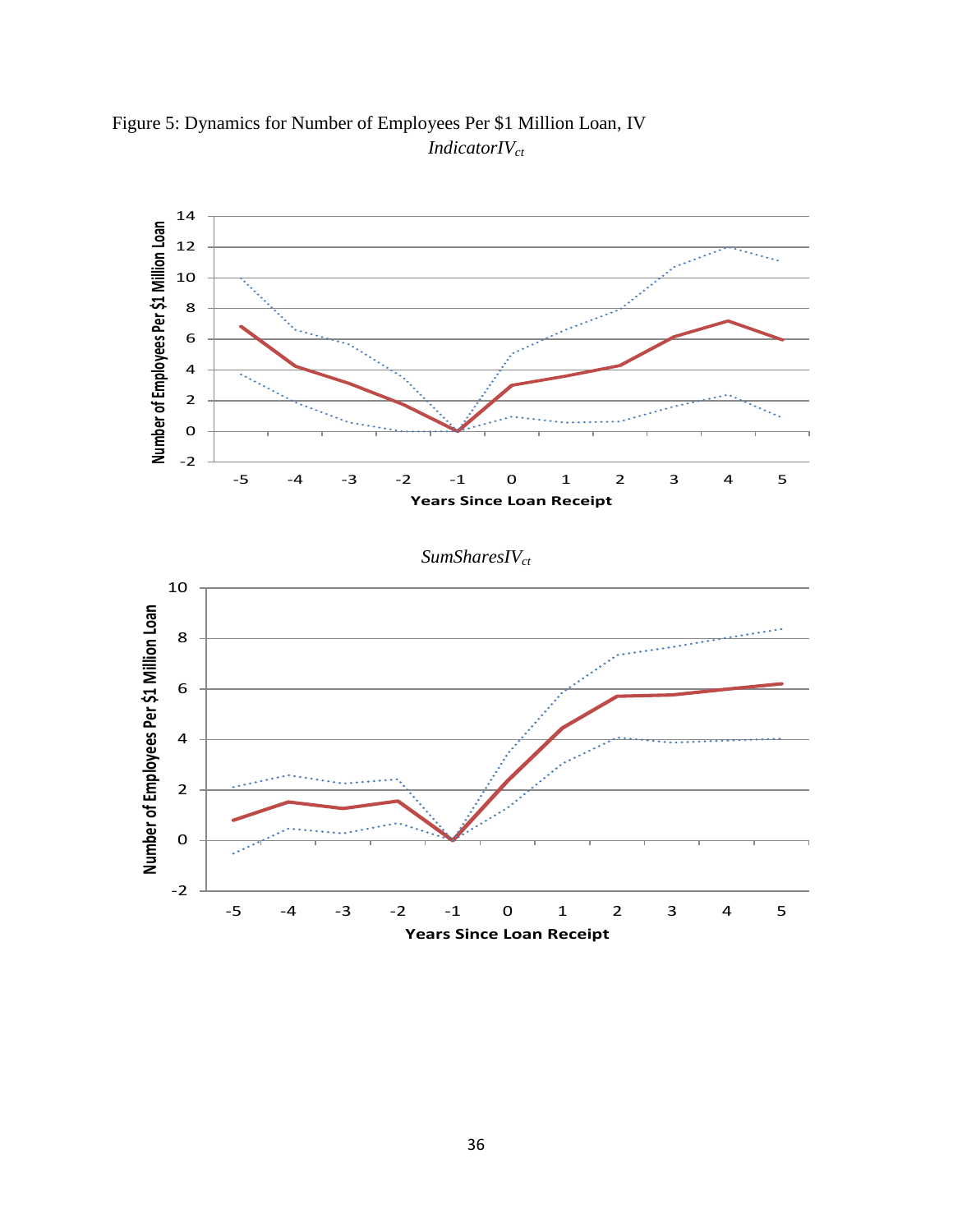

### *BranchShareCounty\*SumSharesIVct*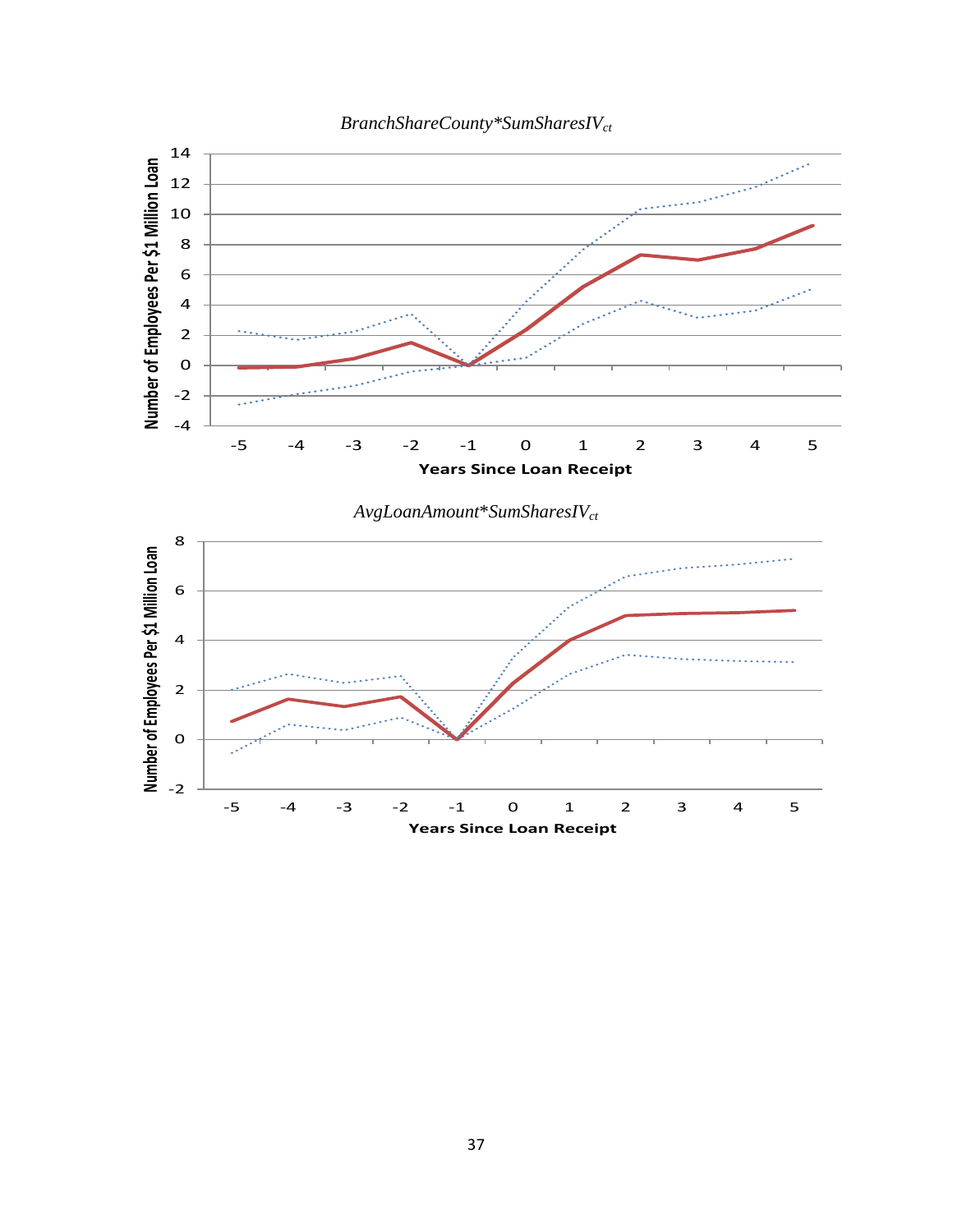

These are loan amount coefficients from IV regressions with a dependent variable of the firm's employment in the respective year minus employment in year *t-1*. Loan amount is in millions of 2010 dollars. Treatment year age, age squared, and treated firm-control fixed effects are also included in the regressions. The sample is the same in the regressions in years  $t$ ,  $t+1$ ,  $t+2$ ,  $t+3$ ,  $t+4$ , and  $t+5$ . To be in the samples for the pre-treatment years, treated firms and at least one control must have positive employment in the respective year, as well as in *t-1* through *t+5*. The dotted lines are the bounds of the 99 percent confidence interval, based on robust standard errors. I<sup>st</sup> Stage F Statistics: *IndicatorIVct*: 533.77 (*t-5*), 624.67 (*t-4*), 691.38 (*t-3*), 681.89 (*t-2*), 754.98 (*t*...*t+5*). *SumSharesIVct*: 1761.93 (*t-5*) 1853.01 (*t-4*), 1907.42 (*t-3*), 1991.06 (*t-2*), 2154.04 (*t*...*t+5*). *BranchShareCounty\*SumSharesIVct*: 512.76 (*t-5*), 583.08 (*t-4*), 605.20 (*t-3*), 599.50 (*t-2*), 639.92 (*t*...*t+5*). *AvgLoanAmount\*SumSharesIVct*:1794.83 (*t-5*), 1908.46 (*t-4*), 1952.42 (*t-3*), 2037.80 (*t-2*), 2180.85 (*t*...*t+5*). *AvgLoanAmount\* BranchShareCounty\*SumSharesIVct*: 393.74 (*t-5*), 425.37 (*t-4*), 429.06 (*t-3*), 449.41 (*t-2*), 450.99 (*t*...*t+5*).

### *AvgLoanAmount\*BranchShareCounty\*SumSharesIVct*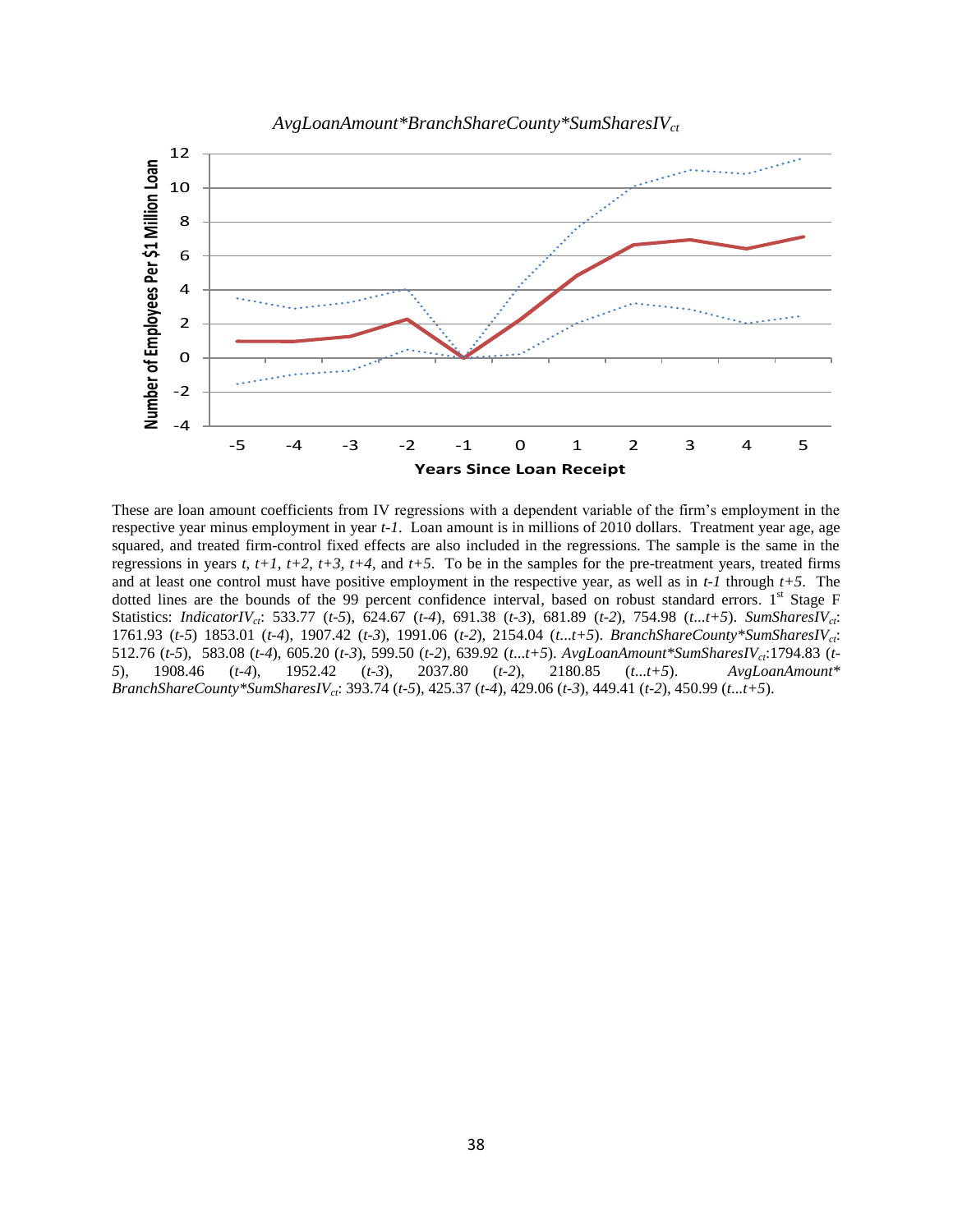|  | Table 5: Base Specifications |
|--|------------------------------|
|--|------------------------------|

|                                            |           | <b>OLS</b>                           |           |
|--------------------------------------------|-----------|--------------------------------------|-----------|
| Loan Amount                                | 2.999     | 3.003                                | 3.000     |
|                                            | (0.067)   | (0.067)                              | (0.067)   |
| County-Industry Employment                 |           | 0.243                                | 0.243     |
| Growth                                     |           | (0.088)                              | (0.088)   |
| CRA Loans <= \$1m Count/LBD                |           | $-0.211$                             |           |
| <b>Firm Ratio</b>                          |           | (0.081)                              |           |
| CRA Loans to Firms $\le$ \$1m Rev.         |           |                                      | $-0.416$  |
| Count/LBD Firm Ratio                       |           |                                      | (0.162)   |
|                                            |           | $BranchShareCountry * SumSharesIVct$ |           |
| Loan Amount                                | 4.159     | 4.620                                | 4.286     |
|                                            | (1.054)   | (1.152)                              | (1.062)   |
| County-Industry Employment                 |           | 0.240                                |           |
| Growth                                     |           | (0.087)                              |           |
| CRA Loans <= \$1m Count/LBD                |           | $-0.343$                             |           |
| Firm Ratio                                 |           | (0.115)                              |           |
| CRA Loans to Firms $\le$ \$1m Rev.         |           |                                      | $-0.498$  |
| Count/LBD Firm Ratio                       |           |                                      | (0.167)   |
| 1 <sup>st</sup> Stage Branch Share County* | 0.272     | 0.246                                | 0.269     |
| SumSharesIV <sub>ct</sub>                  | (0.009)   | (0.009)                              | (0.009)   |
| $1st$ Stage F Statistic                    | 882.84    | 736.57                               | 869.67    |
| N                                          | 4,738,900 | 4,717,300                            | 4,717,300 |
| Number of SBA Firms                        | 161,600   | 161,100                              | 161,100   |

The number of observations and number of SBA firms are rounded to the nearest 100 for disclosure avoidance. The regressions are kernel-weighted. The dependent variable is average employment in *t+1* through *t+3* minus average employment in *t-3* through *t-1*. Loan amount is in millions of 2010 dollars. Treatment year age, age squared, and treated firm-control fixed effects are also included in the regressions. Robust standard errors are reported in parentheses; in the OLS regressions they are cluster-adjusted by firm. County-industry employment growth, measured at the county-four-digit industry level (SIC industries for treatment years 1992-1998 and NAICS industries for treatment years 1999-2009), is the sum of county-industry employment in years  $t+1$ ,  $t+2$ , and  $t+3$ minus county-industry employment in *t-3*, *t-2*, and *t-1*, divided by ½ the sum of county-industry employment in years *t-3*, *t-2*, *t-1*, *t+1*, *t+2*, and *t+3*. It excludes the employment of the firm in the regression to which the variable refers. The number of Community Reinvestment Act (CRA) loans in the respective category in the county in *t-1* is divided by the county's number of firms with positive employment in the LBD in *t-1*. Each CRA/LBD variable is demeaned over the sample, using the kernel weights. Robust standard errors are reported in parentheses; in the OLS regressions they are cluster-adjusted by firm.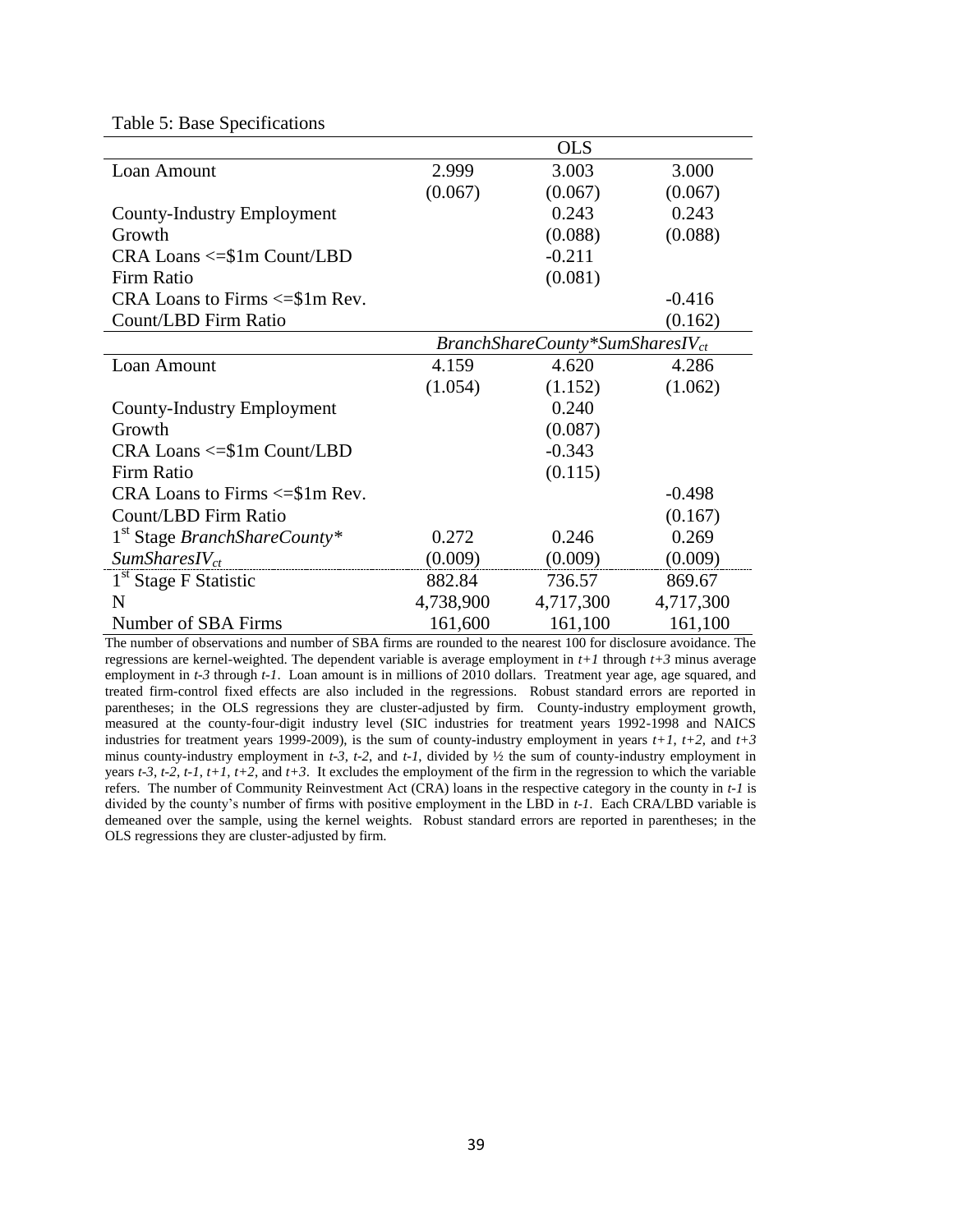| 3.911    | 3.531    | 2.828    | 2.764   |
|----------|----------|----------|---------|
| (1.270)  | (0.575)  | (0.585)  | (1.164) |
| 0.0769   |          |          |         |
| (0.0026) |          |          |         |
|          | 0.0204   |          |         |
|          | (0.0004) |          |         |
|          |          | 0.0516   |         |
|          |          | (0.0010) |         |
|          |          |          | 0.561   |
|          |          |          | (0.023) |
|          |          |          |         |
| 857.69   | 2462.88  | 2484.16  | 599.87  |
|          |          |          |         |

#### Table 6: Alternative Instrumental Variables

The number of observations is 4,738,900, and the number of SBA firms is 161,600, rounded to the nearest 100 for disclosure avoidance. The regressions are kernel-weighted. The dependent variable is average employment in *t+1* through *t+3* minus average employment in *t-3* through *t-1*. Loan amount is in millions of 2010 dollars. Treatment year age, age squared, and treated firm-control fixed effects are also included in the regressions. Robust standard errors are reported in parentheses.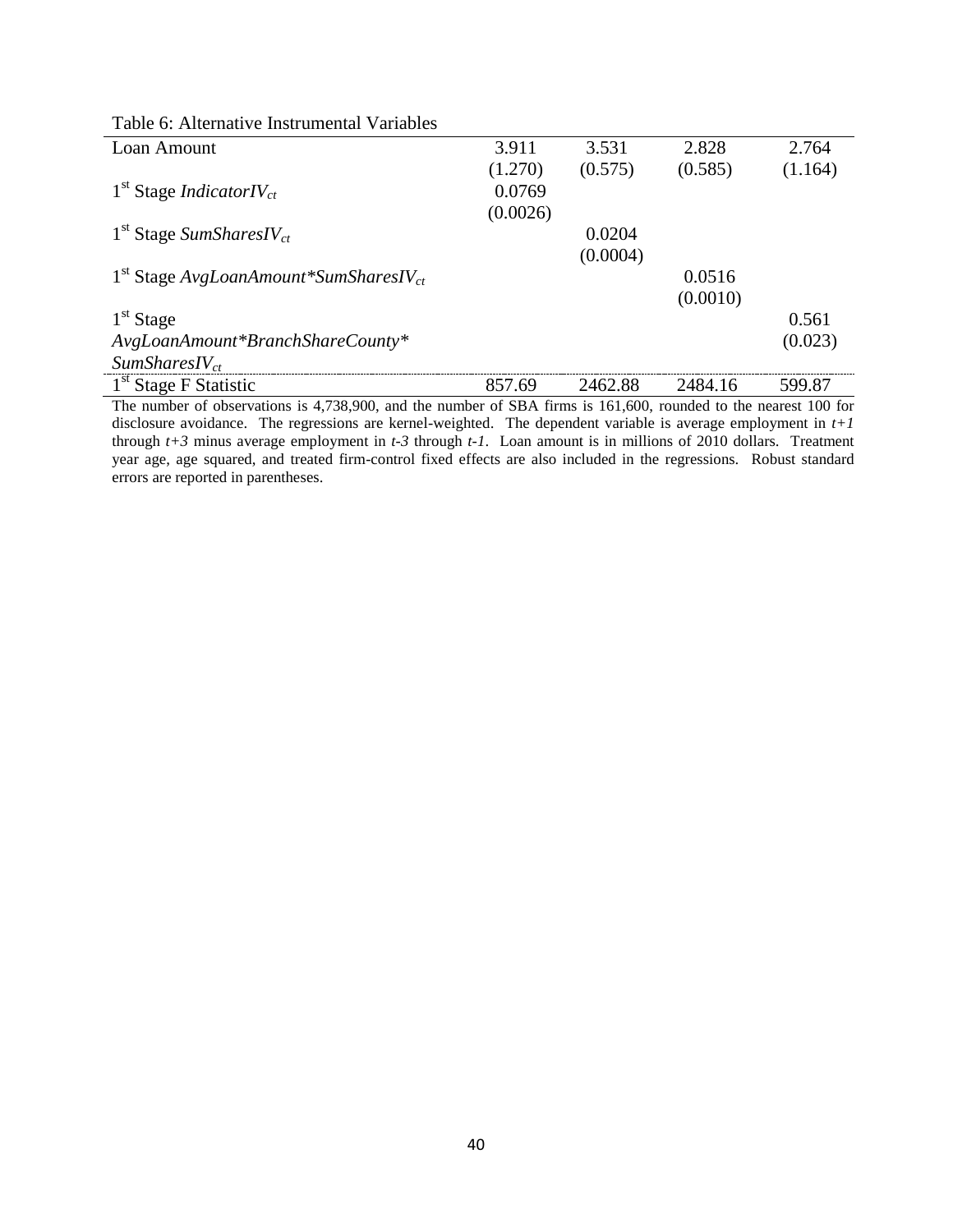|                                    | 7(a)      | 504     |
|------------------------------------|-----------|---------|
| <b>OLS</b>                         | 2.526     | 3.219   |
|                                    | (0.098)   | (0.087) |
| IV                                 | 4.012     | 4.261   |
|                                    | (2.074)   | (0.976) |
| $1st$ Stage                        |           |         |
| $BranchShareCountry*SumSharesIVct$ | 0.146     | 0.783   |
|                                    | (0.006)   | (0.039) |
| $1st$ Stage F Statistic            | 602.66    | 395.30  |
| N                                  | 3,856,900 | 882,000 |
| Number of SBA Firms                | 132,500   | 29,100  |

Table 7: 7(a) vs. 504 Loans

The regressions are kernel-weighted. The dependent variable is average employment in *t+1* through *t+3* minus average employment in *t-3* through *t-1*. Loan amount is in millions of 2010 dollars. Treatment year age, age squared, and treated firm-control fixed effects are also included in the regressions. Robust standard errors are reported in parentheses; in the OLS regressions they are cluster-adjusted by firm. The number of observations and SBA firms are rounded to the nearest 100 for disclosure avoidance.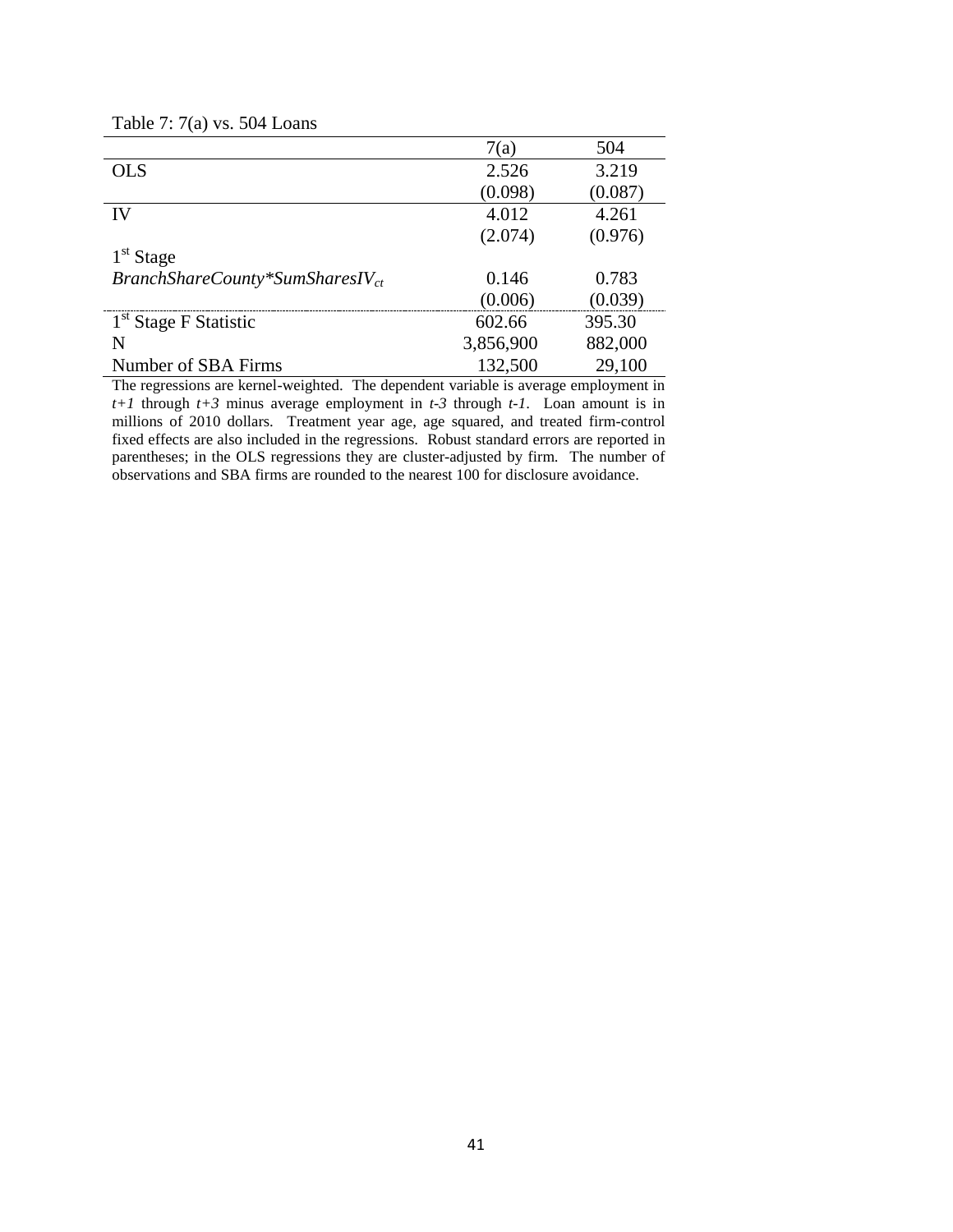|                                                | <b>OLS</b>                |          |
|------------------------------------------------|---------------------------|----------|
| Loan Amount                                    | 3.017                     | 3.012    |
|                                                | (0.067)                   | (0.067)  |
| Below-Median State Unemployment in Loan Year   | 0.722                     |          |
|                                                | (0.196)                   |          |
| Loan Amount*Below-Median State Unemployment    | $-0.867$                  |          |
|                                                | (0.135)                   |          |
| Loan Amount*Below-Median National Unemployment |                           | $-0.723$ |
|                                                |                           | (0.134)  |
|                                                | BranchShareCounty*        |          |
|                                                | SumSharesIV <sub>ct</sub> |          |
| Loan Amount                                    | 4.101                     | 4.117    |
|                                                | (1.062)                   | (1.046)  |
| Below-Median State Unemployment in Loan Year   | $-0.633$                  |          |
|                                                | (0.698)                   |          |
| Loan Amount*Below-Median State Unemployment    | 3.503                     |          |
|                                                | (2.247)                   |          |
| Loan Amount*Below-Median National Unemployment |                           | 1.570    |
|                                                |                           | (2.091)  |

Table 8: Interactions with Business Cycle Indicators

The number of observations is 4,738,900, and the number of SBA firms is 161,600, rounded to the nearest 100 for disclosure avoidance. The regressions are kernel-weighted. The dependent variable is average employment in *t+1* through *t+3* minus average employment in *t-3* through *t-1*. Loan amount is in millions of 2010 dollars. Treatment year age, age squared, and treated firm-control fixed effects are also included in the regressions. Robust standard errors are reported in parentheses; in the OLS regressions they are cluster-adjusted by firm. Median state and national unemployment rates are calculated over the 1992-2009 period. The uninteracted national unemployment rate is collinear with the treated firm-control fixed effects and is thus omitted. Each of the business cycle indicators is demeaned over the sample, using the kernel weights.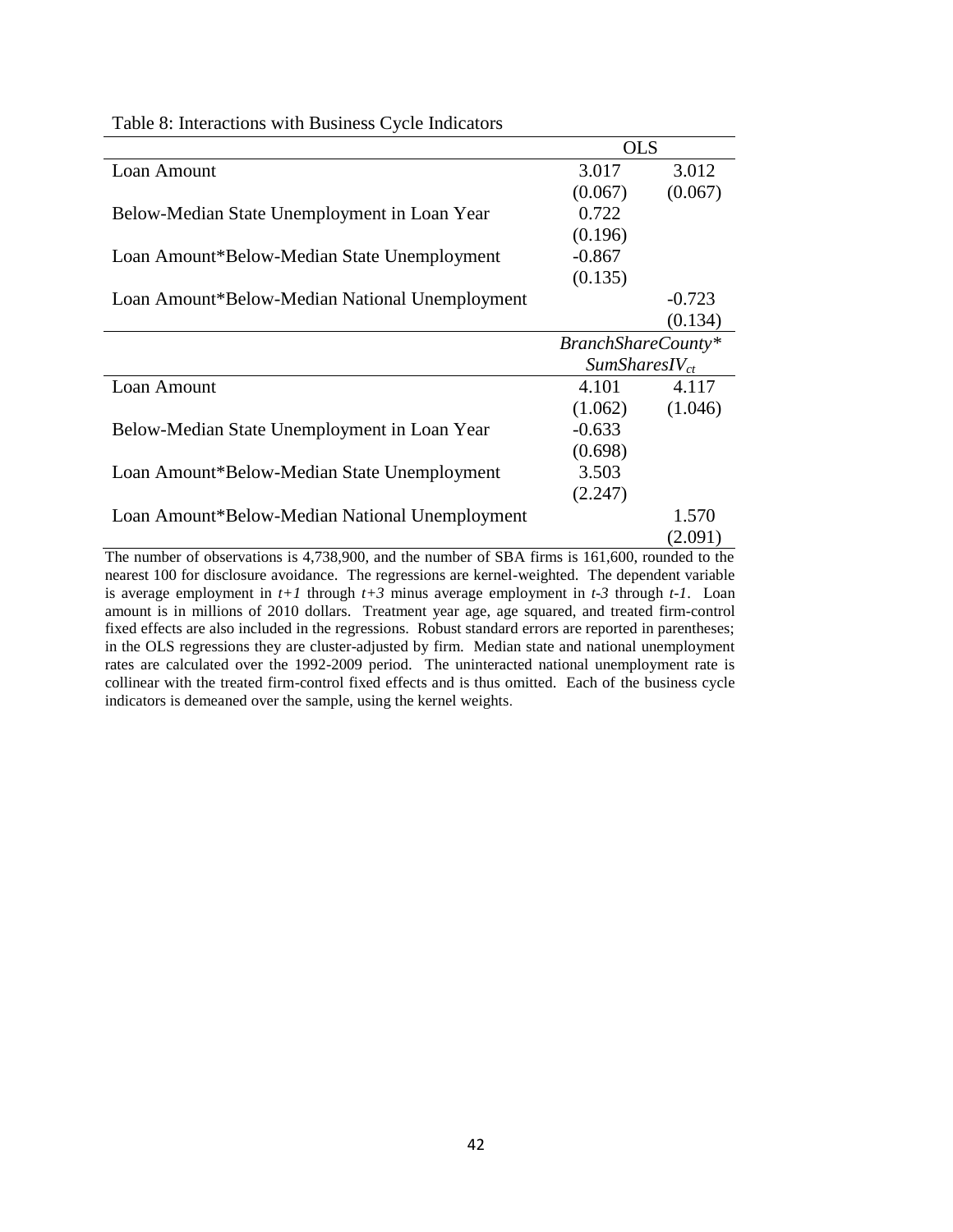|                                 | <b>OLS</b>             |                   | BranchShareCounty* |                           |  |
|---------------------------------|------------------------|-------------------|--------------------|---------------------------|--|
|                                 |                        |                   |                    | SumSharesIV <sub>ct</sub> |  |
|                                 | <b>CRA Loans</b>       | <b>CRA Loans</b>  | <b>CRA Loans</b>   | <b>CRA Loans</b>          |  |
|                                 | $\leq$ $\leq$ $\leq$ 1 | to                | $\leq$ 51          | to                        |  |
|                                 | million                | <b>Businesses</b> | million            | <b>Businesses</b>         |  |
|                                 |                        | with $\leq$ \$1   |                    | with $\leq$ \$1           |  |
|                                 |                        | million           |                    | million                   |  |
|                                 |                        | Revenues          |                    | Revenues                  |  |
| Loan Amount                     | 3.187                  | 3.163             | 5.568              | 5.460                     |  |
|                                 | (0.068)                | (0.069)           | (1.241)            | (1.261)                   |  |
| <b>CRA Count/LBD Firm Ratio</b> | 0.078                  | 0.221             | 0.617              | 1.510                     |  |
|                                 | (0.081)                | (0.161)           | (0.249)            | (0.551)                   |  |
| Loan Amount*CRA Count/LBD Firm  | $-1.047$               | $-2.671$          | $-3.689$           | $-8.827$                  |  |
| Ratio                           | (0.069)                | (0.178)           | (1.020)            | (2.620)                   |  |

#### Table 9: Interaction with County-Level CRA Loans Per Firm

The number of observations is 4,717,300, and the number of SBA firms is 161,100, rounded for disclosure avoidance. The regressions are kernel-weighted. The dependent variable is average employment in *t+1* through *t+3* minus average employment in *t-3* through *t-1*. Loan amount is in millions of 2010 dollars. Treatment year age, age squared, and treated firm-control fixed effects are also included in the regressions. The number of Community Reinvestment Act (CRA) loans in the respective category in the county in *t-1* is divided by the county's number of firms with positive employment in the LBD in *t-1*. Each CRA/LBD variable is demeaned over the sample, using the kernel weights. Robust standard errors are reported in parentheses; in the OLS regressions they are cluster-adjusted by firm.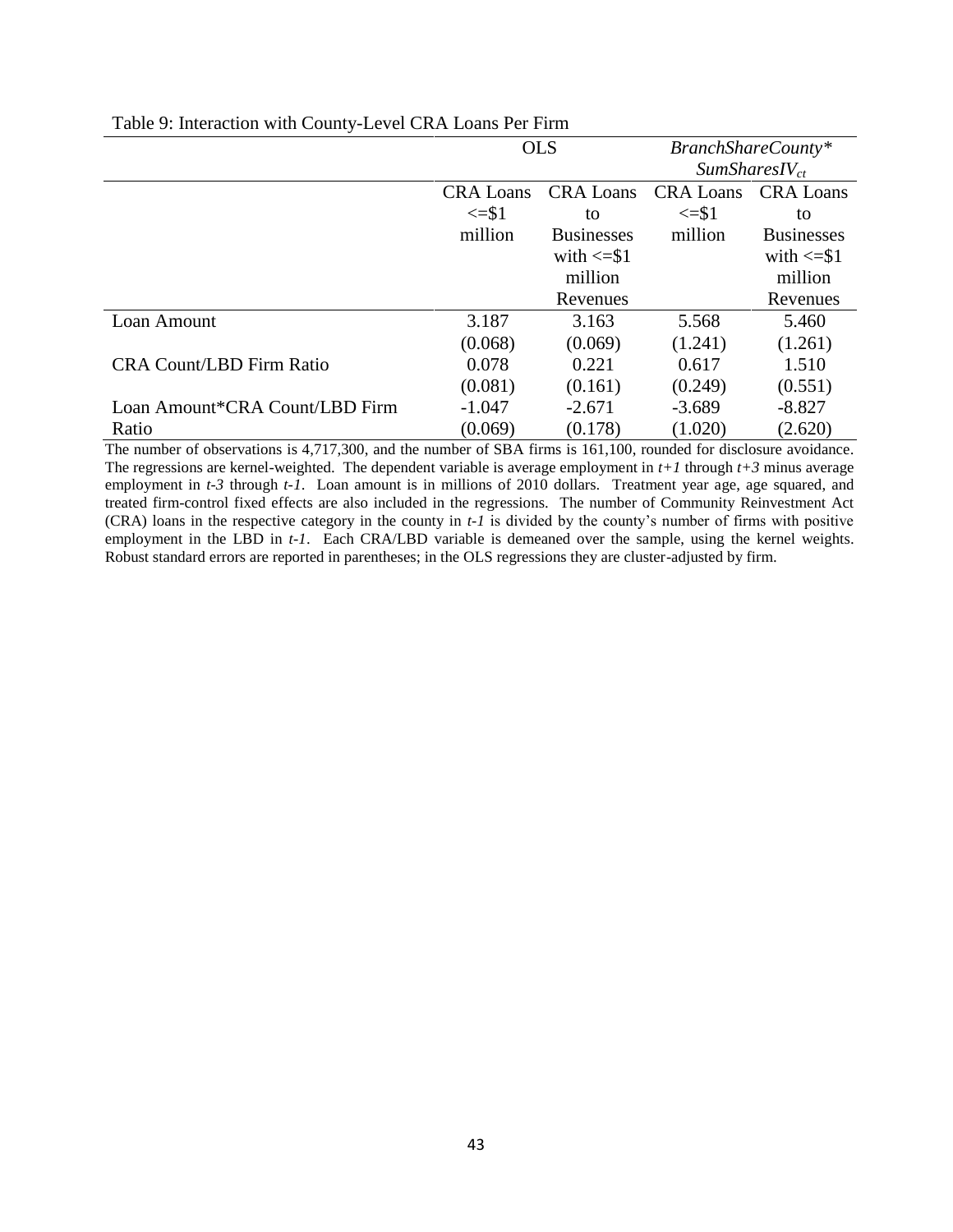|                     | <b>All Sectors</b>                    | Non-Tradable                     |  |
|---------------------|---------------------------------------|----------------------------------|--|
|                     |                                       | Sector                           |  |
|                     |                                       | <b>Controls in Same Counties</b> |  |
| Loan Amount         | 2.348                                 | 2.871                            |  |
|                     | (0.140)                               | (0.318)                          |  |
| N                   | 253,900                               | 39,500                           |  |
| Number of SBA Firms | 54,000                                | 9,500                            |  |
|                     | Controls in County-Industries Without |                                  |  |
|                     |                                       | SBA Loans in Year t              |  |
| Loan Amount         | 2.360                                 | 2.604                            |  |
|                     | (0.073)                               | (0.194)                          |  |
| N                   | 2,327,900                             | 594,500                          |  |
| Number of SBA Firms | 54,000                                | 9,500                            |  |

Table 10: Controls in Same Counties vs. Controls in County-Industries Without SBA Loans in Year *t*

These are kernel-weighted OLS regressions. The dependent variable is average employment in  $t+1$  through  $t+3$  minus average employment in  $t-3$  through  $t-1$ . Loan amount is in millions of 2010 dollars. Treatment year age, age squared, and treated firmcontrol fixed effects are also included in the regressions. Standard errors, reported in parentheses, are cluster-adjusted by firm. The number of observations and SBA firms are rounded to the nearest 100 for disclosure avoidance. The same set of SBA firms is included in both the regressions with controls in the same counties and with controls in county-industries with no SBA loans in year *t*.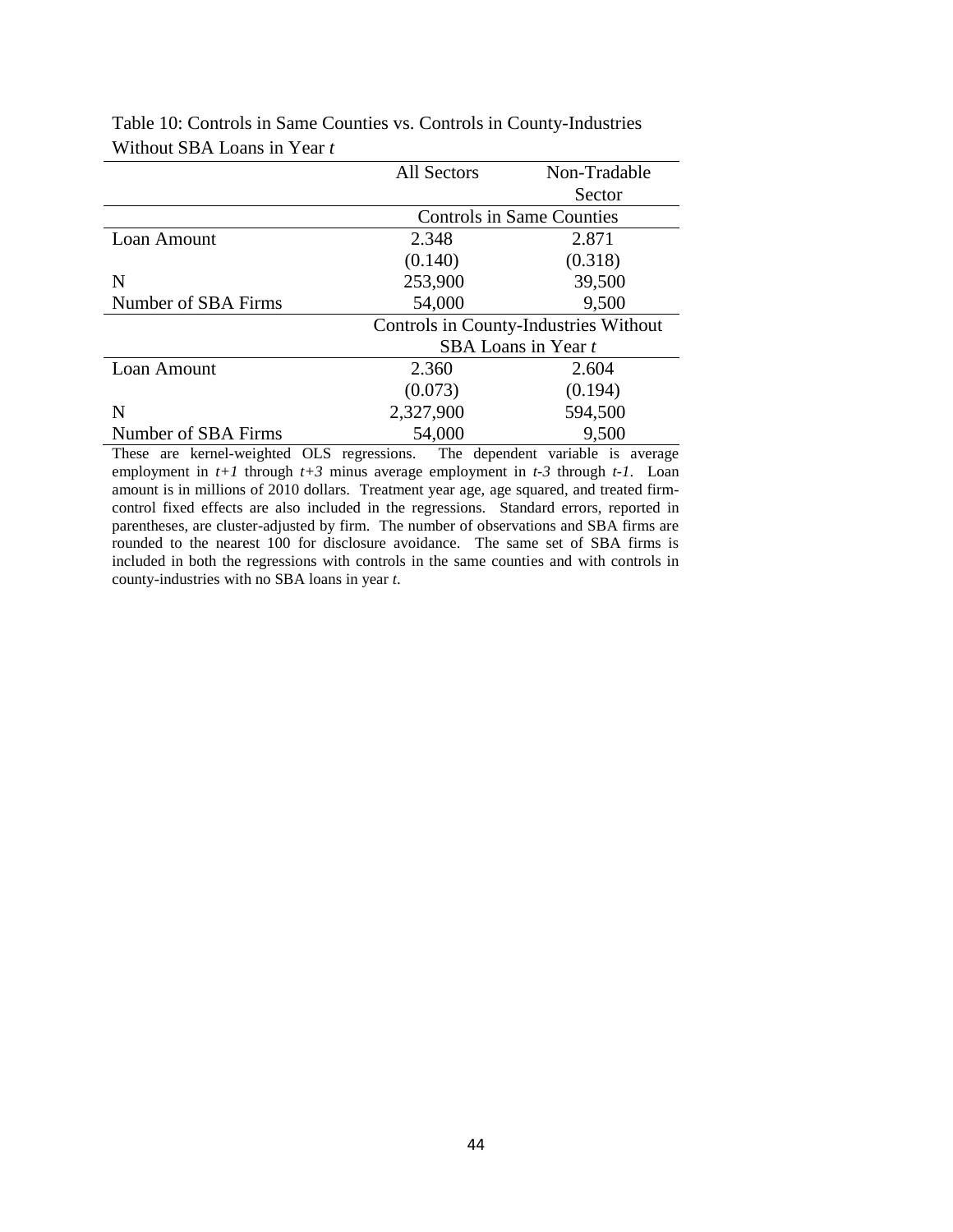| Table 11: Employment Growth With Exit Zeroes |  |  |
|----------------------------------------------|--|--|
|----------------------------------------------|--|--|

|                           | OL S    | <b>BranchShare</b>        |
|---------------------------|---------|---------------------------|
|                           |         | $Country*$                |
|                           |         | SumSharesIV <sub>ct</sub> |
| Loan Amount               | 2.917   | 3.992                     |
|                           | (0.066) | (1.107)                   |
| $1st$ Stage               |         | 0.223                     |
| BranchShareCounty*        |         | (0.007)                   |
| SumSharesIV <sub>ct</sub> |         |                           |
| $1st$ Stage F Statistic   |         | 1004.19                   |

The number of observations is 8,085,100, and the number of SBA firms is 225,100, rounded to the nearest 100 for disclosure avoidance. The regressions are kernel-weighted. The dependent variable is average employment in *t+1* through *t+3* minus average employment in *t-3* through *t-1*. For employment in years *t+1* through *t+3*, if a firm has exited from the LBD prior to that year, zero employment is imputed for the year. Loan amount is in millions of 2010 dollars. Treatment year age, age squared, and treated firm-control fixed effects are also included in the regressions. Robust standard errors are reported in parentheses; in the OLS regressions they are cluster-adjusted by firm. For the dependent variable, zero employment is imputed for each year after the firm exits, up to three years after year *t*.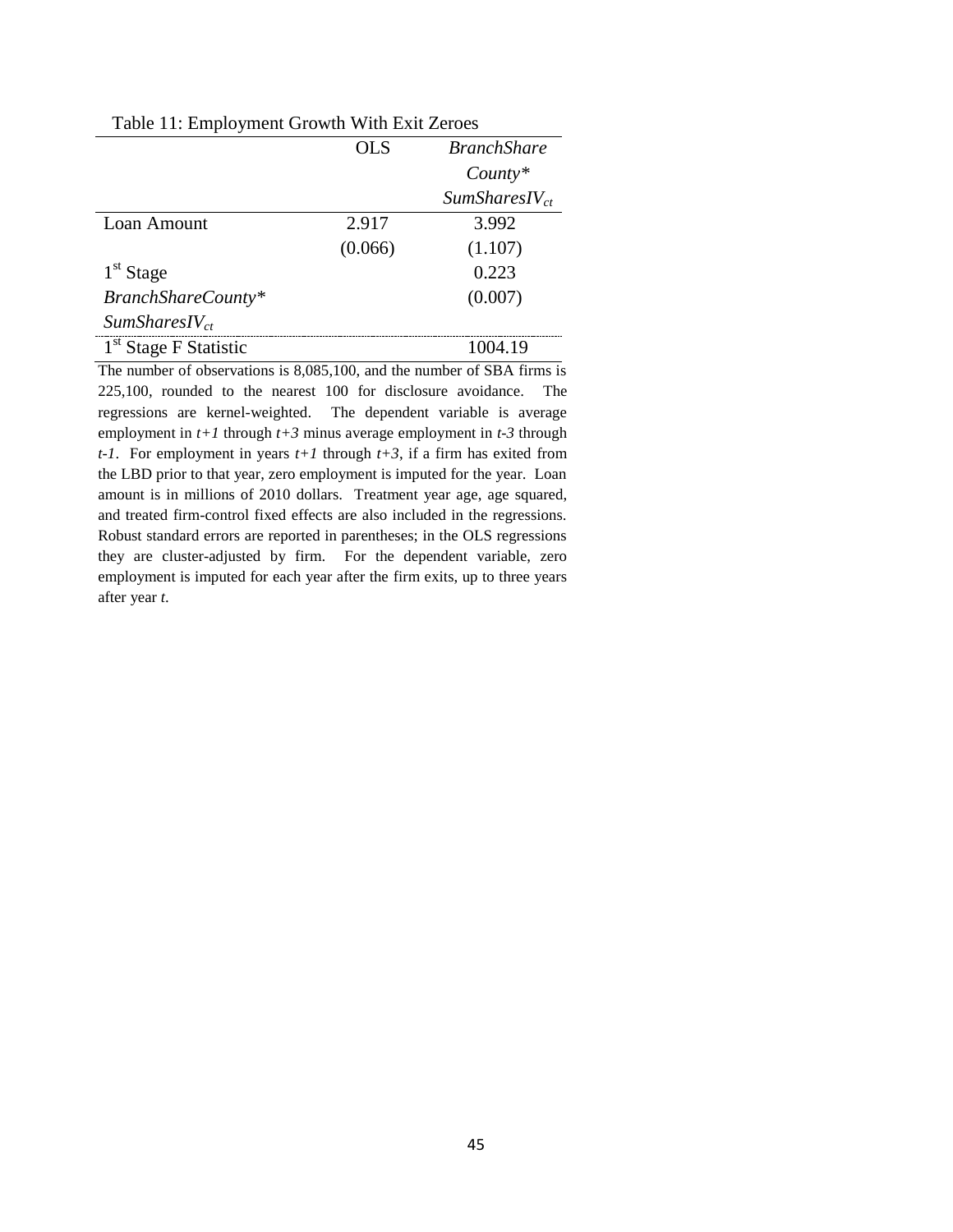

Figure 6: Total Number of Jobs Created in 1992-2007

The total amount of loans disbursed in the 50 states plus the District of Columbia in 2010 dollars in fiscal years 1992-2007 is \$230,358,424,195. This number is multiplied by the coefficients from the OLS regressions with treated firm-control fixed effects in Figure 4 and the IV regressions in Figure 5 for the years *t* through *t+5*.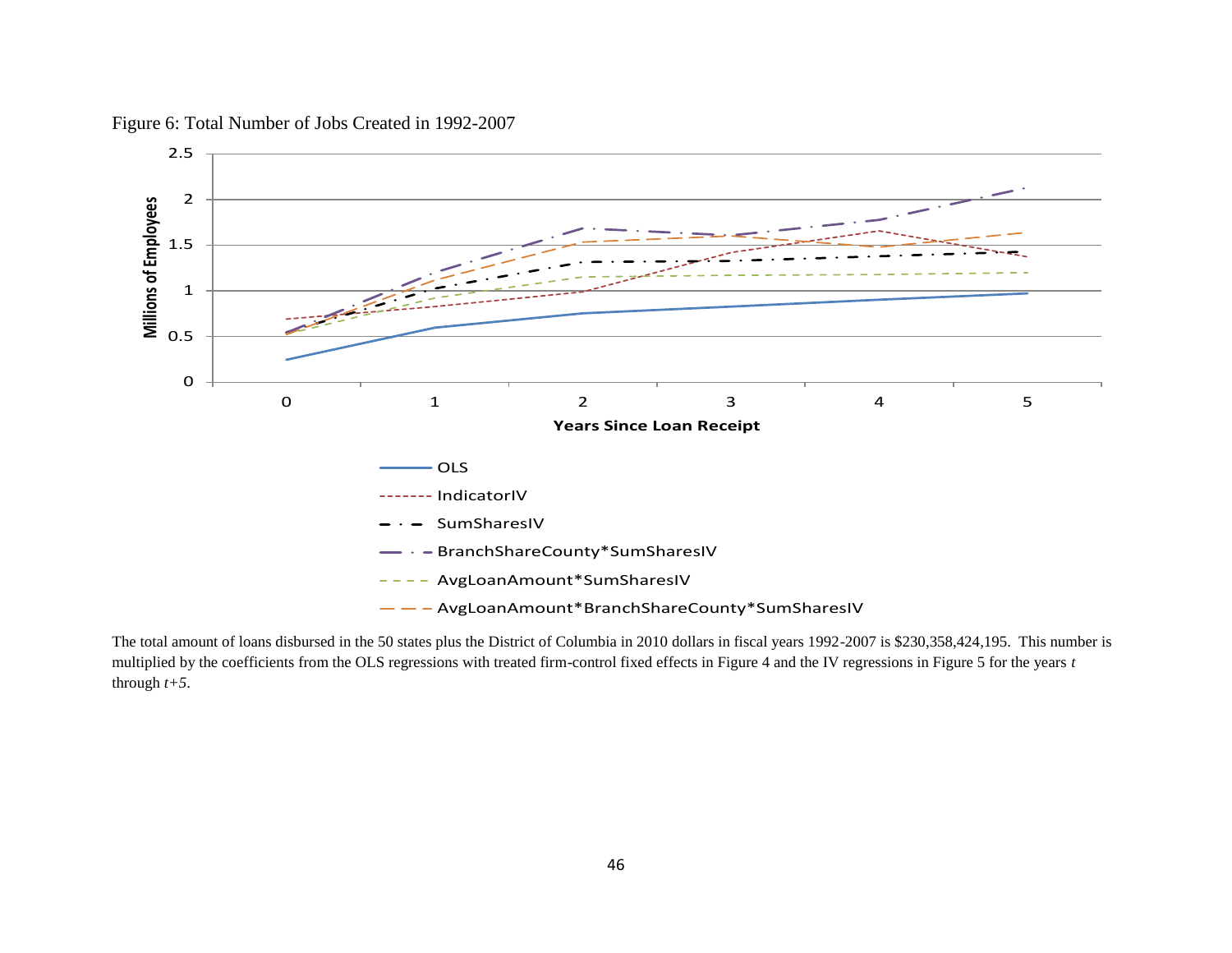

Figure 7: Cost Per Job Created in 1992-2007

These numbers are calculated by dividing the estimated total cost to the SBA of loans in 1992-2007, \$17.553 billion, by the numbers of jobs created in Figure 6.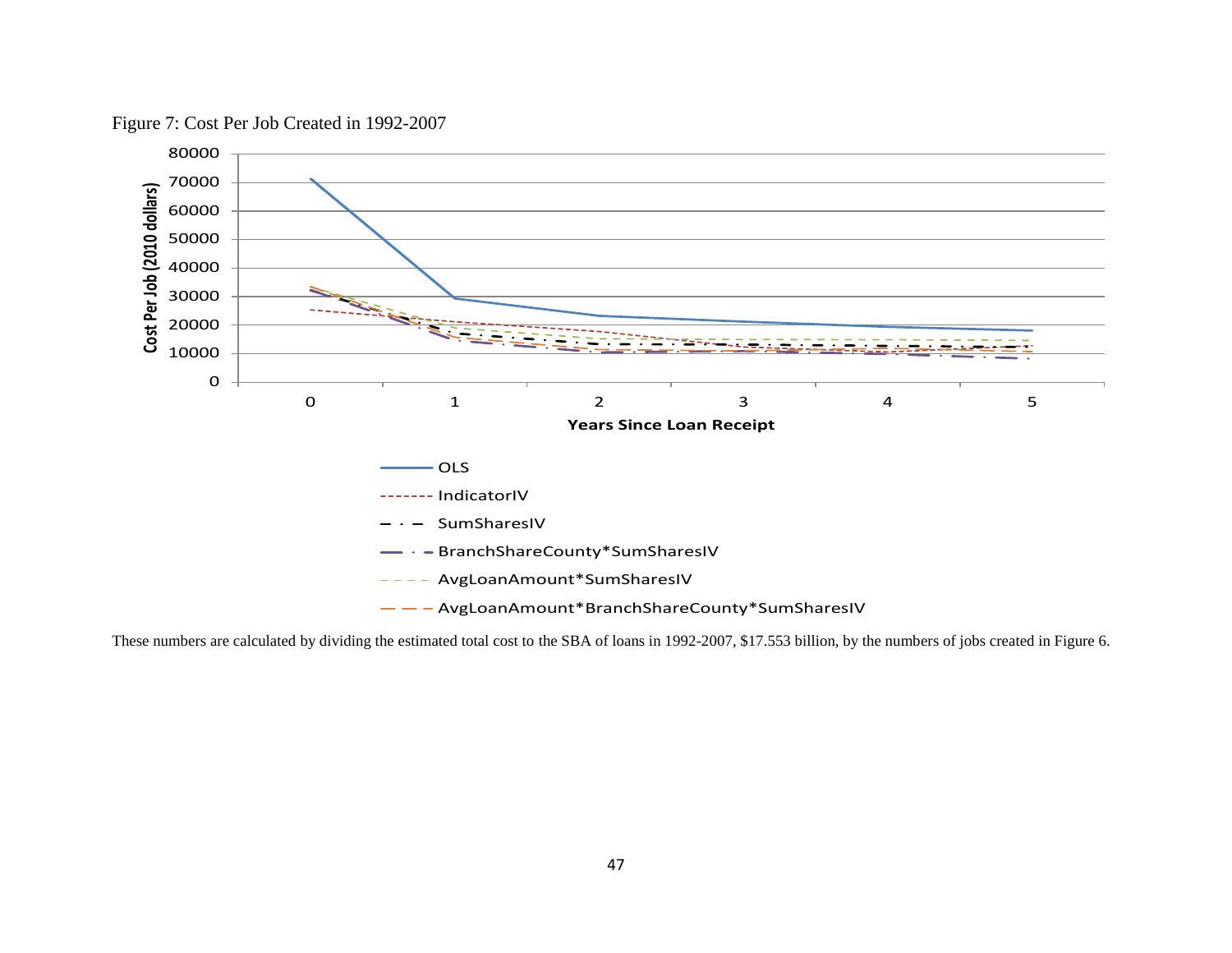### APPENDIX

Table A1: Path from Full SBA Loan Dataset to Treated Firms in Final Matched Regression Sample

| Number    |
|-----------|
| 1,120,600 |
| 1,104,600 |
| 962,100   |
| 930,200   |
| 808,700   |
| 744,800   |
| 662,700   |
| 493,800   |
| 484,000   |
|           |
| 355,700   |
|           |
| 303,200   |
| 225,100   |
| 168,000   |
| 161,600   |
|           |
|           |
|           |

Numbers are rounded to the nearest one hundred for disclosure avoidance.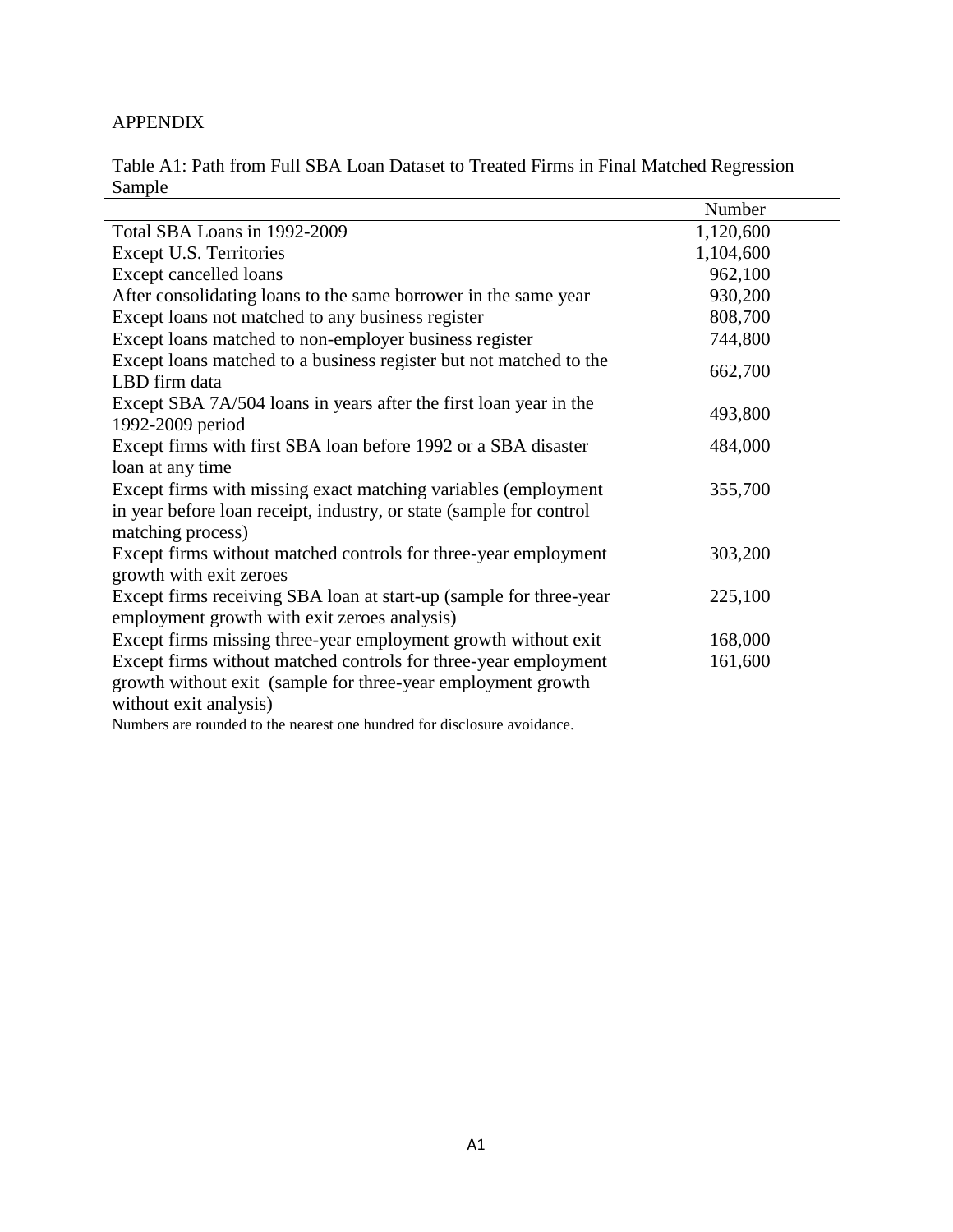| $\frac{1}{2}$ and $\frac{1}{2}$ . Builtpic Comm | $\mu$ and $\mu$ and $\mu$ and $\mu$ and $\mu$ and $\mu$ and $\mu$<br>Not in Regression Samples |                     |                     | Regression<br>Sample with | Regression<br>Sample |
|-------------------------------------------------|------------------------------------------------------------------------------------------------|---------------------|---------------------|---------------------------|----------------------|
|                                                 |                                                                                                |                     |                     | <b>Exit Zeroes</b>        | Without              |
|                                                 |                                                                                                |                     |                     |                           | Exit                 |
|                                                 | Not Linked                                                                                     | Linked to           | Has                 |                           |                      |
|                                                 | to Any                                                                                         | <b>Business</b>     | Matching to         |                           |                      |
|                                                 | <b>Business</b>                                                                                | Register,           | <b>Control Firm</b> |                           |                      |
|                                                 | Register                                                                                       | Lacks               | Variables,          |                           |                      |
|                                                 |                                                                                                | Variables in        | No Control          |                           |                      |
|                                                 |                                                                                                | LBD for             | <b>Firms Found</b>  |                           |                      |
|                                                 |                                                                                                | Matching to         |                     |                           |                      |
|                                                 |                                                                                                | <b>Control Firm</b> |                     |                           |                      |
| <b>Total Number</b>                             | 121,400                                                                                        | 453,000             | 52,500              | 225,100                   | 161,600              |
| Percent Matched by                              | 0.00                                                                                           | 64.05               | 76.58               | 75.64                     | 78.61                |
| EIN/SSN                                         |                                                                                                |                     |                     |                           |                      |
| Mean Employment                                 | 4.96                                                                                           | 10.43               | 12.95               | 14.77                     | 15.73                |
| <b>Mean Loan Amount</b>                         | 177,741                                                                                        | 278,819             | 332,302             | 367,987                   | 399,065              |
| Median Loan                                     | 52,000                                                                                         | 110,000             | 150,000             | 155,000                   | 185,000              |
| Amount                                          |                                                                                                |                     |                     |                           |                      |
| Percent Sole                                    | 57.14                                                                                          | 23.70               | 16.92               | 19.59                     | 16.88                |
| Proprietorships                                 |                                                                                                |                     |                     |                           |                      |
| <b>Percent Partnerships</b>                     | 4.92                                                                                           | 4.56                | 3.22                | 3.42                      | 3.16                 |
| <b>Percent Minority</b>                         | 33.79                                                                                          | 26.90               | 21.86               | 24.55                     | 23.20                |
| Percent Majority                                | 24.97                                                                                          | 21.28               | 18.36               | 17.91                     | 17.22                |
| Female                                          |                                                                                                |                     |                     |                           |                      |
| Percent Veteran                                 | 9.62                                                                                           | 10.05               | 10.78               | 10.15                     | 10.21                |
| Percent By Sector:                              |                                                                                                |                     |                     |                           |                      |
| Construction                                    | 6.80                                                                                           | 6.80                | 9.22                | 10.34                     | 10.55                |
| Manufacturing                                   | 6.23                                                                                           | 11.28               | 15.09               | 10.01                     | 10.54                |
| <b>Wholesale Trade</b>                          | 5.14                                                                                           | 6.53                | 8.85                | 7.37                      | 7.67                 |
| <b>Retail Trade</b>                             | 23.36                                                                                          | 22.61               | 19.67               | 19.94                     | 18.40                |
| Finance/Insurance/                              | 3.76                                                                                           | 2.84                | 3.21                | 3.55                      | 3.52                 |
| <b>Real Estate</b>                              |                                                                                                |                     |                     |                           |                      |
| Services                                        | 44.67                                                                                          | 43.64               | 37.56               | 44.49                     | 45.10                |
| Other/Unknown                                   | 10.04                                                                                          | 6.29                | 6.39                | 4.30                      | 4.21                 |

| Table A2: Sample Comparisons Among SBA Loan Recipients |  |  |  |  |
|--------------------------------------------------------|--|--|--|--|
|                                                        |  |  |  |  |

The variables come from the SBA loan recipient database, incorporating data from the loan applications. Loan amounts are in constant 2010 dollars. Median loan amount is rounded to the nearest \$1,000 for disclosure avoidance.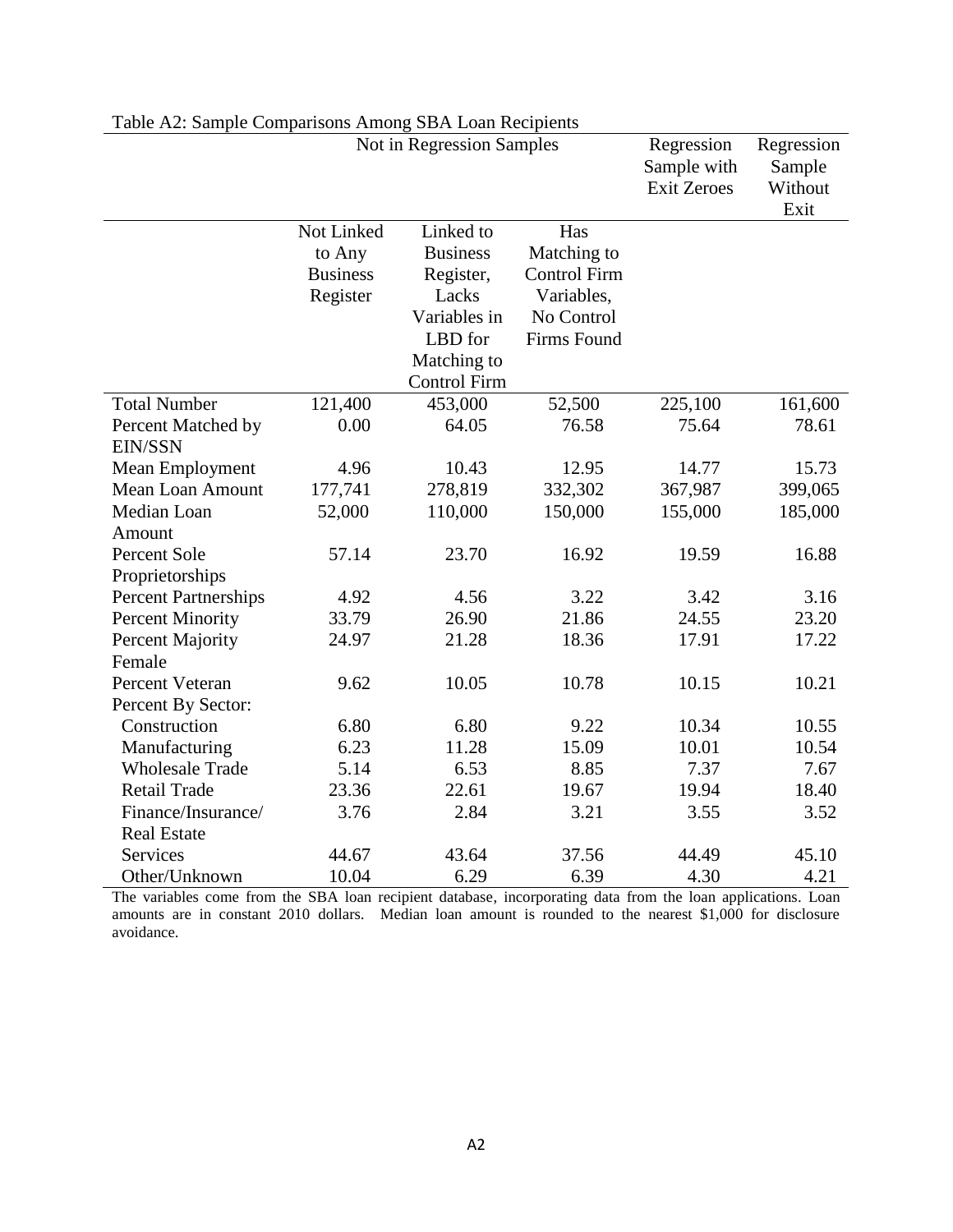|                 |              | All SBA Banks    | <b>Banks Ever With PLP Status</b> |                  |                  |  |
|-----------------|--------------|------------------|-----------------------------------|------------------|------------------|--|
|                 | Number of    | Number of        | Number of                         | Number of        | Number of        |  |
|                 | <b>Banks</b> | <b>SBA Loans</b> | <b>Banks</b>                      | <b>SBA Loans</b> | <b>PLP</b> Loans |  |
| Number in       | 6,075        | 938,845          | 942                               | 802,620          | 192,352          |  |
| SBA data in     |              |                  |                                   |                  |                  |  |
| Oct. 1990-      |              |                  |                                   |                  |                  |  |
| Sept. 2008      |              |                  |                                   |                  |                  |  |
| Matched to      | 4,645        | 874,948          | 830                               | 764,704          | 175,788          |  |
| <b>Business</b> |              |                  |                                   |                  |                  |  |
| Register        |              |                  |                                   |                  |                  |  |
| Matched to      | 4,526        | 863,240          | 800                               | 755,268          | 173,311          |  |
| <b>LBD</b>      |              |                  |                                   |                  |                  |  |

Table A3: Path from Full SBA Bank Dataset to Sample Linked to LBD

PLP includes both the preferred lender program (PLP) for 7(a) loans and premier certified lender program (PCLP) for 504 loans.